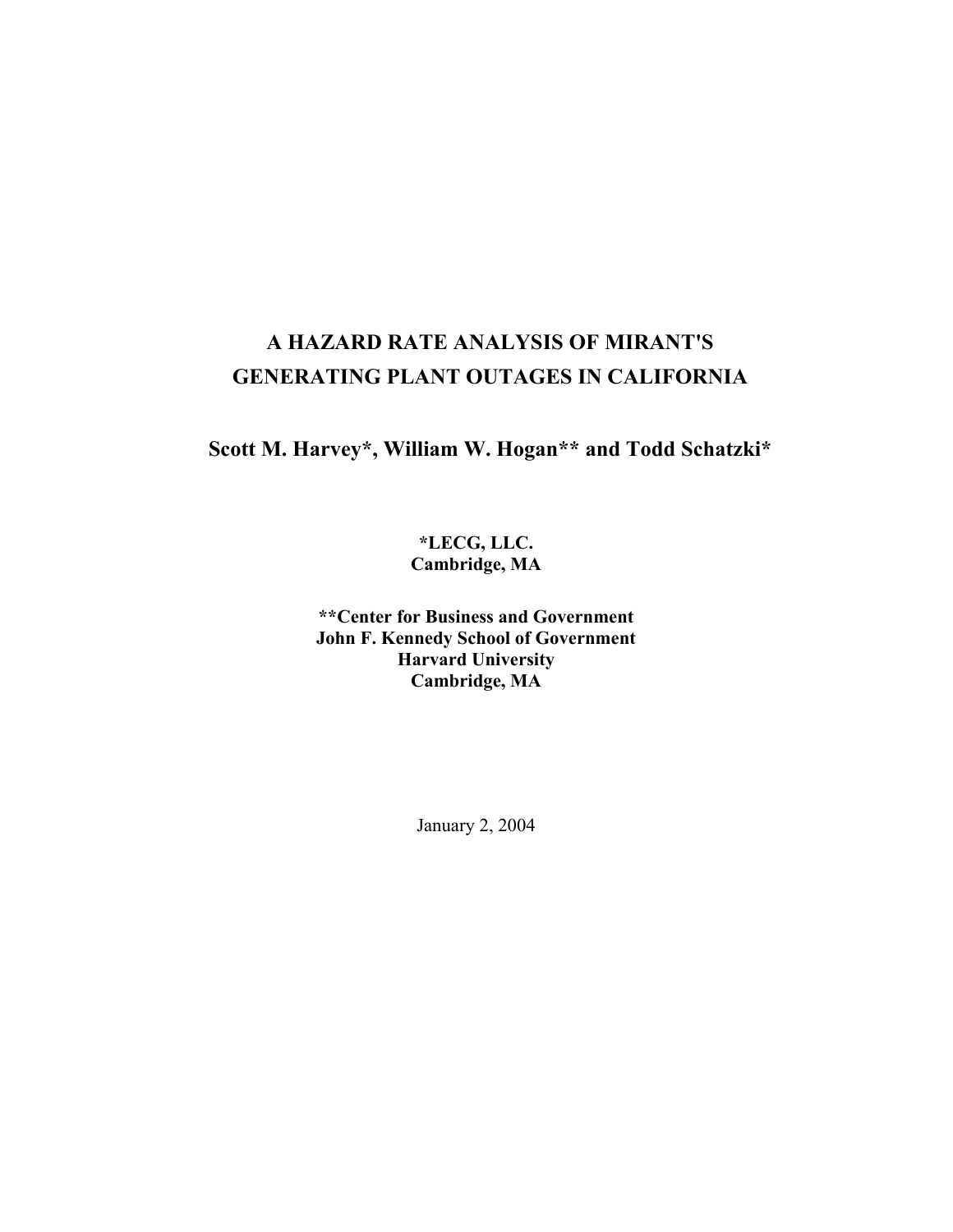# **Table of Contents**

Page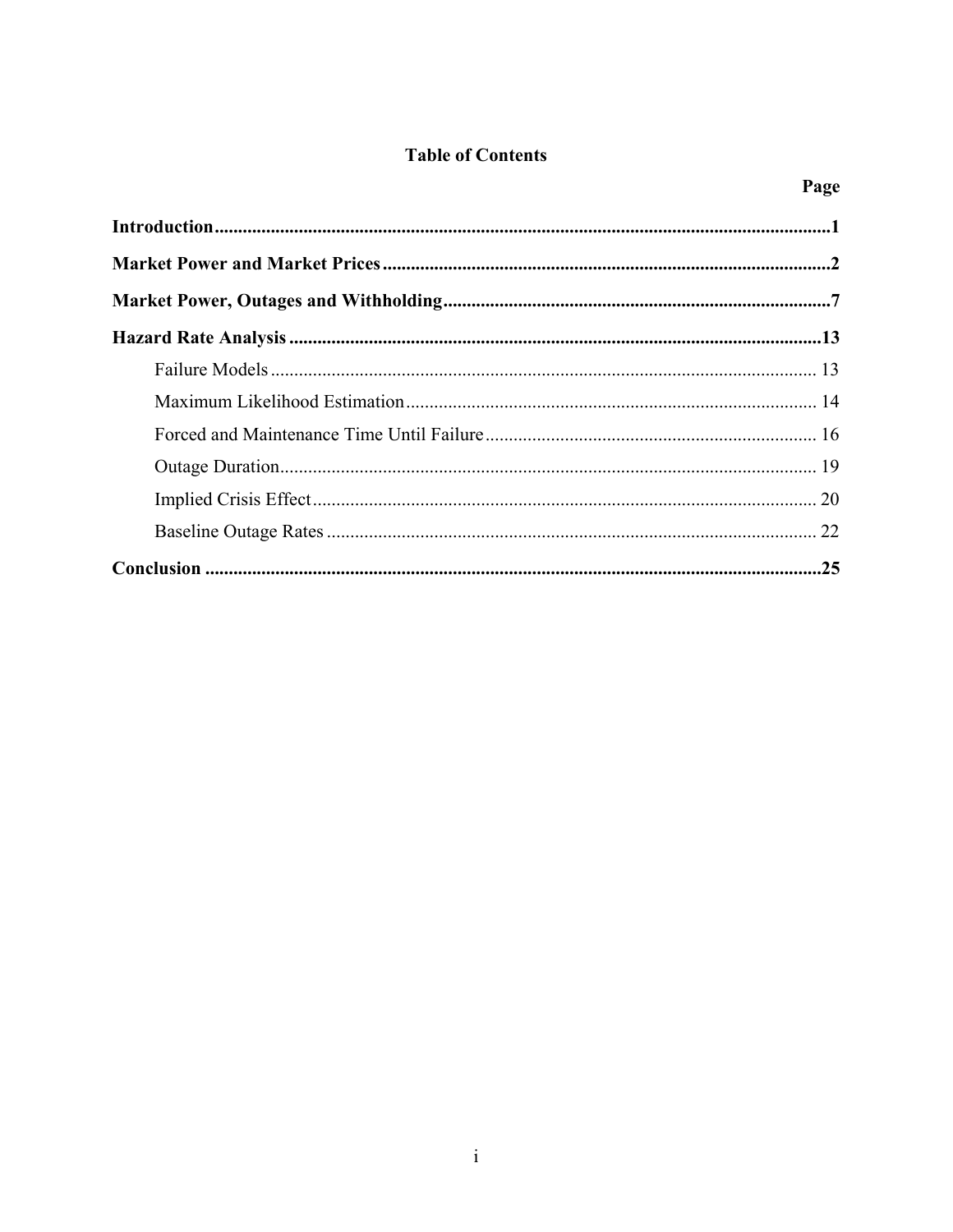# **A Hazard Rate Analysis of Mirant's Generating Plant Outages in California**

Scott M. Harvey, William W. Hogan and Todd Schatzki<sup>i1</sup> January 2, 2004

**Competition and Coordination in the Electricity Industry**  IDEI and CEPR Conference Toulouse January 16-17, 2004.

**Abstract** A model of generator withholding is critical for analyses of market power. The California electricity market crisis of 2000-2001 saw increased utilization of fossil fuel plants. The stressed conditions could have affected normal outage rates. A hazard rate analysis applied to the Mirant generating plants indicates that higher utilization should increase outage rates. The predicted crisis outage rates should have been higher than the historical average. Actual outage rates were significantly lower than would be predicted based on pre-crisis behavior.

# **Introduction**

 The California electricity market crisis of 2000-2001 and its reverberations produced long-term effects throughout the world. High electricity prices and potentially large transfers of wealth precipitated extensive inquiries into the immediate causes of the crisis. Given the complexity of the electricity system, the data requirements needed to analyze the causes of the high prices are substantial and often neither the data nor the software systems required are publicly available. A central focus of many analyses has been on the exercise of market power by generators withholding supply. Absent withholding, high prices could be explained as the result of shortage conditions during which price rose until demand was reduced (such as by the closing of aluminum plants in the Northwest). Hence, a model of generator withholding is critical for most analyses of market power.

 It is common to distinguish between economic withholding and physical withholding. Economic withholding refers to offering generation for dispatch at high prices that result in underutilization of otherwise marginal or infra-marginal generation. Physical withholding refers to a failure to offer otherwise marginal or infra-marginal generation for dispatch at any price. In the case of electricity, it is often assumed that a simple mechanism for physical withholding might be to declare a maintenance outage or an equipment failure that results in an artificial "forced" outage.

 While the validity of an individual outage might be difficult for regulators to evaluate, a pattern of unusual maintenance or forced outages would lend itself to statistical analysis. The present paper includes a hazard rate analysis of outages applied to a set of plants owned by

See endnote for affiliations.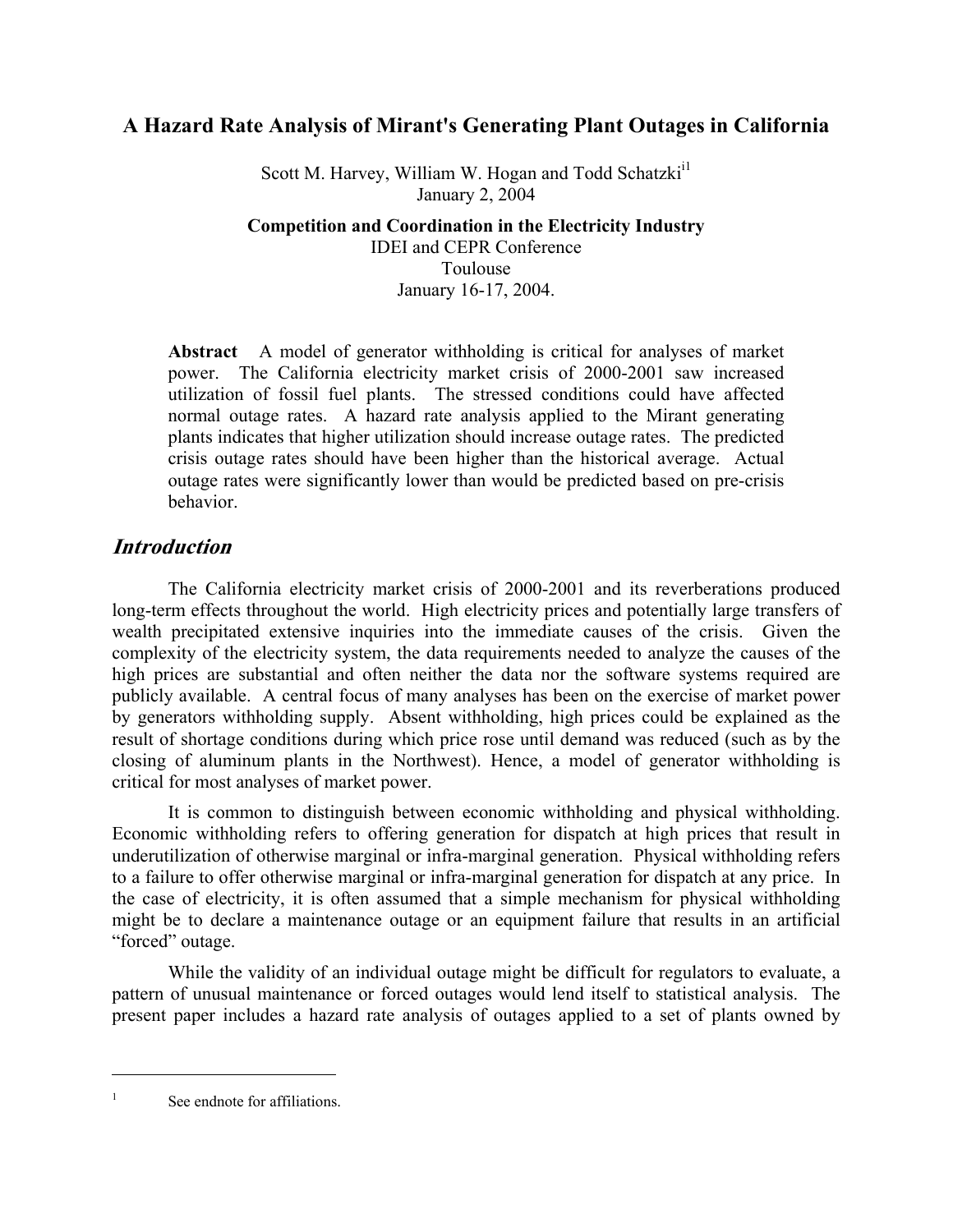Mirant during the period of the California crisis.<sup>2</sup> The data cover the period 1994 to 2001. Mirant acquired the plants from Pacific Gas & Electric (PG&E) corporation effective April 1, 1999, and also acquired five years of historical outage and output data for these units under PG&E operation going back to April 1, 1994.

## **Market Power and Market Prices**

 $\overline{a}$ 

 The nature of the electricity system and the limited ability to store power lead most analyses of the California crisis to focus on activities in the physical or spot market. Under the stress of increased demand or reduced supply, competitive prices could increase due to the effects of scarcity. In essence, the simple comparative statics of the monopoly model provide the analytical framework for the analysis of market power.<sup>3</sup> Faced with a downward sloping residual demand curve, each supplier may see an incentive to increase prices by withdrawing supply in order to profit from higher prices on infra-marginal output. The critical difference between competitive and non-competitive outcomes is not the price level but the withdrawal of marginal or infra-marginal supply, reducing supply below the efficient level.

 Broadly speaking, there have been two primary approaches to the analysis of the exercise of market power by generators. Examination of the behavior of individual generators could identify gaps between actual and potential output that could reflect economic or physical withholding and thus the exercise of market power.<sup>4</sup> Another approach is to attempt to identify the exercise of market power through a comparison of actual market outcomes to counterfactual simulations of price and output with no strategic behavior.<sup>5</sup>

 Both approaches face a difficulty in characterizing the expected behavior of individual generators operating within the overall transmission and dispatch system under stressed conditions. In essence, the analysis of market power in the California context faces the task of separating the effects of shortage conditions arising from reduced hydro generation, nuclear outages, inefficient market design, and environmental limitations, about which there is little dispute, from the effects of the exercise of market power. The impacts of each could be quite large. Borenstein et al. estimate that 50 percent of total electricity expenditures in summer 2000

<sup>2</sup> The authors obtained access to these data as consultants to Mirant in the proceedings before the Federal Energy Regulatory Commission under Docket Nos. EL00-95-075 and EL00-98-063 addressing the California electricity markets. Initially the proceedings were confidential, but Mirant placed its submissions in the public record.

<sup>3</sup> For example, see Figure 6, Severin Borenstein, James B. Bushnell, and Frank A. Wolak, "Measuring Market Inefficiencies in California's Restructured Wholesale Electricity Market," *The American Economic Review*, Vol. 92, No. 5, December 2002, p. 1397.

<sup>4</sup> Paul L. Joskow and Edward Kahn, "A Quantitative Analysis of Pricing in California's Wholesale Electricity Market During Summer 2000," *The Energy Journal*, Vol. 23, No. 4, 2002, Section 6.

<sup>5</sup> Prominent examples of the counterfactual simulations for California include: Severin Borenstein, James B. Bushnell, and Frank A. Wolak, "Measuring Market Inefficiencies in California's Restructured Wholesale Electricity Market," *The American Economic Review*, Vol. 92, No. 5, December 2002, pp. 1376-1405. Paul L. Joskow and Edward Kahn, "A Quantitative Analysis of Pricing in California's Wholesale Electricity Market During Summer 2000," *The Energy Journal*, Vol. 23, No. 4, 2002, Sections 3-4.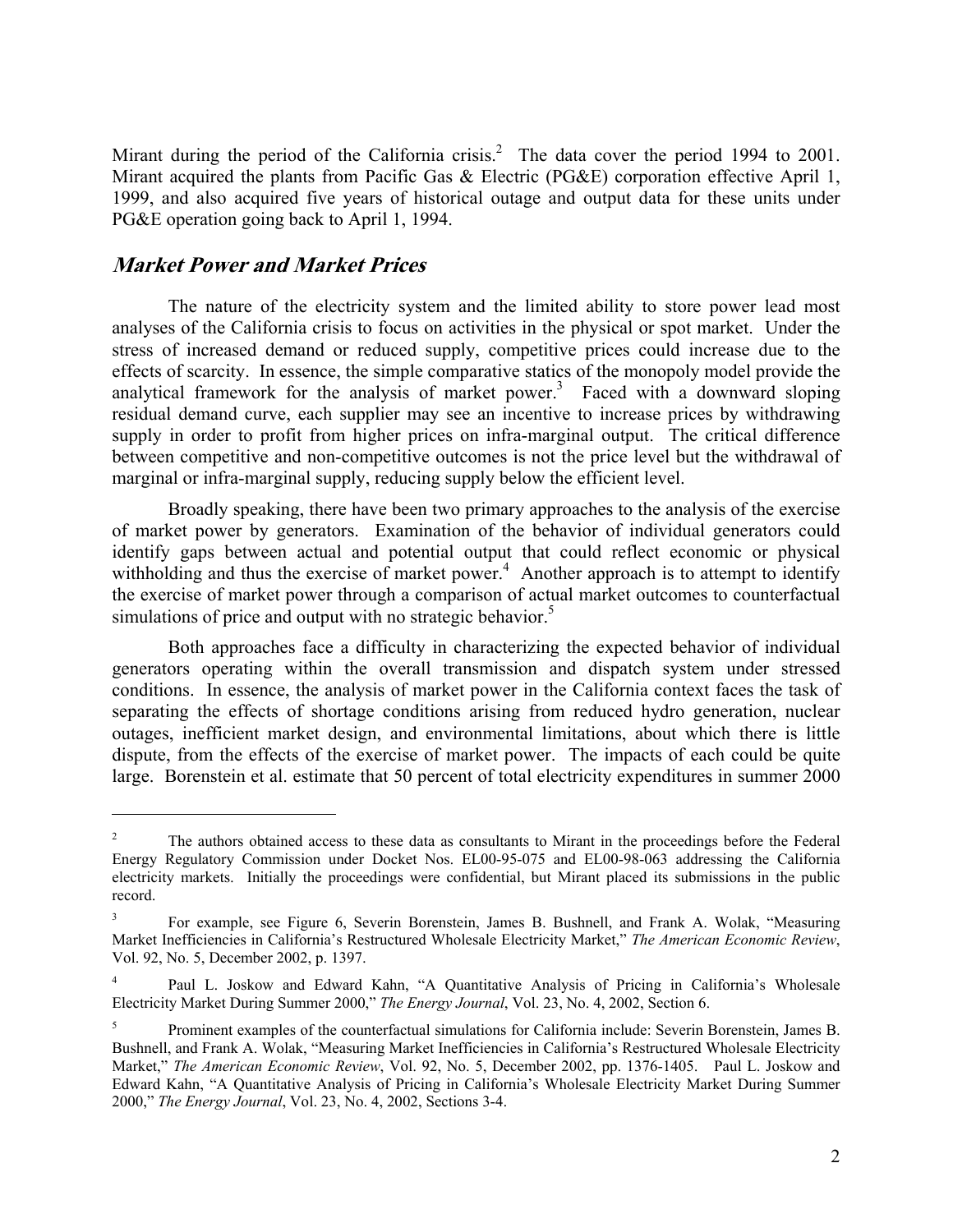could be attributed to market power.<sup>6</sup> Other tests of the counterfactual simulations yield results implying that the exercise of market power had little or no impact on electricity prices.<sup>7</sup>

 In the detailed examination of the behavior of individual plants, application of environmental restrictions, ramping limits, reserve requirements and so on can have material effects on the available capacity of generators. What looks like withholding may have an alternative explanation, and plant specific investigations have yet to produce clear evidence of significant physical withholding.<sup>8</sup> The absence of a "smoking gun" may suggest no material withholding occurred. Another view is that it is inherently difficult to find evidence of physical withholding in the form of false declarations of generation outages or deratings. For example, consider the comments of the market monitor of the California Independent System Operator (CAISO):

 "The events of the past six months and the extremely high forced outages rates that have occurred in the California market and accompanying plant inspections by the California Public Utilities Commission (CPUC) and Federal Energy Regulatory Commission (FERC) Staff have demonstrated the following very important fact about competitive electricity market: it is impossible to determine whether or not a declared forced outage is in fact an actual forced outage. It is impossible to determine whether a declared forced outage occurs because the plant is actually unable to operate or because this action increases the generation unit owner's profits. Electricity generating units are extremely complex pieces of machinery and enormous public safety and public health hazards are associated with operating them if they are not in proper working order. Consequently, even an experienced power-systems engineer brought in to inspect the plant would be unable to determine if a plant that had been declared unable to run could in fact run. Clearly, there is a considerable amount of operator judgement involved in determining whether a power plant should run; nonetheless, we clearly should defer to the judgement of the plant operator for this decision.

 A useful analogy to this problem comes from the labor market. We can think of sick days as the analogue to forced outages. It is very difficult for an employee's boss to tell whether the reason the employee has called in sick is because he is truly unable to work or he would prefer to spend a day relaxing at home. The boss could come to the employee's house with a doctor and have the doctor examine the employee. However, given that the human body is not

<sup>6</sup> Severin Borenstein, James B. Bushnell, and Frank A. Wolak, "Measuring Market Inefficiencies in California's Restructured Wholesale Electricity Market," *The American Economic Review*, Vol. 92, No. 5, December 2002, p. 1377.

<sup>7</sup> Scott M. Harvey and William W. Hogan, "Market Power and Market Simulations," Center for Business and Government, Harvard University, July 16, 2002 (available at www.whogan.com).

<sup>8</sup> For example, on examination of the initial investigation by the California Public Utility Commission, the FERC Staff concluded that "[t]here is no evidence that any of the generators withheld any material amounts of available power *during the hours of the firm service interruptions*." Federal Energy Regulatory Commission, "Staff's Review of California Public Utility Commission's September 17, 2002, Investigative Report On Wholesale Electric Generation," March 26, 2003. p. 4, (emphasis in original).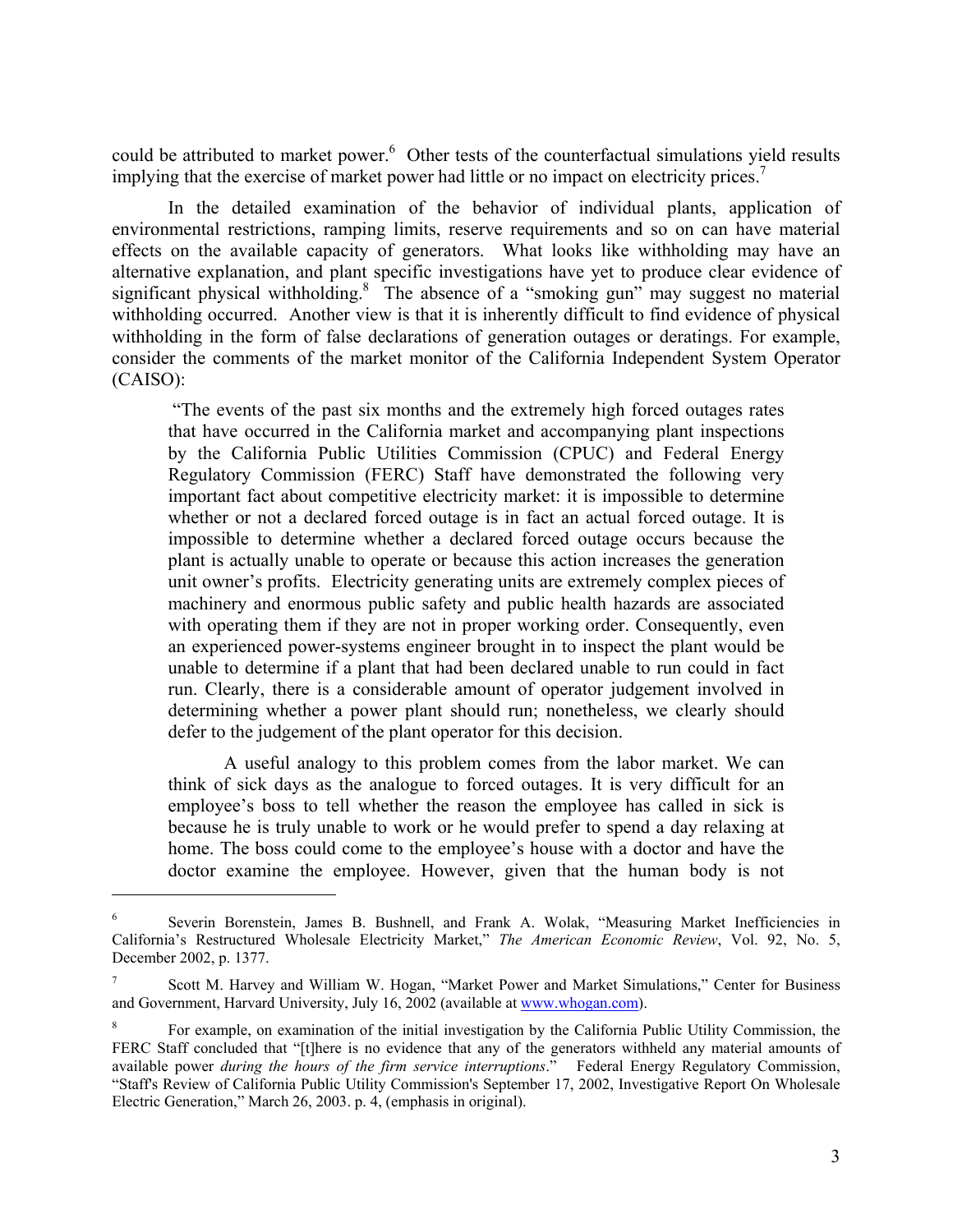completely understood by the medical profession, the employee could still fabricate some disease unknown to the doctor that prevents the employee from working. The employee's boss recognizes this problem and therefore refrains from questioning the veracity of an employee's claim to a sick day."<sup>9</sup>

 The analogy may be apt for an isolated incident based on unusual circumstances. But system operators who oversee transmission and dispatch are more like doctors themselves, and they are familiar with the patients. Therefore, a pattern of abuse should be easier to identify. And even analysts more distant from system operations should be able to conduct statistical studies of outage behavior.

 The counterfactual simulations complement the analysis of individual cases and illustrate the importance of accurate characterization of expected outages. The importance of the outage assumptions can be best seen through a simple sensitivity test with the ubiquitous "single stack" simulation model.<sup>10</sup> The basic model for competitive spot market supply "stacks" the available plants from lowest to highest cost. Taking each hour separately, and given any level of demand, the resulting competitive price follows from the supply curve at that level of demand. This counterfactual estimate of the competitive price is then compared with the observed price in the market.

One reason why counter-factual simulations based on a single stack optimization model yield problematic predictions of the competitive price level under stressed conditions follows from the tendency of the supply curve to rise rapidly at high levels of output near the capacity of the system. In this range, a small level of supply withholding to exercise market power could produce a large price increase. Unfortunately, this same feature means that small errors in the supply included in the single stack model could produce large changes in the simulated price in this same range.

Figure 1 depicts supply curves for California thermal capacity for an illustrative case.<sup>11</sup> The details of the particular case are not important for the illustration. The total nameplate capacity of the thermal plants in California is reasonably well-known. However, the actual ability of this capacity to generate electricity can depend on factors such as ambient air temperature, tide levels for cooling water, river and bay cooling water temperatures, and the amount of sea life clogging water inlet pipes. In addition, not all the nameplate capacity is available at any time, with some out for regular maintenance or unscheduled forced outages or

1

<sup>9</sup> Frank A. Wolak, Chairman, Market Surveillance Committee (MSC) of the California Independent System Operator ( ISO), "Proposed Market Monitoring Plan for California Electricity Market, February 6, 2001, p. 14.

Scott M. Harvey and William W. Hogan, "Market Power and Market Simulations," Center for Business and Government, Harvard University, July 16, 2002 (available at www.whogan.com).

<sup>&</sup>lt;sup>11</sup> The emphasis is on the shape of the curve rather than the details of the particular case. For details, see Scott M. Harvey and William W. Hogan, "Market Power and Market Simulations," Center for Business and Government, Harvard University, July 16, 2002. For similar depictions of the single stack model see Figure 1 in Severin Borenstein, James B. Bushnell, and Frank A. Wolak, "Measuring Market Inefficiencies in California's Restructured Wholesale Electricity Market," *The American Economic Review*, Vol. 92, No. 5, December 2002, p. 1385; Figure 1, Paul L. Joskow and Edward Kahn, "A Quantitative Analysis of Pricing in California's Wholesale Electricity Market During Summer 2000," *The Energy Journal*, Vol. 23, No. 4, 2002, p. 7.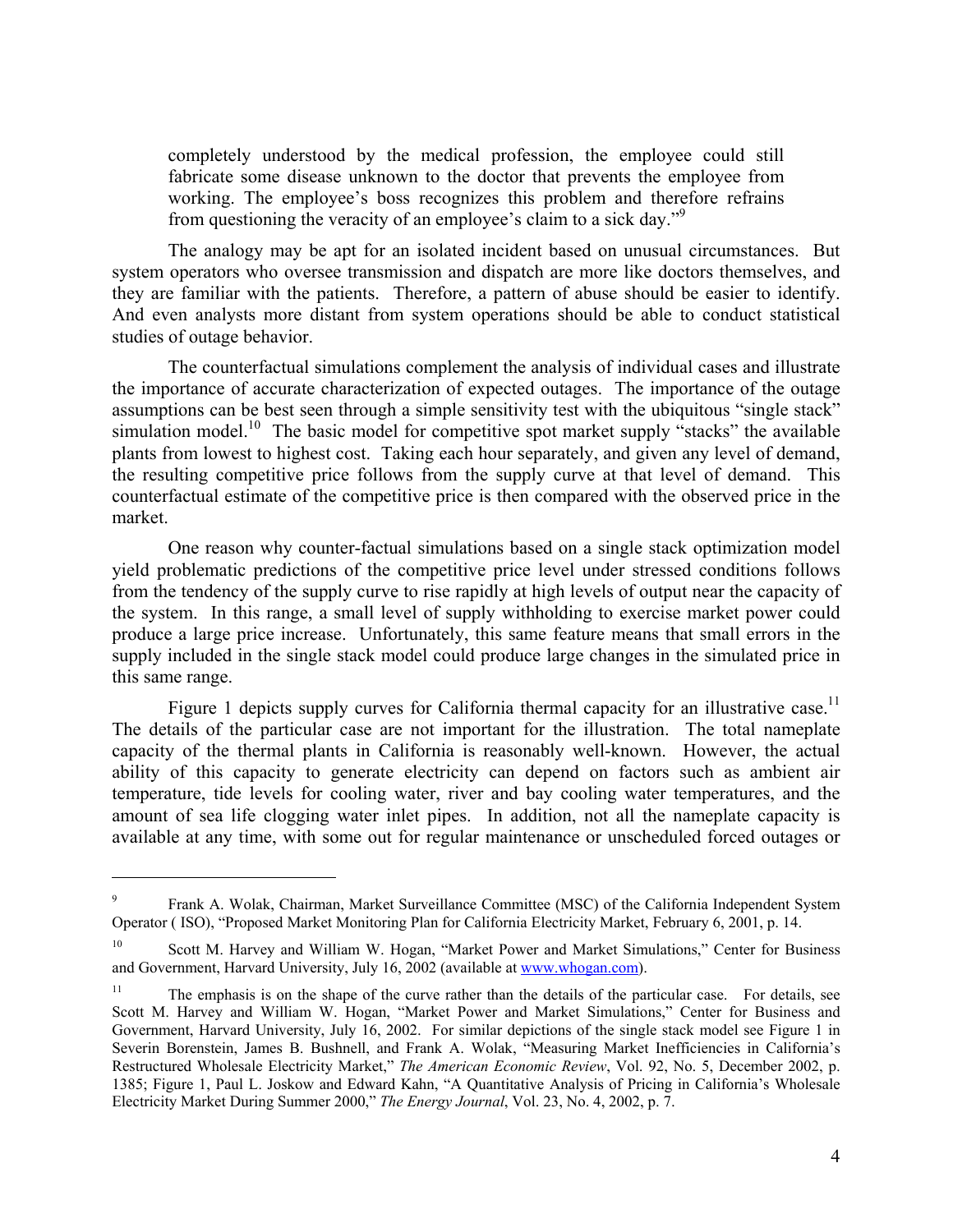deratings arising from mechanical operating problems, rather than the environmental factors noted above. Simulation models such as those applied by Joskow and Kahn attempt to take account of the impact of outages and deratings on the supply curve by reducing the name plate capacity to reflect the impact of equivalent forced outage rates (EFOR) to derive a derated supply curve that is used in the simulation. Setting aside the difficulties in estimating costs and characterizing other constraints on real operations, suppose that the assumed outage rate in the static, single-price model that ignores dynamics, environmental limitations, greater stress on the plants, and so on, understates the chance that an individual plant is unavailable in any hour by 5 percentage points. The impact of such an error can be seen by repeating the simulation with a 5 percent increase in the assumed outage rate.

### **Figure 1**





Using this higher effective outage rate, a Monte Carlo sampling produces an average supply curve subject to a \$750 price cap. The result of comparing prices from the simulation with the higher outage rate to "competitive" prices produced by the simulation using the lower outage rate has the same properties often described as indicative of the exercise of market power. In particular, the markup between the price curve based on the higher outage rates and the "competitive" derated supply curve is virtually zero at low load levels, and the markup rises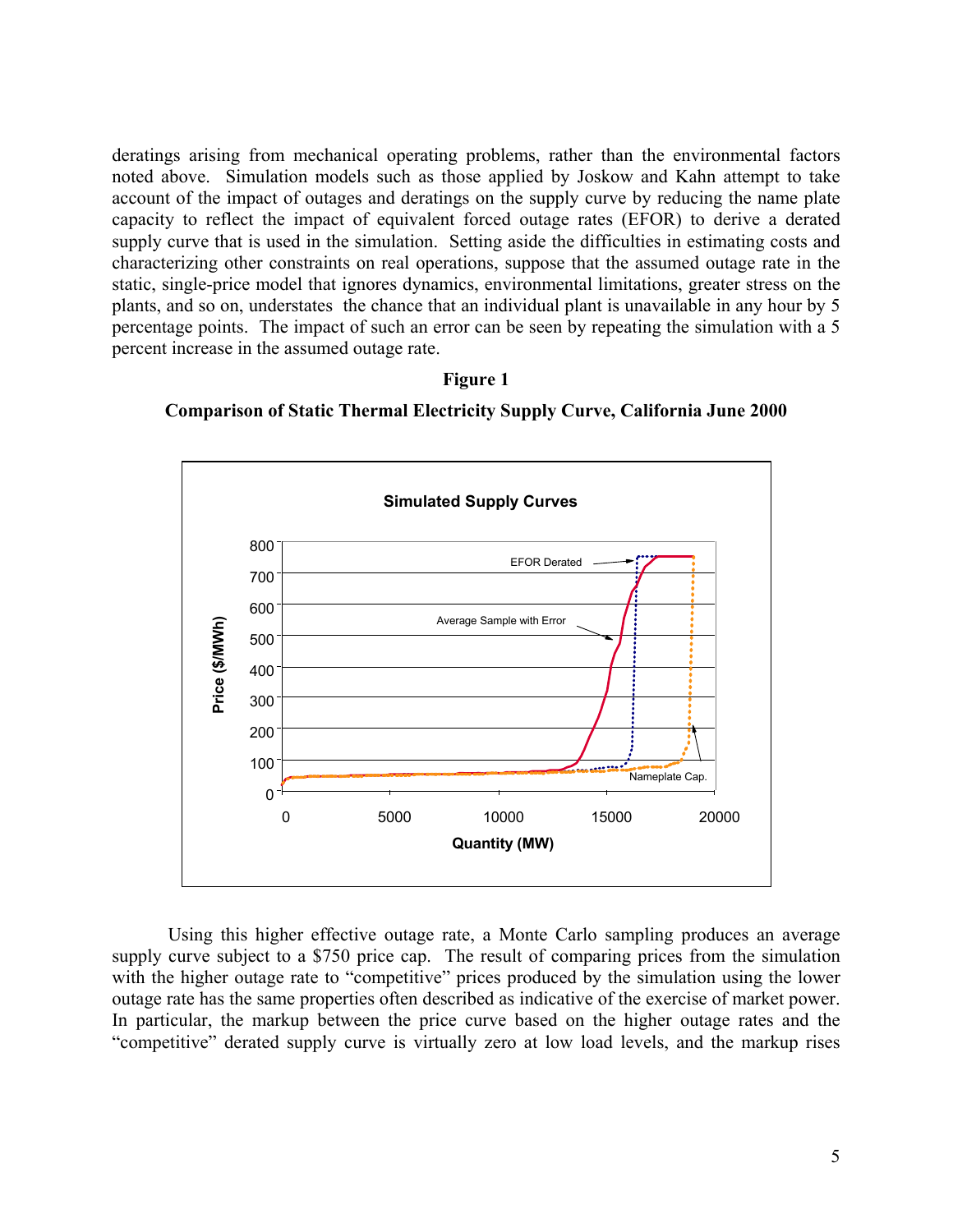rapidly as load approaches the maximum of the derated supply curve.<sup>12</sup> Using a dispatch load profile from a June 2000 simulation, the average price using the higher outage rate is approximately \$105 per MWh versus the "competitive" derated simulation of \$59, for an apparent markup of 44 percent. However, in this illustration we know that this difference is not a result of the exercise of market power. It is the result of assumed competitive behavior but with a 5 percent difference in the real availability of plants compared to the static ideal. Determining that this markup arises from an exercise of market power and not from such an error in the model requires controlling for errors in the model well beneath this 5 percent level. As we see below, this fidelity of the model would be hard to achieve.

This example illustrates a general feature of simulation based market analyses. They produce a finding that the simulated price is different from the actual price, but they do not identify the reason for the difference, i.e., whether the price difference is a result of inaccurate assumptions (including the outage rate), good or bad luck in real-world outcomes, the inability of a simulation to model the chaos and uncertainty of real-world real-time operations, failure to model market institutions (such as the inefficient design of the California electricity market) or the exercise of market power. Thus, it has been noted that "[a] potential drawback of the marketlevel approach is that it captures all inefficiencies in the market, some of which may not be due to market power."<sup>13</sup> Further, it is difficult to separate the effect of errors in the counterfactual model from the apparent exercise of market power without undertaking further analyses. As one of its critical factors, application of the simulation model requires some baseline assumption about the counterfactual outage rates.

The typical application of the simulation models has been careful to recognize that outage rates are potentially subject to strategic manipulation: "We did not adjust the output of generation units for actual outages, because scheduling and duration of planned outages for maintenance and other activities is itself a strategic decision."<sup>14</sup> A typical approach has been to replace the actual outage rates, potentially influenced by strategic behavior, with a measure of

<sup>12</sup> The Joskow-Kahn analysis uses a derated supply curve. The Borenstein, Bushnell, and Wolak model applies a Monte Carlo simulation. The Monte Carlo simulation is important in showing the dispersion in prices relative to the derated supply curve. Borenstein et al. argue further that the Monte Carlo method is necessary because of the convexity of the competitive supply curve (BB&W, *AER*, p. 1385). However, as seen in the figure, the presence of price caps makes the effective supply curve for energy both convex and concave in different regions. When operating with high loads, therefore, the derated supply curve may work just as well in estimating average prices.

<sup>13</sup> Severin Borenstein, James B. Bushnell, and Frank A. Wolak, "Measuring Market Inefficiencies in California's Restructured Wholesale Electricity Market," *The American Economic Review*, Vol. 92, No. 5, December 2002, p. 1378.

<sup>14</sup> Severin Borenstein, James B. Bushnell, and Frank A. Wolak, "Measuring Market Inefficiencies in California's Restructured Wholesale Electricity Market," *The American Economic Review*, Vol. 92, No. 5, December 2002, p. 1386. See also Paul L. Joskow and Edward Kahn, "A Quantitative Analysis of Pricing in California's Wholesale Electricity Market During Summer 2000," *The Energy Journal*, Vol. 23, No. 4, 2002, p. 12.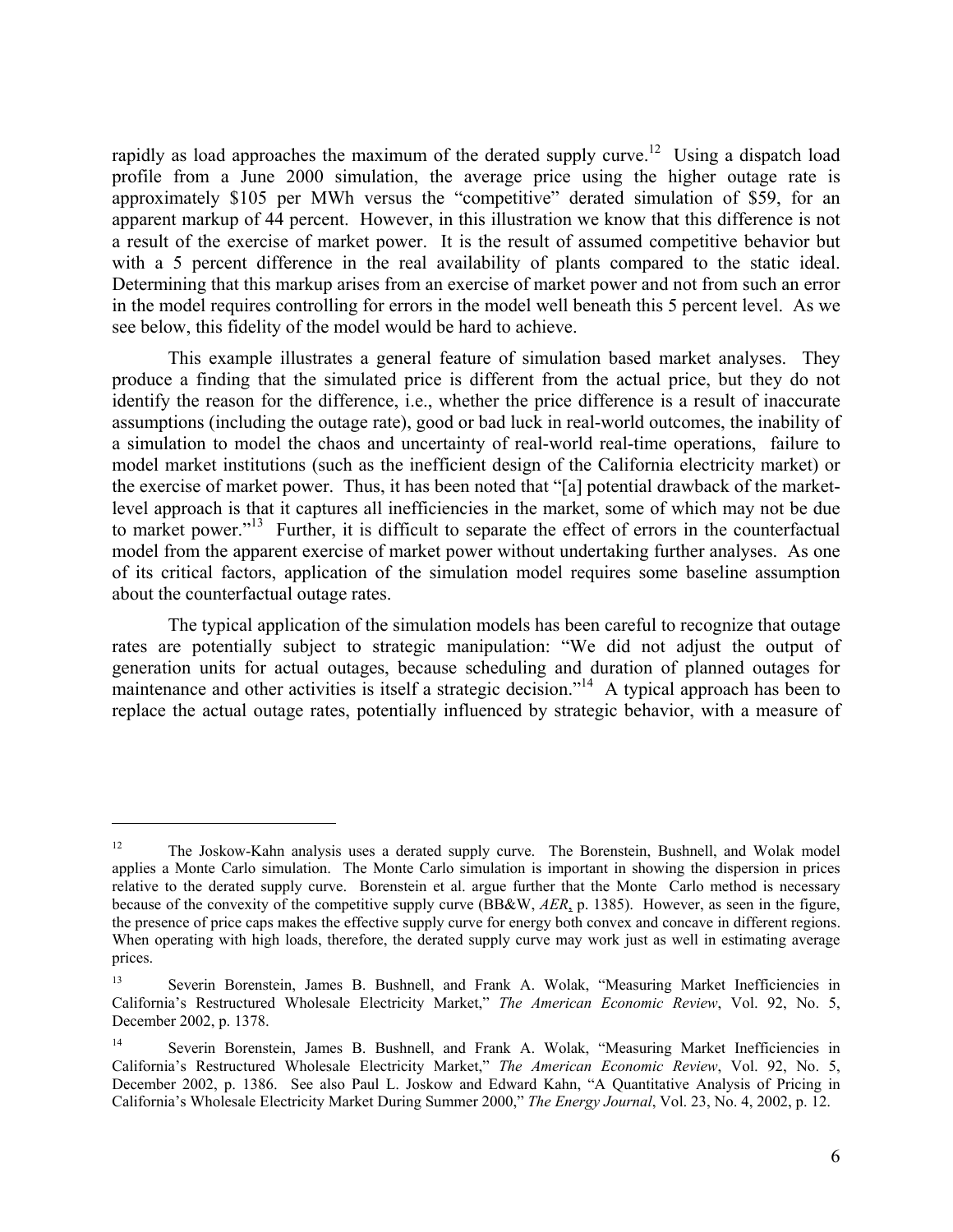historical rates for other plants or other periods<sup>15</sup> "to reflect 'non-strategic' forced outage rates $"$ <sup>16</sup>

### **Market Power, Outages and Withholding**

 $\overline{a}$ 

 There is a common perception that the 2000-2001 crisis period in the California electricity market saw unusually high plant outage rates. This perception is particularly important in analyzing the cause of the high prices because the high priced hours were typically hours of stage 1, 2 or 3 emergency, which means that the California Independent System Operator was short of capacity at any price. The high prices during these hours could therefore only be the result of the exercise of market power if capacity was being physically withheld from the market, i.e. not available at any price, which would be the case for capacity unavailable due to outages or deratings.

In addition, a conclusion that outages were unusually high in the restructured California market deserves examination since it contradicts experience elsewhere. In the Mid-Atlantic region of the PJM system, for example, the market monitor has found that the forced outage rate declined substantially after restructuring, falling from over 10% to under 5%. Moreover, the overall availability factor, taking account of both planned and maintenance outages rose after restructuring in PJM.<sup>17</sup> This trend in PJM reflects both improved performance of existing units and high performance by new units. Similarly, New York's independent market monitor found in an analysis of the initial year of New York Independent System Operator (NYISO) operation that more capacity was typically offered on units on high load days than had been available under earlier New York Power Pool operation.<sup>18</sup> In addition, the New York market monitor has generally found a negative relationship between the level of deratings and load levels, i.e. more capacity is available on high load, high priced days in the New York market.<sup>19</sup> One set of data bearing on this question in the California context is the outage data compiled by the California Energy Commission (CEC). Figure 2 depicts apparently higher than normal outage levels during the crisis period from the summer 2000 until summer 2001, apparently supporting the view that high prices arose in part from worse than normal generation availability.

<sup>&</sup>lt;sup>15</sup> Severin Borenstein, James B. Bushnell, and Frank A. Wolak, "Measuring Market Inefficiencies in California's Restructured Wholesale Electricity Market," *The American Economic Review*, Vol. 92, No. 5, December 2002, used NERC data for 1993-1997, p. 1399.

<sup>&</sup>lt;sup>16</sup> Paul L. Joskow and Edward Kahn, "A Quantitative Analysis of Pricing in California's Wholesale Electricity Market During Summer 2000," *The Energy Journal*, Vol. 23, No. 4, 2002, used NERC data for 1995- 1999, p. 12.

<sup>17</sup> PJM Market Monitoring Unit, "2002 State of the Market," March 5, 2003, p. 82-83.

<sup>&</sup>lt;sup>18</sup> David Patton, New York Market Advisor Annual Report on the New York Electric Markets for Calendar Year 2000, April 2001, pp. 58-60.

<sup>&</sup>lt;sup>19</sup> David Patton, New York Market Advisor Annual Report on the New York Electric Markets for Calendar Year 2000, April 2001, pp. 57-58; David Patton, 2001 Annual Report on the New York Electricity Markets, June 2002, p. v-vi, 21-22; David Patton, 2002 State of the Market Report New York ISO, June 2003, pp. 22-23.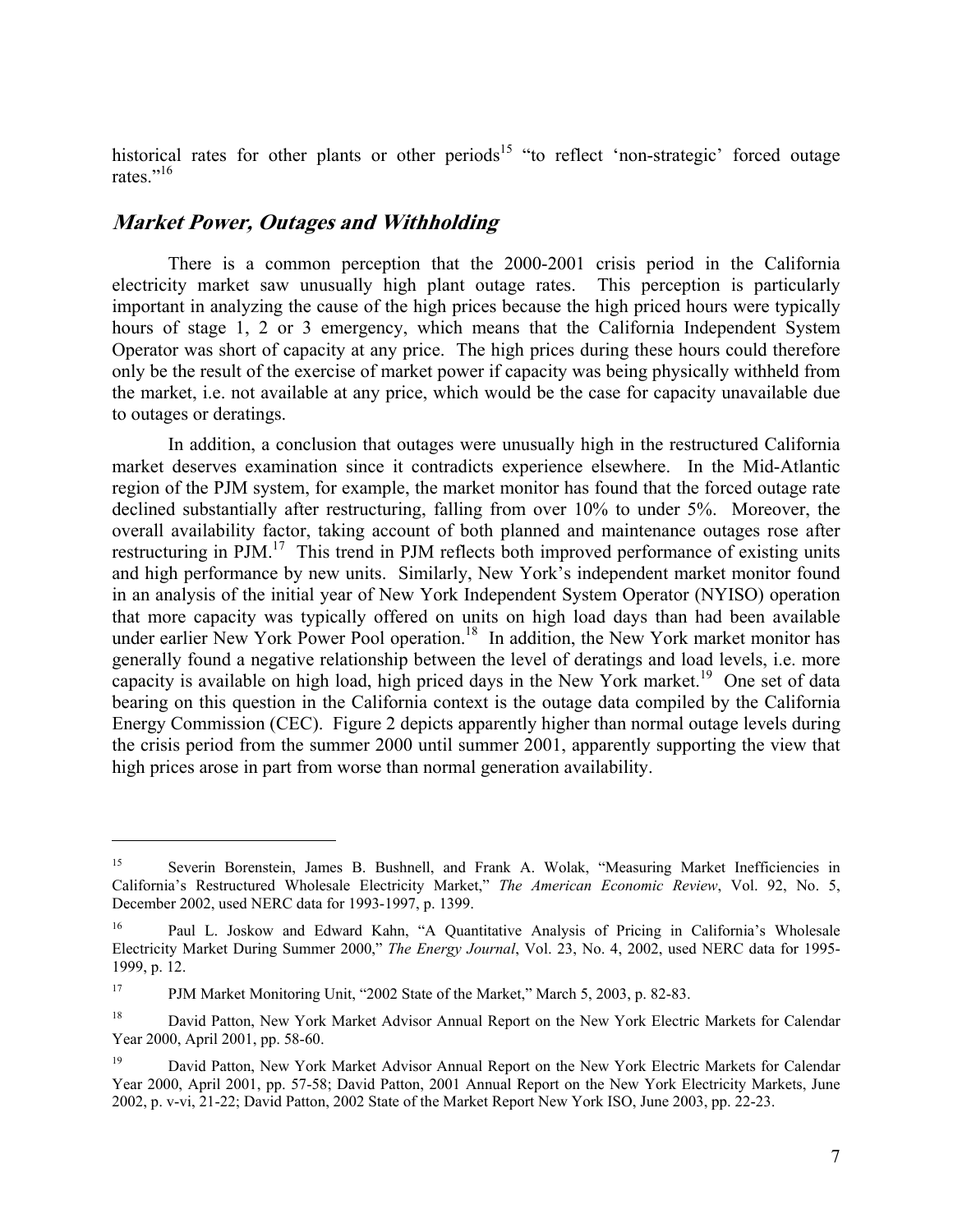

**Figure 2 CEC Calculation of Averaged Forced or Scheduled Megawatts Offline in California by Month** 

However, these data have several limitations for the present discussion. For instance, the data are compiled from different sources from year to year and part of the year to year differences are likely attributable to differences in reporting standards.<sup>20</sup> In addition, the CEC numbers are most relevant for documenting the scarcity problems associated with an overall shortage of generating capacity. However, the CEC numbers are less relevant in identifying strategic physical withholding intended as a means of exercising market power because the totals include outages of nuclear plants and other sources (particularly Qualifying Facility (QF) capacity) owned by or under contract to utilities that were net buyers in the system and, therefore, would appear to have little incentive to withhold capacity in order to raise prices. Further, the CEC data do not distinguish between normal maintenance or forced outages and planned overhauls such as those for the installation of Selective Catalytic Reduction (SCR) technology for the control of nitrogen oxide (NOx) emissions that were required for continued operation of these units. Finally, these data portray the outage level, but not the outage rate. Since units that are off-line do not suffer forced outages, the level of capacity out is likely to be

<sup>&</sup>lt;sup>20</sup> The CEC website notes that these outage data are not comparable across years: "Filings of outages with the ISO have varied in consistency since June 1998, with incentives existing to both over- and under-report. The data, especially for periods prior to November 2000, may differ from outage values reported by other sources and in other documents, and should be considered indicative of general trends in unit outages, not as a precise measure of unavailable capacity." See www.energy.ca.gov/electricity/monthly off line.html.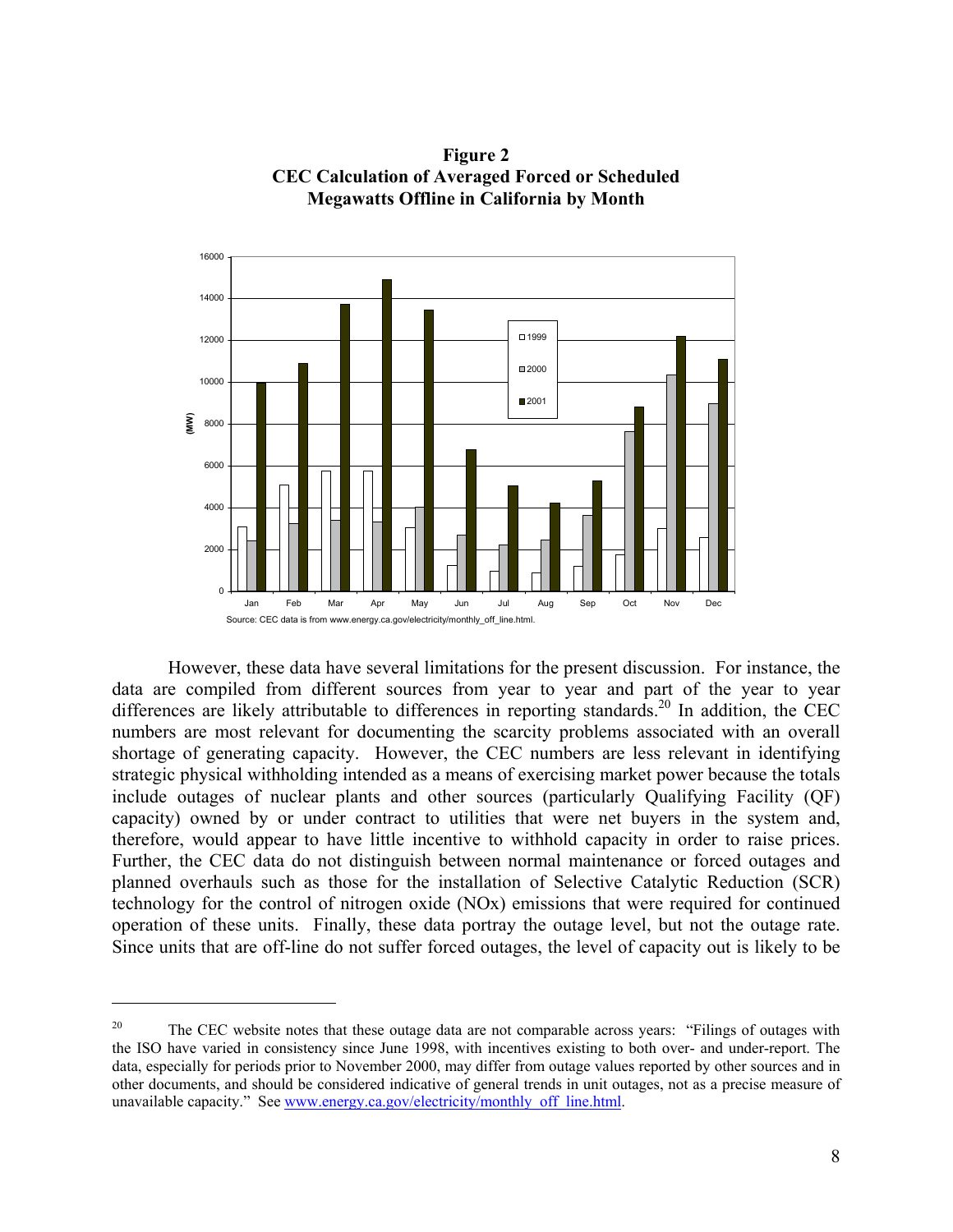higher during and following periods in which the units have been run more than during years in which the units have rarely operated. $21$ 

A different story appears in a comparison of a consistent set of data for thermal generators from a data base assembled by the U. S. Environmental Protection Agency (EPA) to monitor power plant emissions. Table 3 attached presents a consistent time series of the availability of thermal plants in California classified by their ownership status in 2000, grouped according to "Regulated Utility Units" and "Non-Utility Generator (NUG) Units" to reflect a distinction in the likely interest in exercising strategic behavior during the crisis. As net buyers with essentially fixed prices for their subsequent sales, the regulated utilities had an interest in lower prices. The NUG units are the focus of market power concerns with a possible incentive to act strategically to raise prices.

When we look at this data base which is compiled consistently over the period and excludes the capacity of the utility owned nuclear and coal plants as well as QF contracts, the opposite picture emerges. More units are on line for more hours during the crisis than in prior years (Table 3) and average hourly on-line capacity increased during the crisis period for these thermal plants as shown in Table 4 (attached). Moreover, the relative increase in availability appears to have been greater for the NUGs compared to the regulated utilities

While the EPA data provide a consistent comparison over the period and enable us to distinguish between the performance of thermal NUG units and other utility owned generation, Tables 3 and 4 do not enable us to identify generation that was unavailable due to long-term planned outages such as for SCR installation, nor do they show that the actual maintenance and outage rate during the crisis period was consistent with past experience. Although more capacity was on line during the crisis period than during prior years, much of the capacity that was offline in prior years was off-line because it was not needed, not because it was unavailable. Finally, the EPA data is readily available only since late 1997, providing a relatively limited period for comparison.

Another set of outage data is available for the Mirant units, listed in Table 5. This is the outage data transferred to Mirant from PG&E in 1999, and the outage data compiled by Mirant over the subsequent period of operation through 2001. The Mirant thermal plants represent a substantial fraction of the NUG units in California. For example, in one analysis of NUG utilization, the Mirant plants accounted for 15.5% of the putative output "gap" in California. For the Northern California zones where the plants are located the figure is 97.9% of the

<sup>&</sup>lt;sup>21</sup> Thermal generating units cannot be dispatched down to zero output and then back up as needed. Instead, thermal units have minimum load levels required for stable operation. Most thermal plants also have relatively poor heat rate performance at minimum load (i.e., the number of Btus of energy consumed per MW generated is quite high) making it very expensive to keep the units on line during low load periods. Thermal units are therefore usually taken off line when they are not expected to be needed for a prolonged period.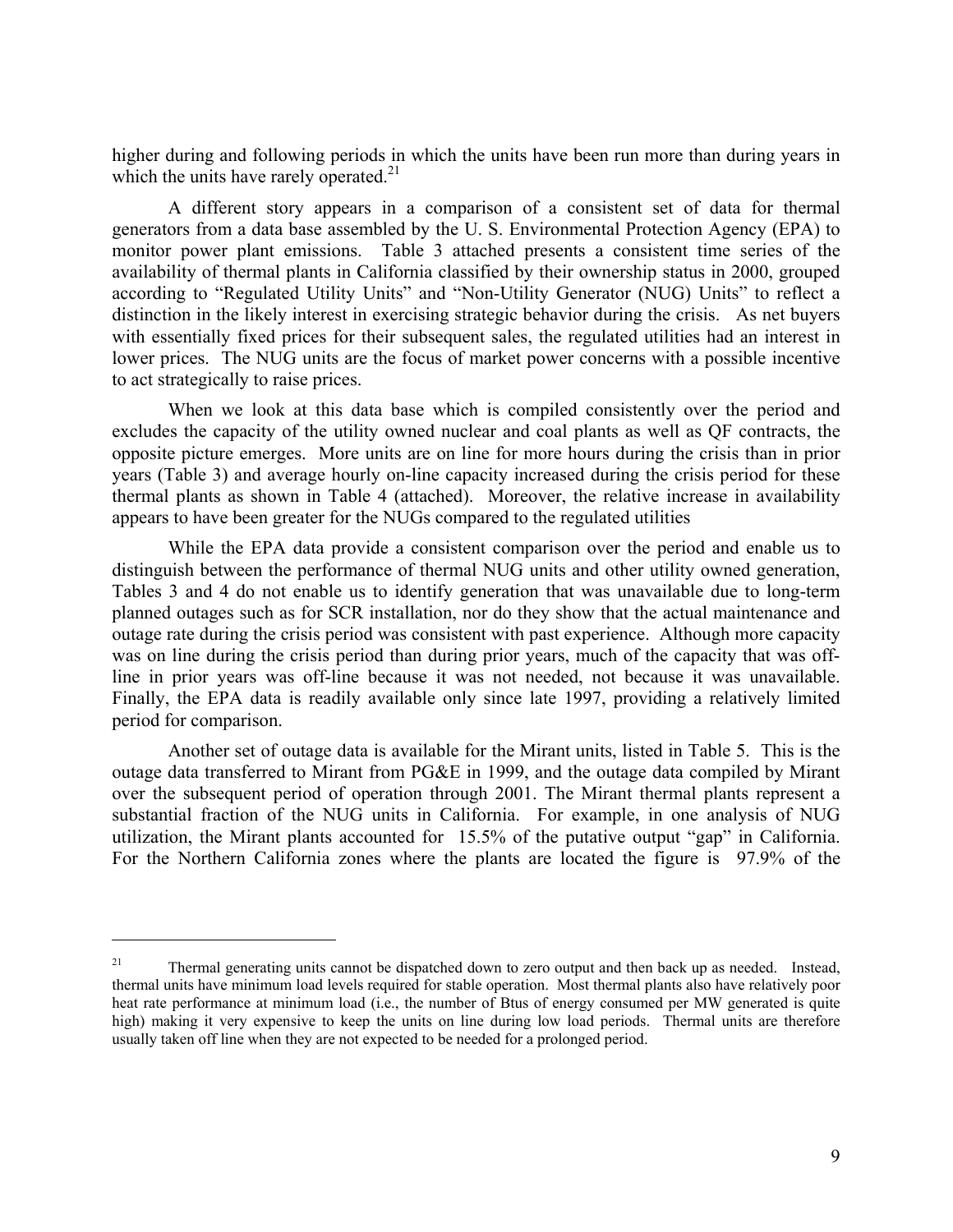putative output gap.<sup>22</sup> The plants covered in the Mirant data include ten conventional thermal plants, and three small combustion turbines not considered in this analysis.<sup>23</sup>

| <b>Mirant Thermal Units</b> |   |                           |  |  |  |  |  |  |  |  |  |
|-----------------------------|---|---------------------------|--|--|--|--|--|--|--|--|--|
| <b>Plant</b>                |   | <b>Unit Capacity (MW)</b> |  |  |  |  |  |  |  |  |  |
| Contra Costa                | 6 | 335                       |  |  |  |  |  |  |  |  |  |
| Contra Costa                | 7 | 337                       |  |  |  |  |  |  |  |  |  |
| Pittsburgh                  | 1 | 150                       |  |  |  |  |  |  |  |  |  |
| Pittsburgh                  | 2 | 150                       |  |  |  |  |  |  |  |  |  |
| Pittsburgh                  | 3 | 150                       |  |  |  |  |  |  |  |  |  |
| Pittsburgh                  | 4 | 145                       |  |  |  |  |  |  |  |  |  |
| Pittsburgh                  | 5 | 312                       |  |  |  |  |  |  |  |  |  |
| Pittsburgh                  | 6 | 317                       |  |  |  |  |  |  |  |  |  |
| Pittsburgh                  | 7 | 682                       |  |  |  |  |  |  |  |  |  |
| Potrero                     | 3 | 206                       |  |  |  |  |  |  |  |  |  |

#### **Table 5**

### **Mirant Plants and Capacities**

Table 6 summarizes the aggregate outage rate data for the Mirant plants under utility ownership (1994-1999) and the assumed outage rates used in one of the competitive market simulations.

Apparently the historical experience of the Mirant/PG&E plants under utility ownership and operation differed, sometimes substantially, from the performance pattern assumed in the counterfactual market simulation derived from national average data for plants of similar type and size.

The distinction between forced outage rates and normal maintenance can be important. For example, in the NERC data used in the simulations, the 8.51% effective forced outage rate corresponds to an effective total outage rate of  $19.25\%$ <sup>24</sup>. The maintained assumption in the counterfactual simulations is that capacity needed to meet load is unavailable only as a result of forced outages. The explicit assumption in these simulations is that all other maintenance or

1

<sup>22</sup> Paul L. Joskow and Edward Kahn, "A Quantitative Analysis of Pricing in California's Wholesale Electricity Market During Summer 2000," *The Energy Journal*, Vol. 23, No. 4, 2002, used NERC data for 1995- 1999, p. 23.

<sup>&</sup>lt;sup>23</sup> The combustion turbines are a different type of unit designed for quick starts and operation for short periods of time. The Mirant combustion turbines were also subject to limitations on their hours of operation that were binding during the crisis.

<sup>24</sup> The NERC GADS data, 1995-1999, for fossil steam units "primary gas" of 300-399 MW. The national average Equivalent Forced Outage Rate (EFOR) is 8.51%. After accounting for maintenance outages and deratings, but excluding reserve shutdowns, the total Equivalent Availability Factor (EAF) is 80.75%, implying a total equivalent outage rate of 19.25%.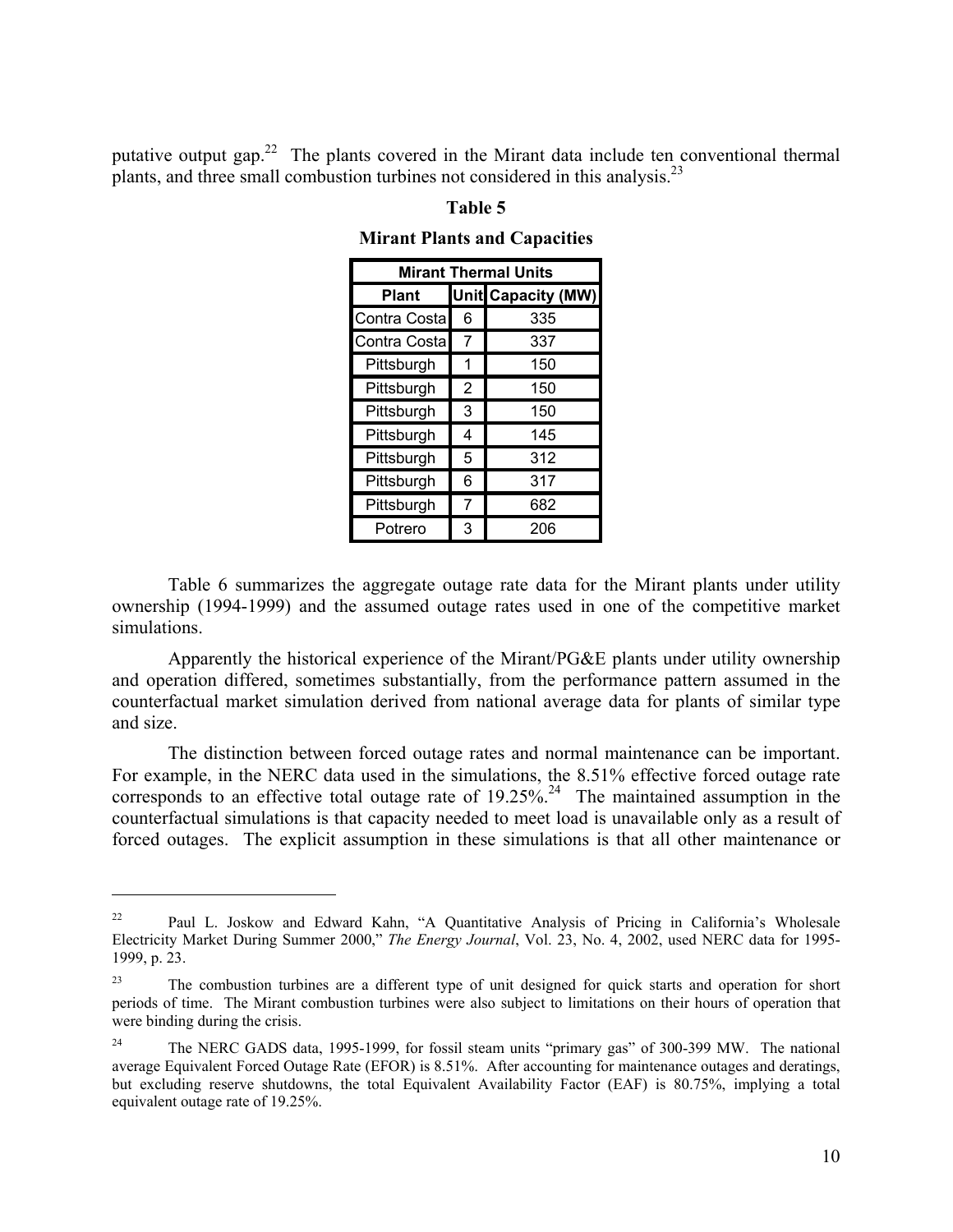overhauls could be scheduled to occur only during low price hours when the plant is not needed.25

|                                                                                                                    |             | Annual                                                               | Annual              | <b>Summer</b>        | <b>Summer</b>       |
|--------------------------------------------------------------------------------------------------------------------|-------------|----------------------------------------------------------------------|---------------------|----------------------|---------------------|
|                                                                                                                    | NERC/       | <b>Forced Outage</b>                                                 | <b>Total Outage</b> | <b>Forced Outage</b> | <b>Total Outage</b> |
|                                                                                                                    | Joskow-Kahn | 1994-1999                                                            | 1994-1999           | 1994-1999            | 1994-1999           |
|                                                                                                                    | (A)         | (B)                                                                  | (C)                 | (D)                  | (E)                 |
| Contra Costa 6                                                                                                     | 8.51        | 23.64                                                                | 31.41               | 6.88                 | 16.57               |
| Contra Costa 7                                                                                                     | 8.51        | 4.33                                                                 | 13.84               | 2.69                 | 5.18                |
| Average                                                                                                            | 8.51        | 13.99                                                                | 22.63               | 4.79                 | 10.88               |
| Pittsburg 5                                                                                                        | 8.51        | 14.63                                                                | 25.73               | 9.53                 | 10.34               |
| Pittsburg 6                                                                                                        | 8.51        | 2.00                                                                 | 12.66               | 0.58                 | 20.56               |
| Pittsburg 7                                                                                                        | 8.71        | 8.57                                                                 | 21.84               | 6.41                 | 7.58                |
| Average                                                                                                            | 8.58        | 8.40                                                                 | 20.08               | 5.51                 | 12.83               |
| Potrero 3                                                                                                          | 6.70        | 5.58                                                                 | 17.25               | 3.76                 | 9.89                |
| Pittsburg 1                                                                                                        | 10.30       | 50.45                                                                | 56.61               | 48.69                | 52.12               |
| Pittsburg 2                                                                                                        | 10.30       | 43.12                                                                | 52.35               | 23.96                | 26.45               |
| Pittsburg 3                                                                                                        | 10.30       | 66.70                                                                | 74.18               | 42.26                | 45.44               |
| Pittsburg 4                                                                                                        | 10.30       | 25.77                                                                | 39.83               | 12.93                | 20.99               |
| Average                                                                                                            | 10.30       | 46.51                                                                | 55.74               | 31.96                | 36.25               |
| (A) NERC GADS data, 1995 - 1999 Generating Unit Statistical Brochure, available at<br>www.nerc.com/~filez/gar.html |             |                                                                      |                     |                      |                     |
| (B) Forced outage hours January 1, 1994-December 31, 1998/                                                         |             |                                                                      |                     |                      |                     |
| (forced outage + on-line hours)                                                                                    |             |                                                                      |                     |                      |                     |
| (C) [Forced outage hours January 1, 1994-December 31, 1998/                                                        |             |                                                                      |                     |                      |                     |
|                                                                                                                    |             | (forced outage + on-line hours)] + [(maintenance hours/total hours)] |                     |                      |                     |
| (D) Forced outage hours June 1 - September 30, 1994-1998/                                                          |             |                                                                      |                     |                      |                     |
| (forced outage + on-line hours)                                                                                    |             |                                                                      |                     |                      |                     |
| (E) [Forced outage hours June 1 - September 30, 1994-1998/                                                         |             |                                                                      |                     |                      |                     |
|                                                                                                                    |             | (forced outage + on-line hours)] + [(maintenance hours/total hours)] |                     |                      |                     |

**Table 6 Actual and Assumed Outage Rates (%) for PG&E/Mirant Units** 

Data Sources: Mirant Outage Data and The files CAL\_SISO\_4\_Gen\_Sch2\_yyQ# from the CD "ISO Responses to Cal Parties First Set of DR, EL00-95 et al, Disk 2."

 $\overline{a}$ 

 While it is correct that planned overhauls, as well as nuclear plant refuelings, are intended to take place during the shoulder months when the demand for capacity is reduced, these outages need to be spread out over time, increasing the likelihood that some outages will extend into a high demand period. Furthermore, while the timing of overhauls is planned to fall in non-peak periods, their ultimate duration sometimes cannot be controlled. For example, while Southern California Edison planned the refueling of its SONGS 3 unit to take place during the winter of 2001, the unit did not actually return to service until the end of May 2001, by which time its outage overlapped with PG&E's outage of Diablo Canyon 2, as well as several scheduled SCR installations.

<sup>&</sup>lt;sup>25</sup> Paul L. Joskow and Edward Kahn, "A Quantitative Analysis of Pricing in California's Wholesale Electricity Market During Summer 2000," *The Energy Journal*, Vol. 23, No. 4, 2002, p. 12. Severin Borenstein, James B. Bushnell, and Frank A. Wolak, "Measuring Market Inefficiencies in California's Restructured Wholesale Electricity Market," *The American Economic Review*, Vol. 92, No. 5, December 2002, p. 1399.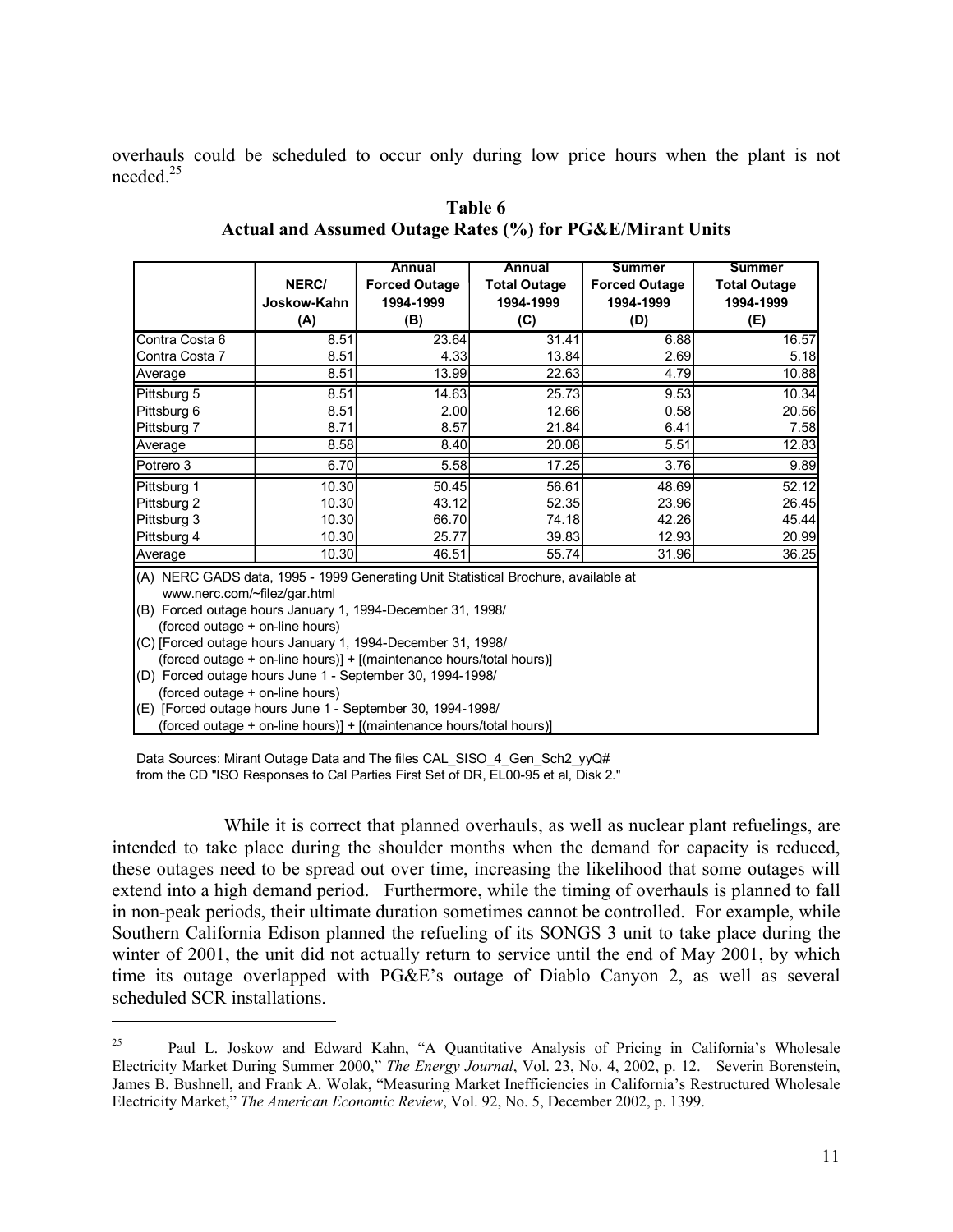Moreover, while planned overhauls and nuclear plant refuelings can be scheduled to fall during the shoulder months of the year, this is not the case for normal maintenance outages which are scheduled to repair short-term problems. These repairs do not require forced outages because they can be deferred to the end of the day or the end of the week, but they usually cannot be deferred several months until demand falls in the spring or fall. For example, as seen in Table 6, during the pre-crisis summer periods when demand was the highest, the outage rates included maintenance outages as well as periods recorded as forced outages. Apparently it would not take much deviation from this assumption of no maintenance outages to get the 5% outage error illustrated above.

These Mirant outage data permit us to examine the question of whether the level of outages was in fact higher during the crisis period than under prior utility ownership and operation. Table 7 (attached) compiles data on outages for each of the Mirant units over three periods. The period from May 22, 2000 through May 21, 2001 corresponds to the heart of the crisis period and Mirant operation. The second period is the one year period of Mirant operation prior to the crisis period from April 1, 1999 through March 31, 2000, and third the five years of PG&E ownership and operation from April 1, 1994 through March 31, 1999.<sup>26</sup>

Table 7 reports the total number of forced and maintenance outages and the number per year over the three periods. The table shows that the Mirant plants typically had more outages during the year of the crisis period than during an average year of PG&E ownership, so outages were higher by that measure. On the other hand, we also see that these units were on line far longer during the crisis period than was the case previously. Indeed, in the case of the Pittsburgh 1-4 units, they were on line almost as many hours during the one year of the crisis as during the last five years of PG&E ownership combined. If we then calculate the number of hours on line between forced or maintenance outages, we see that this figure is higher during the crisis period than before. Thus, Contra Costa 6 averaged 1096 hours between outages during the crisis period compared to 407 under PG&E ownership. Indeed, it can be seen that every one of the ten units performed better during the crisis by this metric. Finally, Table 7 also portrays the total output between outages and it is again seen that the total output between outage is higher under Mirant operation than under PG&E operation.

 The differences between the average outage rates assumed for the counterfactual simulations and the actual data for the Mirant units may be specific to the units operated by Mirant. We might find that these assumed counterfactual outage rates overstate the historic outage rate of the other generation included in these simulations so that there is overall no systematic bias across the California plants. We do not have here similar data for other California plants to compare with the NERC national averages. In principle, therefore, it is possible that the errors average out across all California plants in the counterfactual simulations.

However, there is another possible bias that is even less likely to average out across all thermal generators. If high utilization is a contributor to higher failure rates, then ignoring the effect of high utilization during a period like the California crisis would be a systematic bias understating expected outage rates during the crisis period. The typical counterfactual

<sup>&</sup>lt;sup>26</sup> These data have been compiled over annual periods to avoid distortions in the comparison due to seasonal patterns.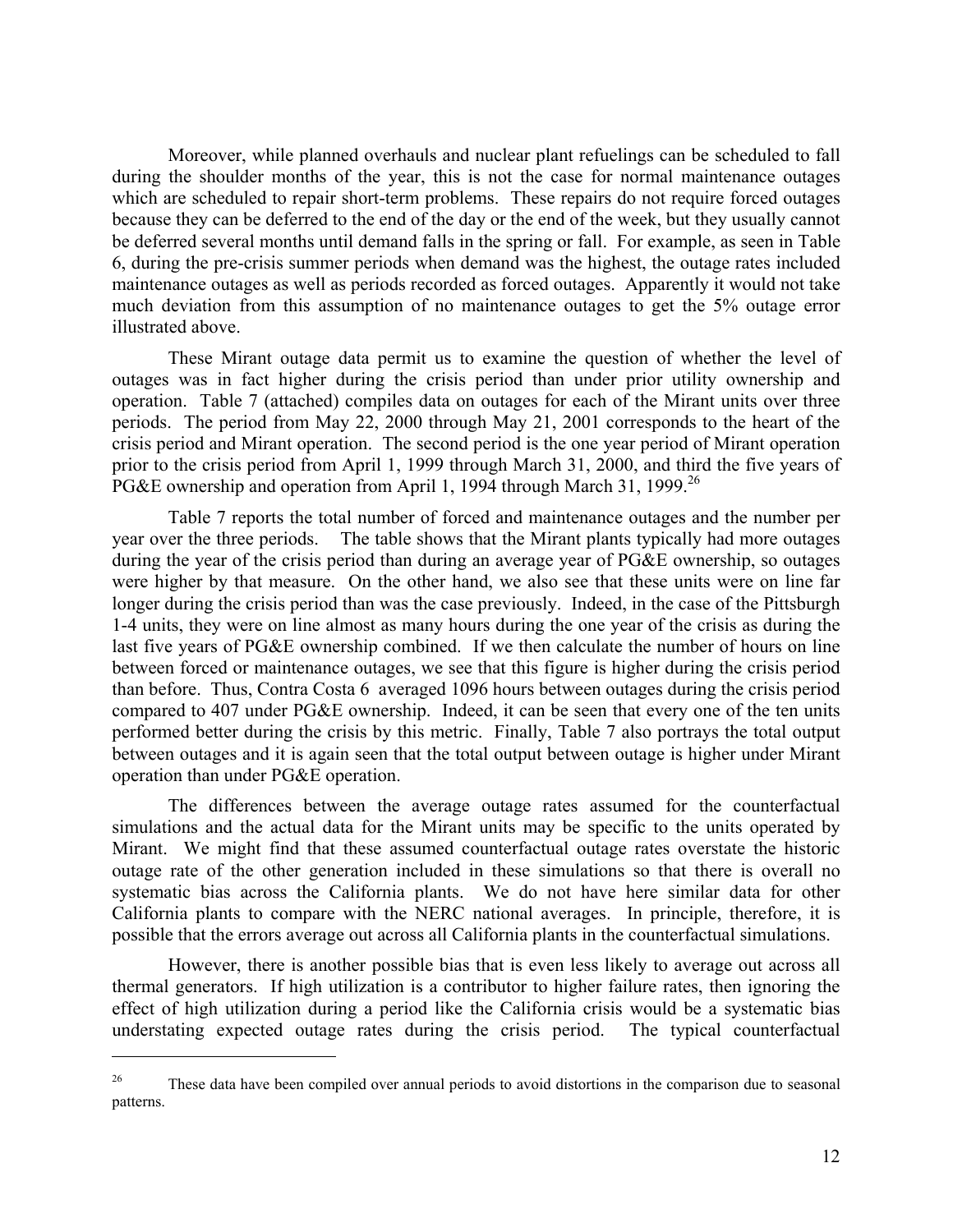simulation makes no allowance for the impact on outage rates of increased stress on the thermal generating plants during periods of unusually high and sustained utilization. To the contrary, as mentioned, the typical approach has been to assume that maintenance can always be deferred to low price periods when the plant is not needed and that the forced outage rate is independent of utilization, thereby potentially understating the impact of outages on the cost of meeting load. The intent here is to examine the connection between utilization rates and failure rates and assess whether the counterfactual assumption of constant failure rate applies and whether outage rates were unusually high during the crisis period compared to the "non-strategic" predictions.

### **Hazard Rate Analysis**

A full accounting for operating decisions, dispatch constraints and the economics of plant use is beyond the scope of this paper. Rather, the approach here is more an engineering analysis of plant operations within the framework of the counterfactual simulations. Assuming no strategic behavior, a plant operates and produces power. However, the duration of operation, level of utilization and other plant characteristics could affect the probability that the plant will fail or require maintenance that necessitates taking the unit off-line. The attempt here is to control for plant characteristics to produce a model "to reflect 'non-strategic' forced outage rates." Rather than assuming constant outage rates independent of utilization, we use the Mirant data to test this assumption. In addition, this allows a test of whether actual outage rates during the crisis were higher or lower than would have been predicted based on historical experience projected into a period of higher utilization.

The hazard rate model here treats a plant as either available or unavailable. Hence it does not account for "deratings" which are like partial outages. For example, in the NERC data base, the difference due to deratings of all types reduces the availability factor for an average 300 MW gas plant from 82.68% to an equivalent availability factor of 80.75%, for a difference of 1.93%.<sup>27</sup>

#### **Failure Models**

The model characterizes failures, either forced or maintenance outages, as random events drawn from a particular failure distribution. The density function describes the time to failure of the equipment,  $f(t)$ . The cumulative distribution for the probability that equipment fails at or before time *t* is:

$$
F(t) = \int_{0}^{t} f(s) ds.
$$

 Given the cumulative failure distribution, the survival function is the probability that the equipment is still running at time *t*, as in:

$$
S(t) = 1 - F(t).
$$

Finally, given the survival function the hazard rate as:

<u>.</u>

<sup>27</sup> NERC GADS data base, 1995-1999, Fossil-steam Units "Primary Gas" 3000-3999 MW..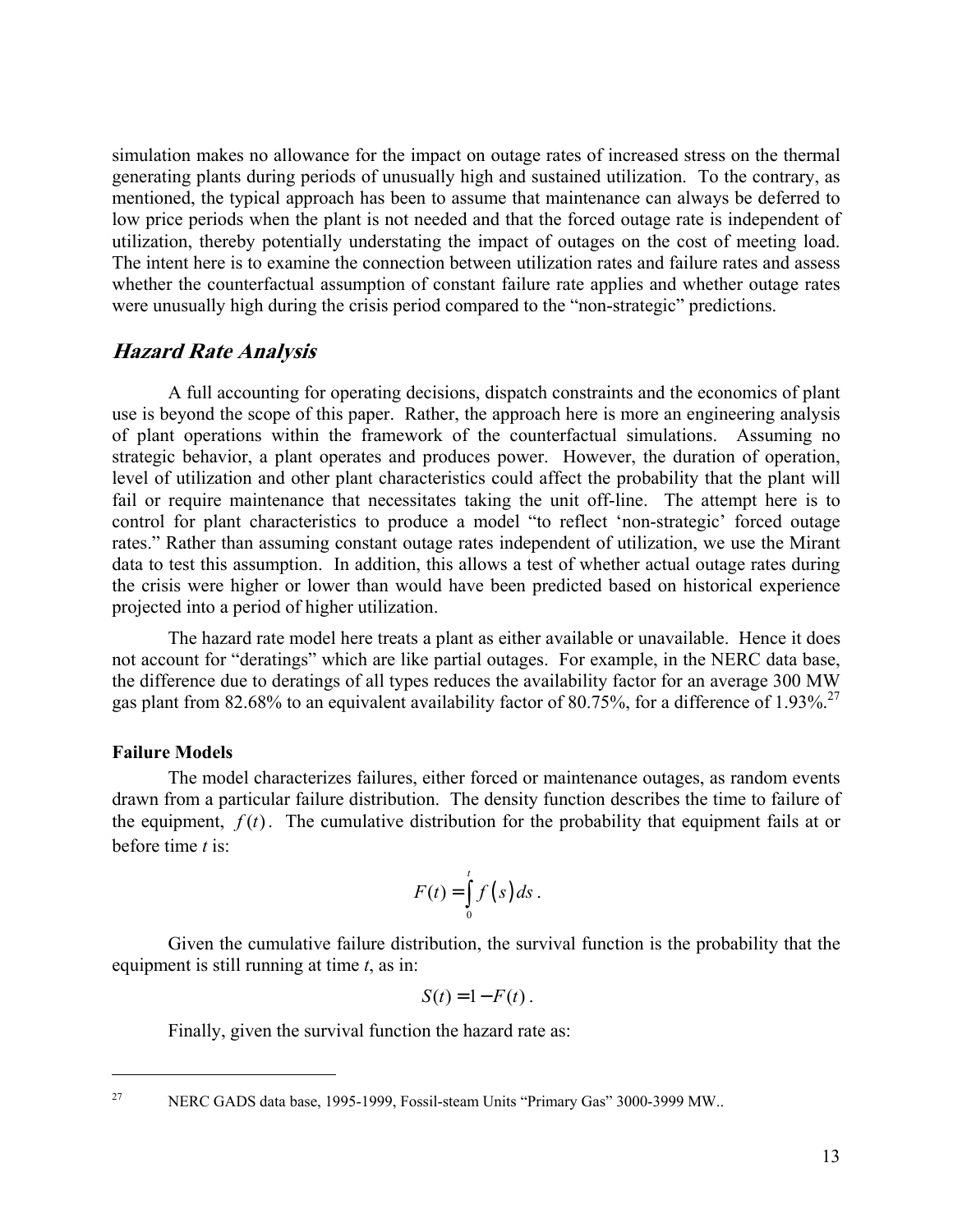$$
r(t) = \frac{f(t)}{S(t)}.
$$

The hazard rate is essentially the rate at which failures occur at time *t* given that the equipment has not yet failed. In general, hazard rates could vary over time. A constant hazard rate is a limiting case with an exponential failure distribution.

Perhaps the most commonly used empirical failure rate model is the so-called proportional hazard rate (PH) model developed by  $Cox.<sup>28</sup>$  A generic proportional hazard rate model assumes the existence of a base hazard rate, say  $r_0(t)$ , and a set of possibly time dependent covariate factors that would determine the hazard rate for individual plants,  $Z_i(t)$ .<sup>29</sup> The resulting model of the hazard rate for the individual plant would be:

$$
r_i(t) = r_0(t) e^{Z_i(t)\beta},
$$

or

1

$$
\ln r_i(t) = \ln r_0(t) + Z_i(t) \beta.
$$

In other words, the individual plant hazard rate  $r_i(t)$  follows the base hazard rate but is scaled up our down by a function of the vector of covariates  $Z_i(t)$  multiplied by the common coefficients in  $\beta$ .

A related approach to the proportional hazard rate model is found in the accelerated failure time (AFT) models. These approaches focus on characterizing the changes in expected failure time rather than the changes in the hazard rate. For example, in the loglinear case the basic model would be:

$$
\ln(t_i) = \ln(t_0) + Z_i(t)\theta + \tau,
$$
  
\n
$$
\tau \sim f(s).
$$

 The AFT parameterization is sometimes convenient for estimation, as in the case of a lognormal failure law. In the proportional hazard rate model, a negative value for  $\beta$  implies a lower hazard rate and therefore a longer expected time to failure. In the accelerated failure time models a positive  $\theta$  implies a longer expected time to failure.

#### **Maximum Likelihood Estimation**

The estimation approach follows a sequential strategy.<sup>30</sup> The Cox semi-parametric approach allows a flexible base hazard rate but is not suited to answering the most important

<sup>28</sup> D. R. Cox, "Regression Models and Life-Tables," *Journal of the Royal Statistical Society*, B, Vol. 26, 1972, pp. 186-220.

<sup>29</sup> John D. Kalbfleisch and Ross L. Prentice, *The Statistical Analysis of Failure Time Data*, Wiley, 2002, chapter. 4, pp. 95-147.

<sup>&</sup>lt;sup>30</sup> All the estimation uses the STATA software system.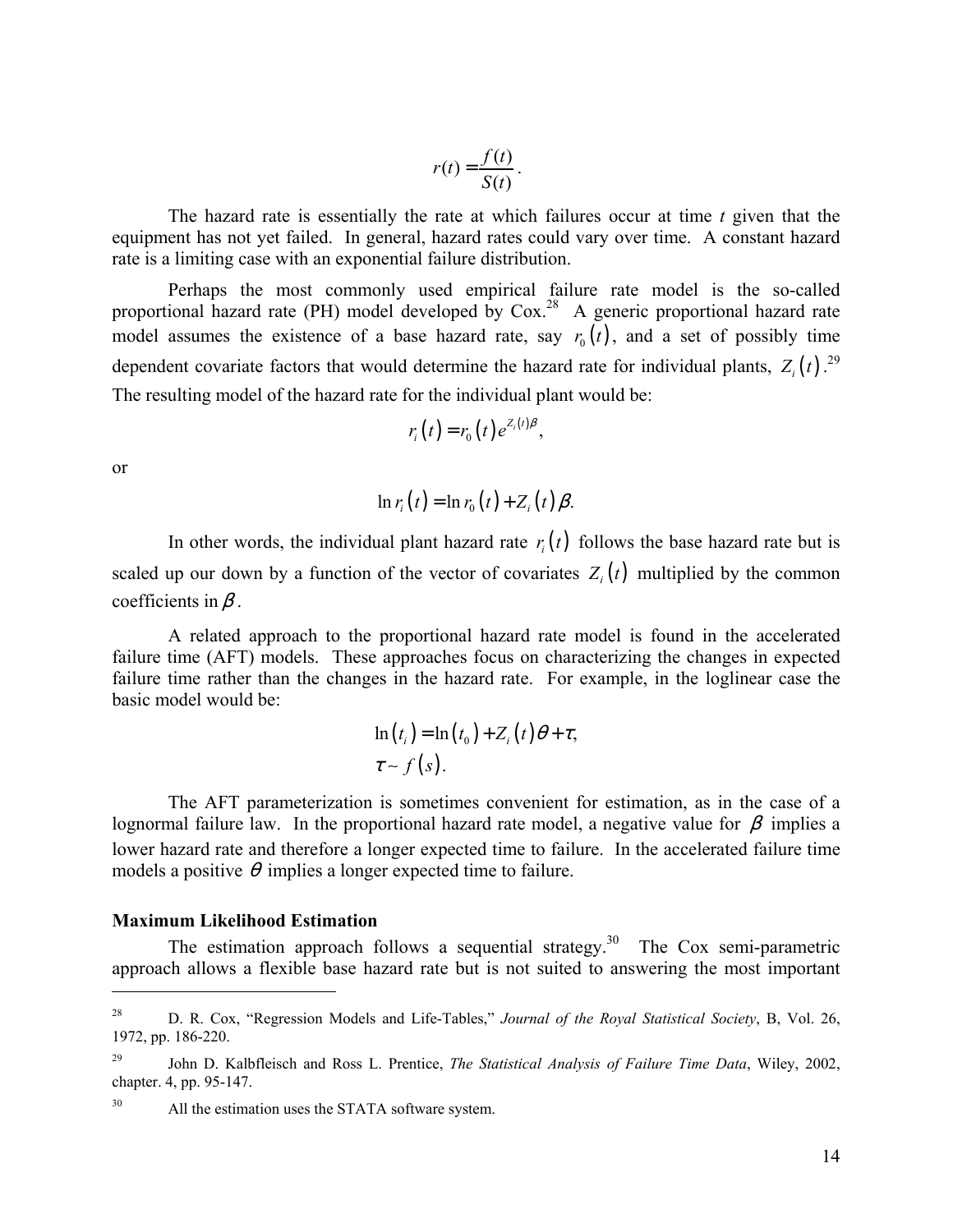questions here. The Cox model provides a general support for subsequent parametric models which become the focus of the analysis.

The Cox semi-parametric proportional hazard rate approach makes no assumption about the form of the base hazard rate.<sup>31</sup> For simplicity, assume the data are ordered according to failure time with *n* total failures for  $m \ge n$  possible units. The Cox model identifies failure of unit *i* at time *t* as having conditional probability:

$$
\frac{r_0(t)e^{Z_i(t)\beta}}{\sum_{j=i}^m r_0(t)e^{Z_j(t)\beta}}.
$$

The criterion for choosing the parameters  $\beta$  is to maximize the product of the conditional probabilities in the "partial likelihood" function,  $32$ 

$$
\prod_{i=1}^n \frac{r_0(t) e^{Z_i(t)\beta}}{\sum_{j=i}^m r_0(t) e^{Z_j(t)\beta}} = \prod_{i=1}^n \frac{e^{Z_i(t)\beta}}{\sum_{j=i}^m e^{Z_j(t)\beta}}.
$$

In other words, there is no explicit estimation of the baseline hazard rate in  $r_0(t)$ .

The parametric approaches provides an explicit model of  $r_0(t)$ . Here, the conventional conditional likelihood for each observation is of the form

$$
L_i[\beta,\Theta] = \frac{\big(S\big(t_i\,|\,Z_i(t)\,\beta,\Theta\big)\big)^{1-d_i}\big(f\big(t_i\,|\,Z_i(t)\,\beta,\Theta\big)\big)^{d_i}}{S\big(t_{0i}\,|\,Z_i(t)\,\beta,\Theta\big)},
$$

where the vector  $\Theta$  includes parameters of the failure distribution and  $d_i = 1,0$  depending on whether the observation is a failure or not (censored) during the period  $t_0 \le t \le t_i$ . The covariates as defined are external variables and preserve the form of the likelihood function.<sup>33</sup> The estimation maximizes

$$
L[\beta,\Theta] = \prod_{i=1}^m L_i[\beta,\Theta].
$$

 The explicit failure model of the parametric approach facilitates comparison of predicted outage rates.

<sup>31</sup> John D. Kalbfleisch and Ross L. Prentice, *The Statistical Analysis of Failure Time Data,* Wiley, New York, 2nd. Edition, 2002, pp. 101-103.

<sup>&</sup>lt;sup>32</sup> This is similar to the conditional logit model. William H. Greene, *Econometric Analysis*, 4<sup>th</sup> ed. Prentice Hall, 2000, pp. 862-864.

<sup>33</sup> John D. Kalbfleisch and Ross L. Prentice, *The Statistical Analysis of Failure Time Data*, Wiley, New York,  $2<sup>nd</sup>$ . Edition, 2002, pp. 196-197.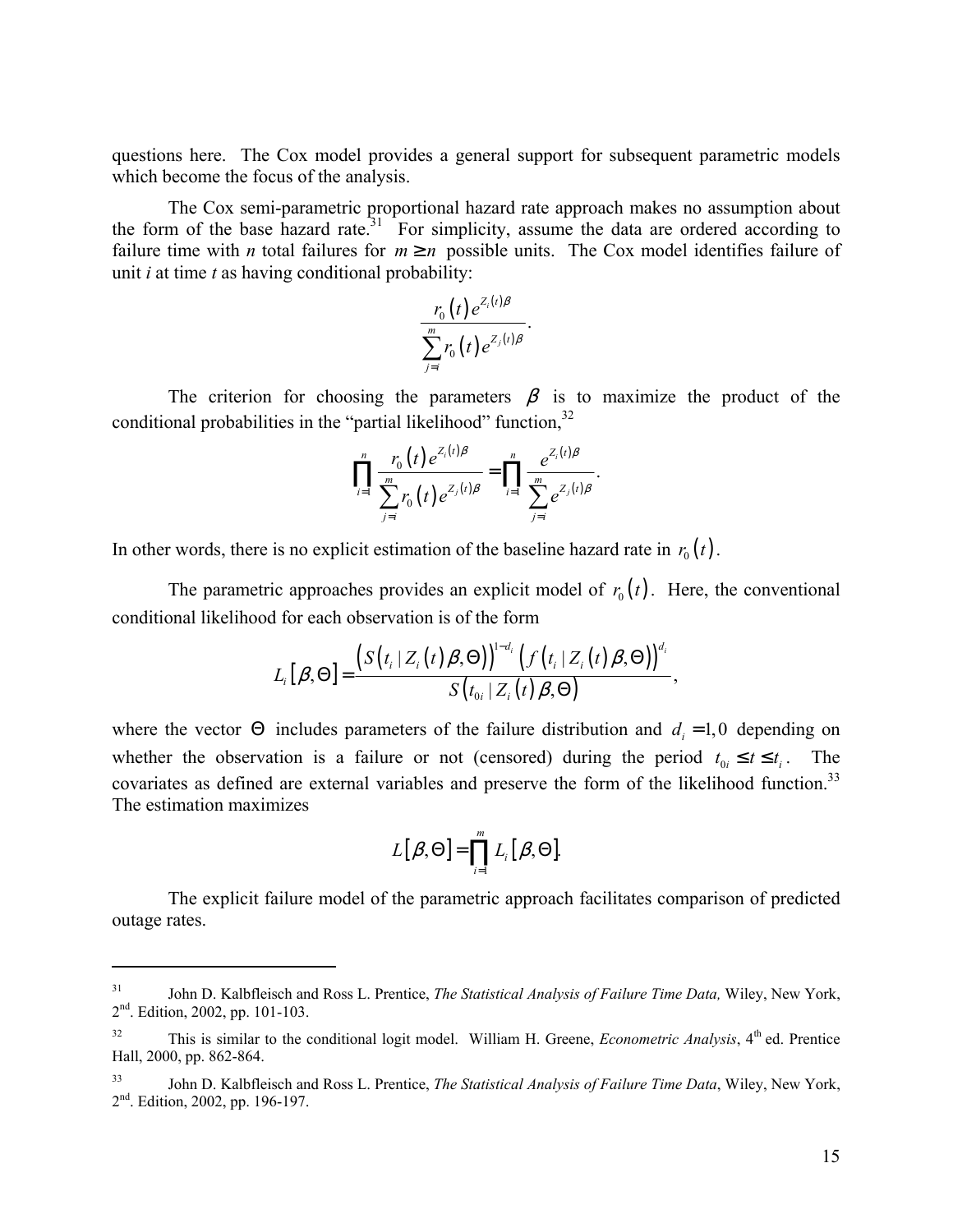#### **Forced and Maintenance Time Until Failure**

 $\overline{a}$ 

In the present case we use data for the ten Mirant thermal plants. The outage data distinguish among four types of outages: major overhauls, forced outages, maintenance outages, and reserve shutdowns.

Major overhauls are unusual events coordinated by the CAISO and were required for the installation of SCR equipment. We do not consider these relevant for the study of possible strategic manipulation and these are not considered here.

Similarly, reserve shutdowns are periods in the historical data during which the units were off-line but were available to start if needed to meet load. Thus, reserve shutdowns are not like forced or maintenance outages. The plants were available but off-line because they were not needed. Hence, we treat reserve shutdowns as "time out" in the sense of stopping the clock rather than "time off line" in the sense of broken and unavailable. Thus, the analysis of time to unit failure is based on the time on-line rather than calendar time. Similarly, while generators typically use reserve shutdowns to undertake minor repairs to the unit, the extent of the repairs that can be undertaken is limited by the fact that the units remain available to be started if needed.

In principle, forced outages and maintenance outages could follow different failure distributions, but they differ in practice largely in the immediacy with which the unit must be taken off-line. For the purpose of this paper, we have treated forced and maintenance outages as alike in analyzing the effect of changed utilization and other control variables.

An application of the Cox PH model illustrates the effect of the crisis period. In particular, we first introduce a single variable "Crisis" that is zero for the pre-crisis period and one during the crisis. Then the resulting proportional hazard rate model would be

$$
r_i(t) = r_0(t) e^{Crisis^*\beta_{crisis}}.
$$

 The data for all the plants are pooled and the Cox procedure applied to determine the estimate of the coefficient of the crisis variable,  $\beta_{cris}$ . During the pre-crisis period there would be no effect, and the base hazard rate model  $r_0(t)$  would apply, but during the crisis the hazard rate would be multiplied by the factor  $e^{\beta_{crisis}}$ .

 The result for the failure time estimation appears in Table 8 (attached) with  $\beta_{crisis} = -0.150$ . The sign indicates longer times between failures during the crisis period, but the coefficient is not statistically significant.

As a first step towards a parametric model, we apply an accelerated failure time parameterization with a generalized gamma distribution. The generalized gamma model is a complex accelerated failure time parametric model that is useful for deciding on which of the more restricted parametric models would be most applicable.<sup>34</sup> For failure time  $t_i$ , we have the generalized gamma with

<sup>34</sup> Mario A. Cleves, William W. Gould and Roberto G. Gutierrez, *An Introduction to Survival Analysis Using Stata*, Stata Press, 2002, pp. 225-226.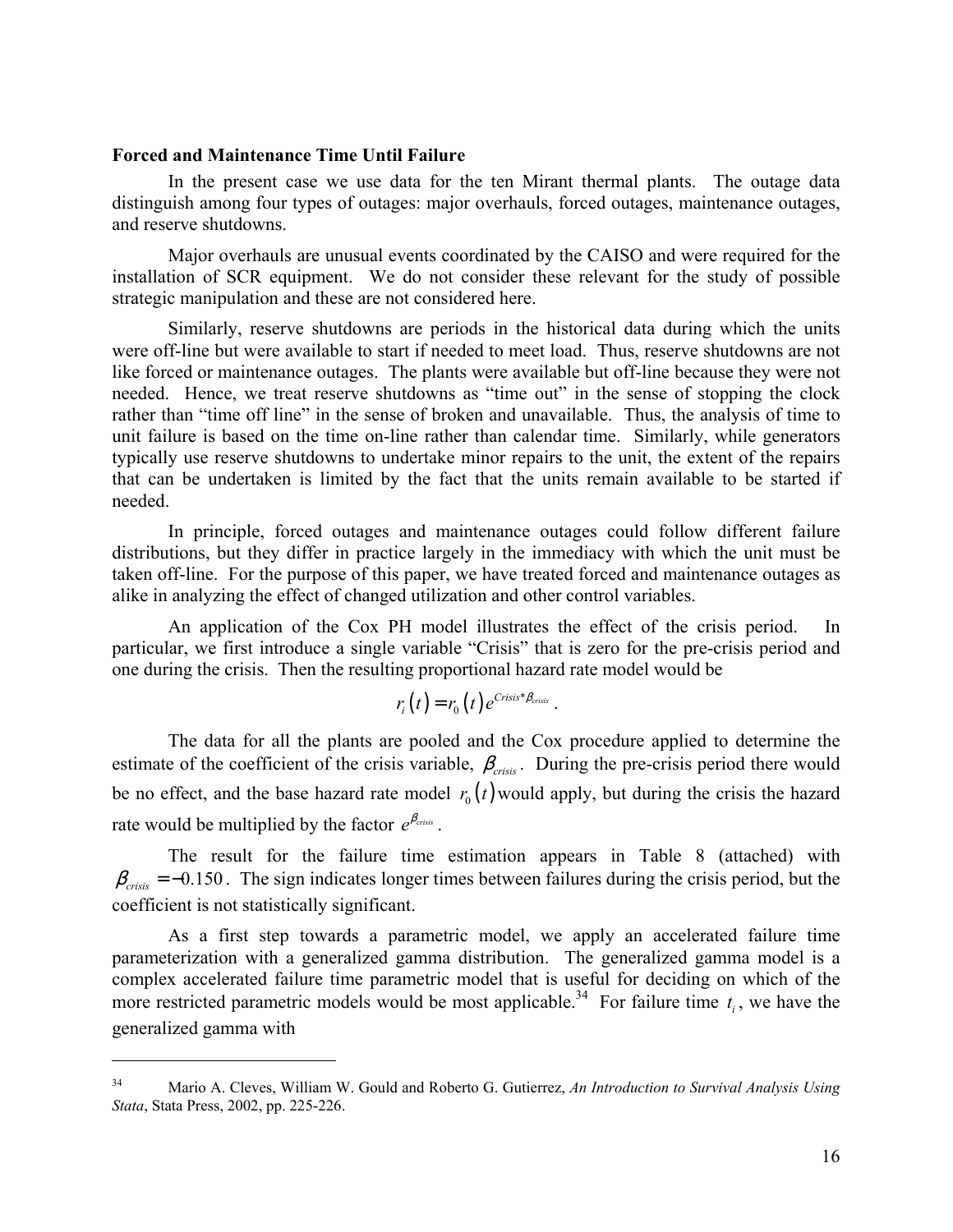$$
\tau_i = e^{-Z'\theta} t_i,
$$
  
\n
$$
\tau_i \sim GGamma(\beta_0, \kappa, \sigma).
$$

Given observed failure times, the maximum likelihood estimation provides the parameters  $(\hat{\beta}_0, \hat{\kappa}, \hat{\sigma}, \hat{\theta})$ . If the so-called  $\kappa$  parameter is equal to unity then this specializes to the Weibull distribution familiar in engineering analysis. If the  $\kappa$  value is zero, then we have a lognormal failure law.

As shown in Table 8, for the simple model with a crisis variable only, the generalized gamma implementation has a coefficient of  $\theta_{crisk} = 0.160$  implying longer failure times and lower failure rates during the crisis. Again the coefficient is not statistically significant.

The estimate of  $\kappa = 1.128$  is not statistically different from one and suggests that a simpler model might be a Weibull failure law. Table 9 reports the corresponding estimate in the Weibull proportional hazards model as  $\beta_{crisis} = -0.127$ , which also implies lower failure rates during the crisis. The coefficient is not statistically significant, but this more tractable parametric model produces a result that is similar to that found in the Cox semi-parametric estimate. Based on these tests, we concluded that the Weibull proportional hazard rate model would be the most applicable parametric failure law.

The use of the parametric model with an explicit hazard rate plays a role in the test of behavior, strategic or otherwise, during the crisis period. The tests above used all of the data, which include the experience during the crisis period. However, the crisis period could be different for many reasons. It may be that there was strategic withholding to exercise market power, or it may be that there was an exceptional effort to keep plants running at capacity in order to profit from high prices due to scarcity. To accommodate both views, we estimate the parametric model only with the pre-crisis data.

The estimation proceeds in two stages. First, we restrict estimation to the period before the crisis, from 1994 to April of 2000. We obtain estimates of the pre-crisis coefficients  $\hat{\beta}$  for the covariates defined in  $Z_i(t)$ . This model would replace the counterfactual assumption of a constant expected failure time as used in the typical single stack simulation model. Given these assumed "non-strategic" or "normal" estimates, we fix the coefficients and form a new model for the whole period with only a dummy variable for the crisis period. In effect, the coefficient for this crisis variable provides an estimate of the average impact on failures during the crisis as compared to what would have been expected based on the failure model estimated with pre-crisis data but applied to the actual utilization and other control variables during the crisis period.

The Weibull formulation of the parametric proportional hazard rate model is:

$$
r_i(t) = pt^{p-1}e^{Z_i(t)\beta}.
$$

The base hazard rate is constant if  $p = 1$  and increasing or decreasing as p is greater or less than one, respectively. The Weibull model provides a framework for a better test of the effect of the California crisis.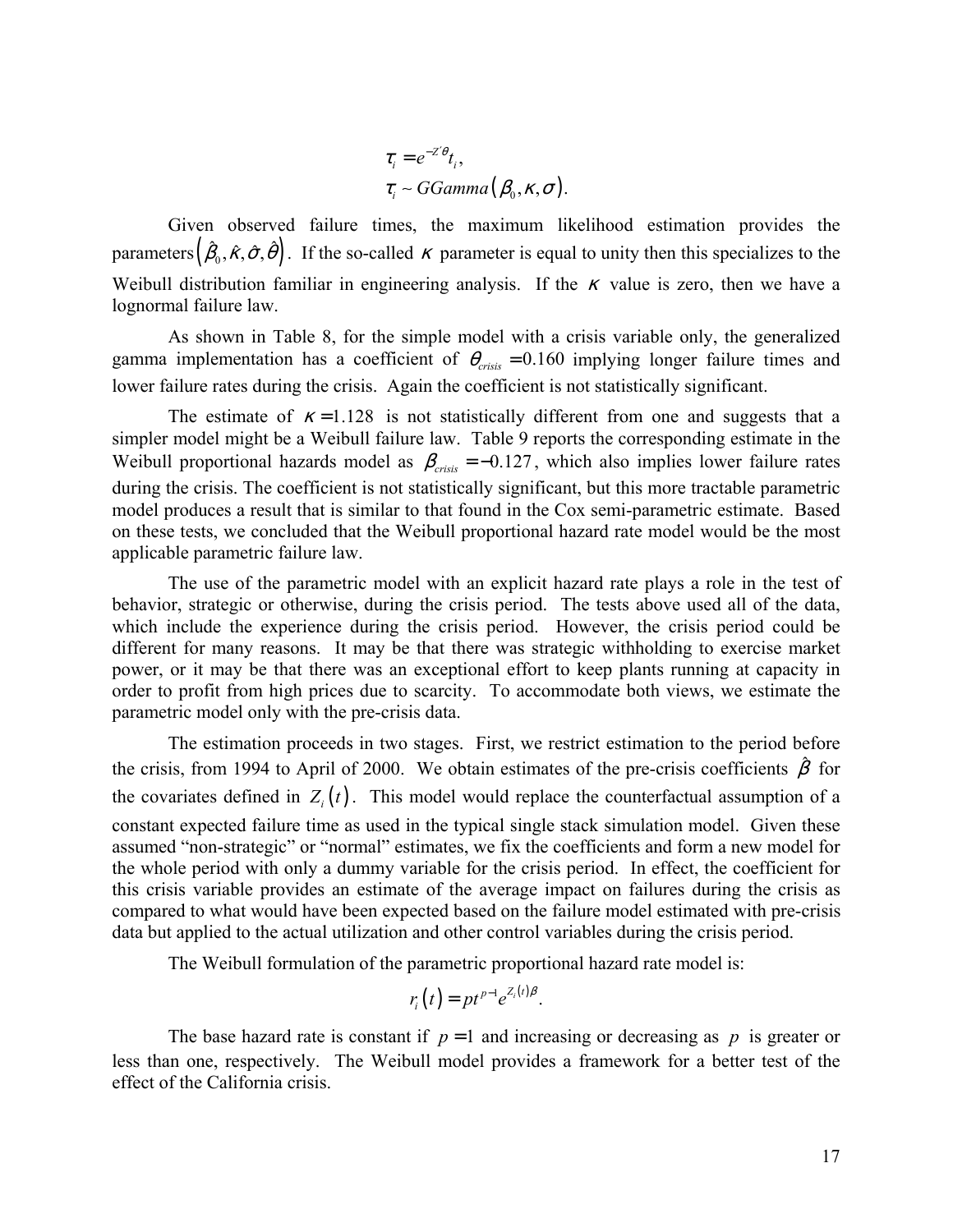Introducing variables to control for the intensity of use is a principal objective. We would expect a systematic difference in hazard rates for plants that are merely running at a relatively low capacity factor versus those plants that are running at nearly a full capacity for a sustained number of hours. For more intense usage it would be reasonable to expect a higher hazard rate.

The data include information on output and other characteristics of plants.

### **Control Variables (Z)**

- Average capacity utilization since the last outage.
- Average capacity utilization between last overhaul and last outage.
- Number of forced outages since last overhaul
- Number of maintenance outages since last overhaul
- Elapsed calendar time since the last outage.
- On line time since the last overhaul.
- Plant/unit dummy variables
- Dummy variables for failures without a previous overhaul
- Dummy variable for "crisis" period.

 These measures include fixed effects for individual plants to capture differences in plant characteristics like heat rates, average utilization since the last overhaul or outage, calendar time and time on line (*t*), and the "Crisis" variable. We also included counters for the number of outages as control variables to help pick up any difference in the opportunities to provide some maintenance and repair in addition to overhauls. The data include both "time varying" covariates the vary over the interval until plant failure or overhaul (e.g., calendar time since last overhaul), and fixed covariates that are constant over this interval (e.g., the number of maintenance outages since last overhaul).

We excluded outages that occurred within 24 hours of coming on-line after an outage on the grounds that this was a burn-in effect and just a continuation of the prior outage. Measurement of the time until the next failure begins when a plant comes back on line from an overhaul, maintenance or forced outage. This gives a substantial pool of failure and censored observations presumed to be conditionally independent that can be used in the maximum likelihood estimation.

 In some cases at the start of the period there were failures or maintenance outages without data on the time since the last major overhaul. For these observations we set a dummy variable equal to one to indicate a pre-period major overhaul to account for the fact that we do not know exactly the overhaul time.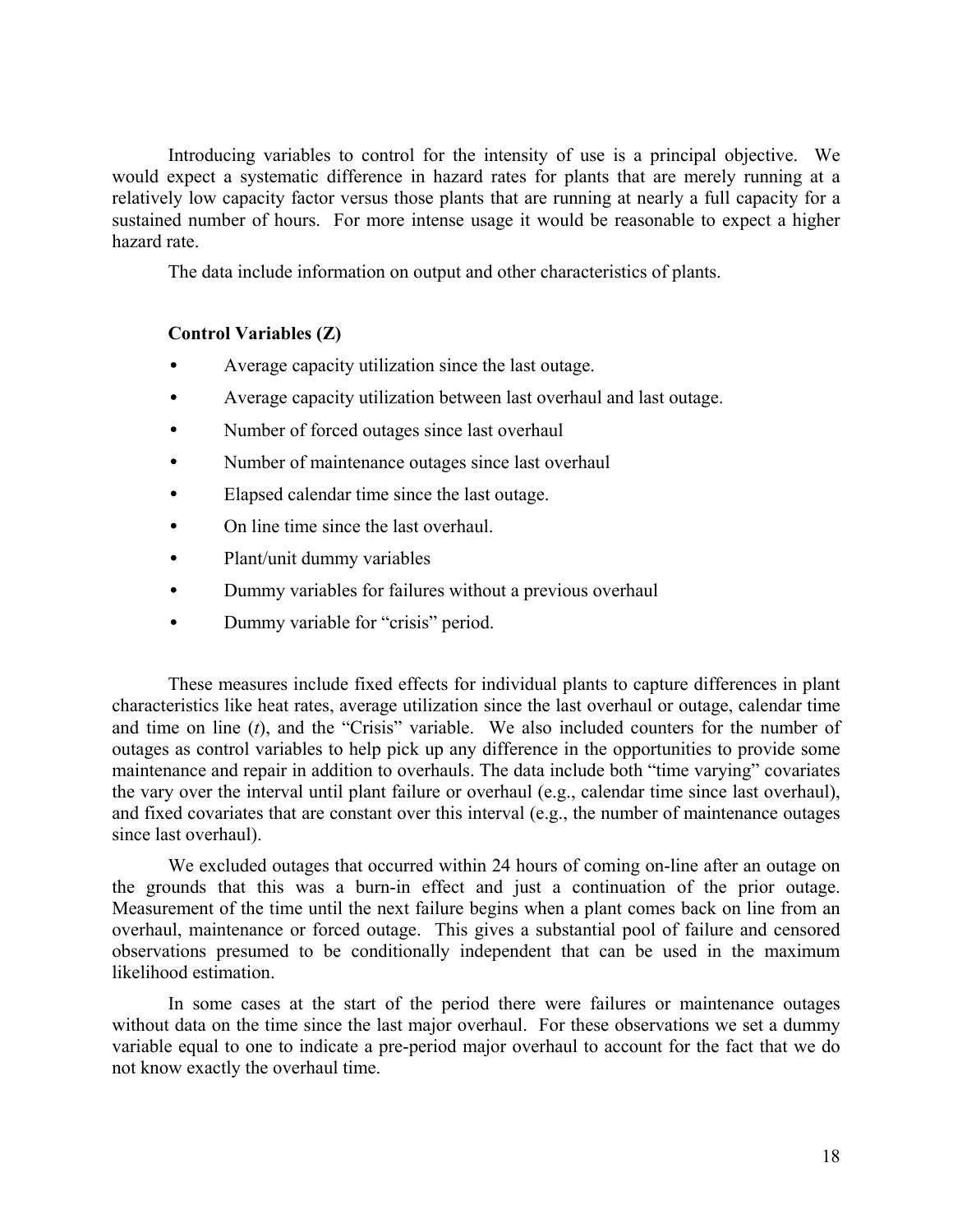In the generalized gamma case in Table 8, we see that including the fixed plant effects increases the crisis coefficient from 0.160 to 0.350. Hence, when we control for plant characteristics we find that the estimated time to failure increases even further during the crisis. Now the crisis coefficient is statistically significant.

The  $\kappa$  parameter in the generalized gamma model with fixed plant effects is essentially the same as without. Hence, we focus on the Weibull model in Table 9 (attached) where the same analysis of the fixed effects model produces a crisis parameter of  $\beta_{crisis} = -0.295$ , again implying that outage rates were lower during the crisis period compared to the predictions of the pre-crisis model.

 Finally, we see in Table 9 the application of the Weibull model to the data including control variables for utilization and previous outages. Again, the model coefficients for the control variables were estimated from the pre-crisis data and then applied to the full sample to estimate the separate effect of the crisis variable conditional on the expectations obtained from the pre-crisis model. The result is that the crisis coefficient becomes even more negative, now  $\beta_{crisis} = -0.392$ , implying longer periods between outages during the crisis period, and is statistically significant.

The parameters indicate that we have reasonable estimates of the control effects with higher utilization since the last outage and time since last outage. Further, as we expand the set of control variables, we find increasing evidence of a coefficient of the crisis variable that indicates that on average plant operations during the crisis differed from past behavior by keeping the plants running longer than would have been expected based on the "non-strategic" pre-crisis base line.

#### **Outage Duration**

The longer the on-line period between outages, other things being equal, the lower the total time the unit is unavailable. However, the other critical factor is the length of time that a plant remains unavailable after it has been forced out or taken out for normal maintenance. This duration of outage combines with the time on line to determine the percentage of time that plants are unavailable on average. The percentage of time a plant is unavailable due to outages is the ratio of the outage duration to the total of the online time and outage duration. The failure rate analysis addresses the online time component.

Absent a good understanding of the determinants of outage duration, we elected to treat outage duration in a way symmetric with the treatment of failure times. The only difference is that in the case a higher hazard rate implies a faster return to on-line status. Hence, the interpretation of all the coefficients reverses the sign of the effects from the failure rate model.

The principal modeling decision was to exclude major overhauls from the analysis of outage duration. It is our understanding that major overhauls must be approved by the CAISO and the timing was not within the control of the company. In addition, many of these outages were required for environmental compliance rather than conventional maintenance considerations. Hence, these outages would not reflect discretionary choices that might relate to market manipulation and their duration would be governed by the nature of the unit modifications being made. Other than major overhauls, we pooled the data for all types of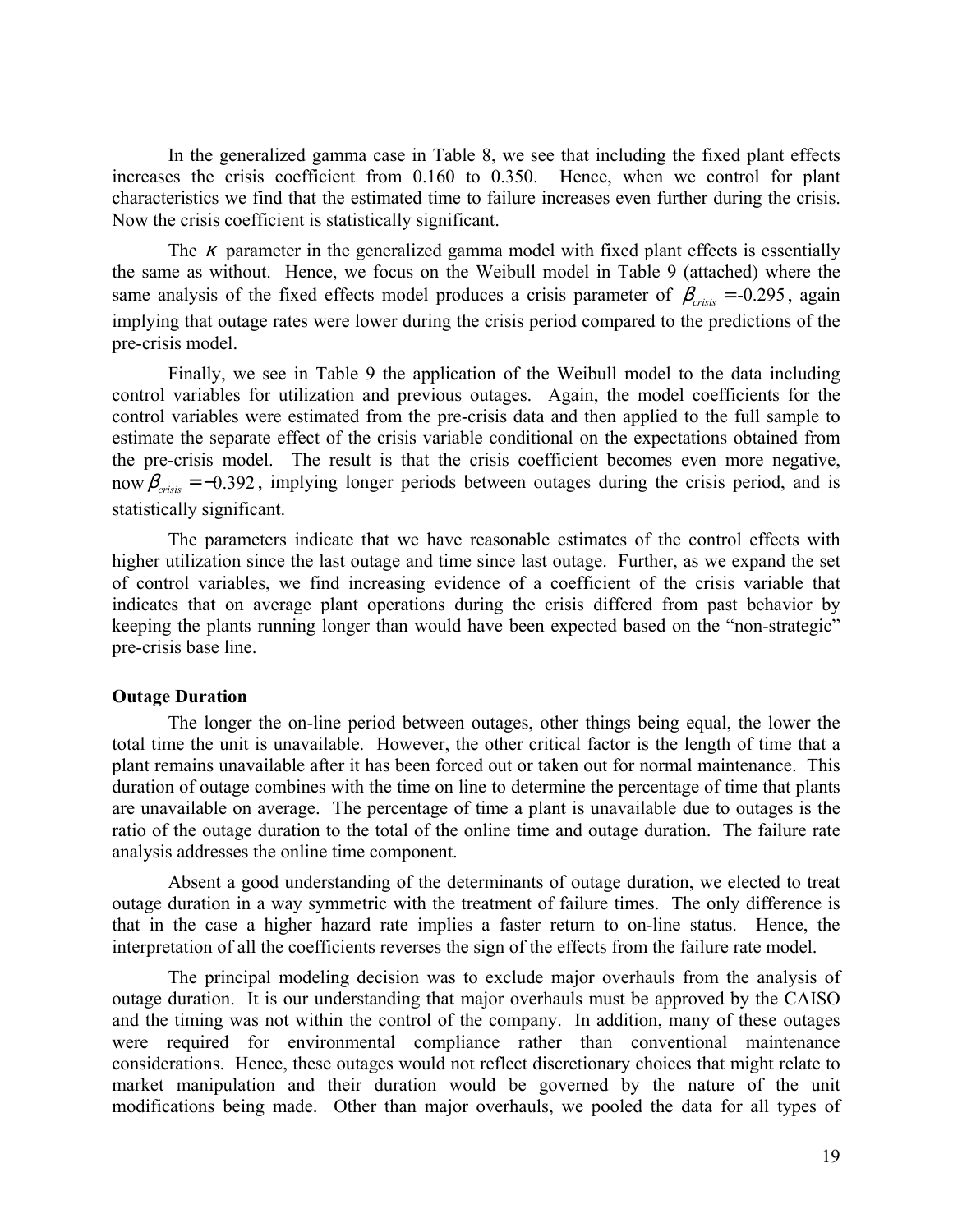outages. In contrast to the time until failure, where the covariates varied over the failure interval, the covariates for outage duration are fixed at the values at the beginning of the outage.

The results appear in Table 10 (attached), in essentially the same form as those for the failure analysis. Hence, when we use the simple model with only the crisis variable, the semiparametric model indicates that the crisis had essentially no effect on availability.<sup>35</sup> The generalized gamma model yields a  $\kappa = 0.120$  parameter and it is not statistically different from zero. Hence, the  $\kappa$  parameter supports the choice of the lognormal accelerated failure time model for the full parametric analysis.

The results in Table 11 (attached) for the full lognormal model suggest that the outage duration was lower during the crisis compared to what would have been expected based on a model estimated from the pre-crisis data. In particular, we have  $\theta_{\text{crisis}} = -0.410$ , and it is significant at the 5% level.

#### **Implied Crisis Effect**

 $\overline{a}$ 

A test for the change in percentage of time out between crisis and non-crisis periods is available from the parameters of the parametric failure time and outage duration models.

With a Weibull failure model with density function  $f(t)$ , for the base hazard rate  $r_0(t)$  with shape parameter *p* and scale parameter  $\beta_0$  we have:

$$
r_0(t) = r_0(t) = pt^{p-1} \lambda^p, where \lambda^p = e^{\beta_0}.
$$

Therefore, expected failure time is $36$ 

$$
E(t) = \frac{1}{\lambda} \Gamma\left(1 + \frac{1}{p}\right).
$$

For the lognormal model of outage duration time, with mean and variance of the logarithms of outage time (*o*) as  $\mu$ , $\sigma^2$ , we have the standard result for the lognormal distribution applied to the expected value of a duration of an outage:

$$
E(o) = e^{\mu + \frac{\sigma^2}{2}}.
$$

The usual definition of the outage rate evaluated at the expected values is:

<sup>&</sup>lt;sup>35</sup> Maintenance outages were also not entirely within the control of the generator during the crisis period as the Cal ISO often refused to approve requested maintenance outages. To the extent that these refusals ultimately resulted in outages that were longer than would have been the case had maintenance been undertaken when it was requested, increases in outage duration during the crisis could be attributable to Cal ISO command and control rather than strategic behavior.

<sup>&</sup>lt;sup>36</sup> See the appendix for details. This applies for fixed covariates and is an approximation for the combined effect of the time dependent covariates.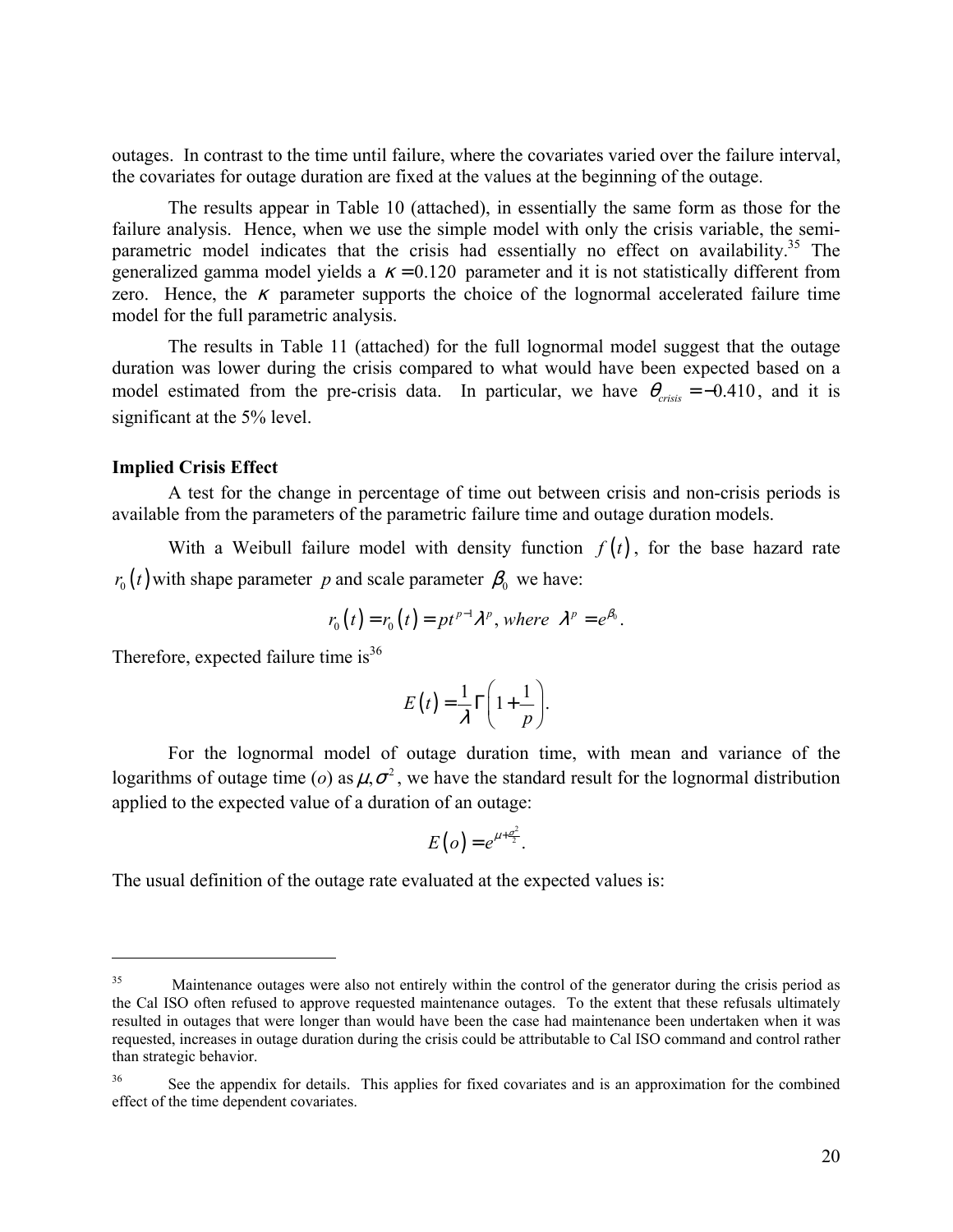$$
\pi = \frac{E(o)}{E(t) + E(o)} = \frac{\overline{o}}{\overline{t} + \overline{o}}.
$$

Then comparing crisis "*c*" and non-strategic prediction "*n*" we have

$$
\frac{1}{\pi_c} - \frac{1}{\pi_n} = 1 + \frac{\overline{t_c}}{\overline{o}_c} - 1 - \frac{\overline{t_n}}{\overline{o}_n} = \frac{\overline{t_c}}{\overline{o}_c} - \frac{\overline{t_n}}{\overline{o}_n}.
$$

For the Weibull failure model we have for the crisis coefficient:

$$
\eta^{p} = e^{\beta_{crisis}},
$$
  
with  

$$
r_c(t) = r_n(t) e^{\beta_{criss}} = pt^{p-1} (\eta \lambda)^p.
$$

$$
\frac{\overline{t_c}}{\overline{t_n}} = \frac{\eta \lambda}{\frac{1}{\lambda} \Gamma(1 + \frac{1}{p})} = \frac{1}{\eta}.
$$

For the lognormal duration model we have:

$$
\frac{\overline{O}_c}{\overline{O}_n} = \frac{e^{\mu + Crisis^*\theta_{criss} + \frac{\sigma^2}{2}}}{e^{\mu + \frac{\sigma^2}{2}}} = e^{\theta_{crisis}}.
$$

Hence,

$$
\frac{1}{\pi_c} - \frac{1}{\pi_n} = \frac{\overline{t_c}}{\overline{o}_c} - \frac{\overline{t_n}}{\overline{o}_n} = \frac{\overline{1}}{e^{\theta_{crists}} \overline{o}_n} - \frac{\overline{t_n}}{\overline{o}_n} = \left[\frac{1}{\eta e^{\theta_{crists}}} - 1\right] \frac{\overline{t_n}}{\overline{o}_n}.
$$

Therefore, we find for

 $\pi_{c} \leq \pi_{n}$ 

we must have

$$
\phi = \ln \left( \eta e^{\theta_{crisis}} \right) = \frac{\beta_{crisis}}{p} + \theta_{crisis} \leq 0.
$$

The failure and outage duration regression models provide estimates of these parameters and their associated standard errors. If  $\phi$  is negative, then the percentage of time unavailable is lower than would be expected during the crisis after controlling for utilization and other effects. If  $\phi$  is positive, then the percentage time off-line is higher than would be expected during the crisis.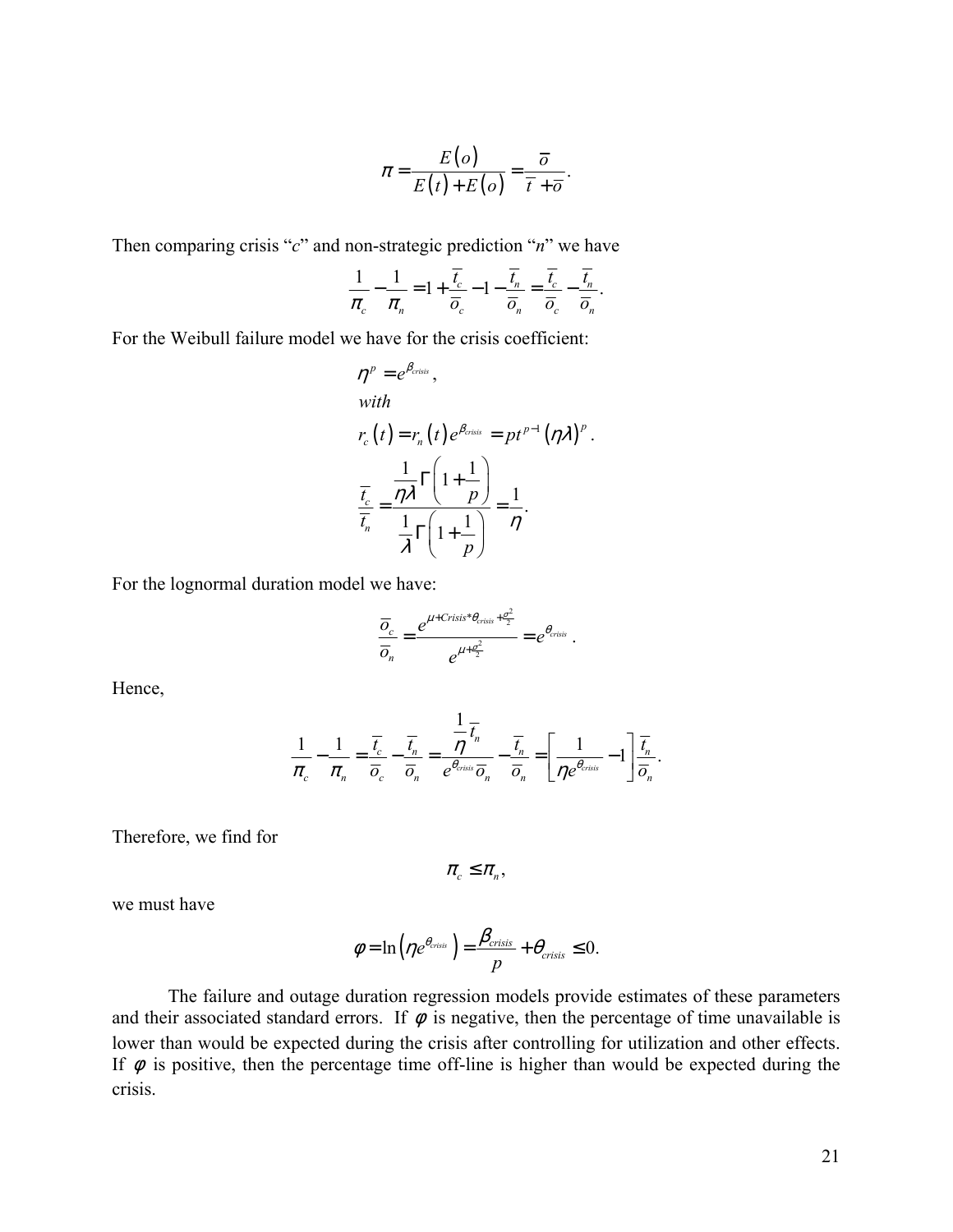From the tables we can see that the maximum likelihood estimate of the parameter is:

$$
\phi = \frac{\beta_{\text{crisis}}}{p} + \theta_{\text{crisis}} = \frac{-0.392}{0.567} - 0.410 = -1.10.
$$

 Hence, the combined effect of longer running times and shorter outage durations during the crisis, after controlling for other effects, is consistent with the conclusion that the actual percentage of time unavailable was less during the crisis period than expected from the pre-crisis model.

The standard errors for the parameters provide a combined standard error  $\phi$ . For simplicity, we apply a conservative case for the shape parameter  $p$  by setting it to its end point for a 95% confidence interval  $(0.518 \le p \le 0.621)$  in calculating an estimate of the standard error. If the two estimates for failure rates and outage durations are independent, then

$$
\sigma_{\phi} \approx \sqrt{\left(\frac{s_{\beta_{crisis}}}{p}\right)^2 + s_{\theta_{crisis}}^2} = \sqrt{\left(\frac{0.118}{0.518}\right)^2 + (0.182)^2} = 0.291.
$$

This implies an approximate *z*-statistic of

$$
z = \frac{\phi - 0}{\sigma_{\phi}} = \frac{-1.10}{0.291} = -3.78.
$$

 Given these assumptions, therefore, the estimates from the exploratory statistical model are statistically significant and consistent with the interpretation that plants had lower outage rates during the crisis than would be predicted by the non-strategic baseline after controlling for changes in utilization and the other factors.

#### **Baseline Outage Rates**

 $\overline{a}$ 

 Establishing the sign of the difference between the counterfactual and crisis outage rates and determining that this difference was statistically significant does not quantity the size of the effect. In addition, it does not identify the difference between the historical outage rate and the prediction for the crisis period baseline with higher utilization and with no strategic effects

We have an estimated historical outage rate model  $\pi$ <sup>*h*</sup> for these plants. Conceptually, this historic outage rate corresponds to the rate one might use in a counterfactual simulation.<sup>37</sup> However, we would like to understand the sign and magnitude of any bias introduced by assuming the historical outage rate should be a good predictor of the normal outage rate under the stressed conditions of the crisis period. Hence, we consider the difference in expected outage rates, such as

$$
\Delta_h = \pi_n - \pi_h.
$$

<sup>&</sup>lt;sup>37</sup> The model in  $\pi_h$  reflects the historic outage performance of the specific units whose performance is being examined, while the principal counterfactual simulations of the California market have used national averages that are not necessarily applicable to the California units, which can have different emissions and cooling systems.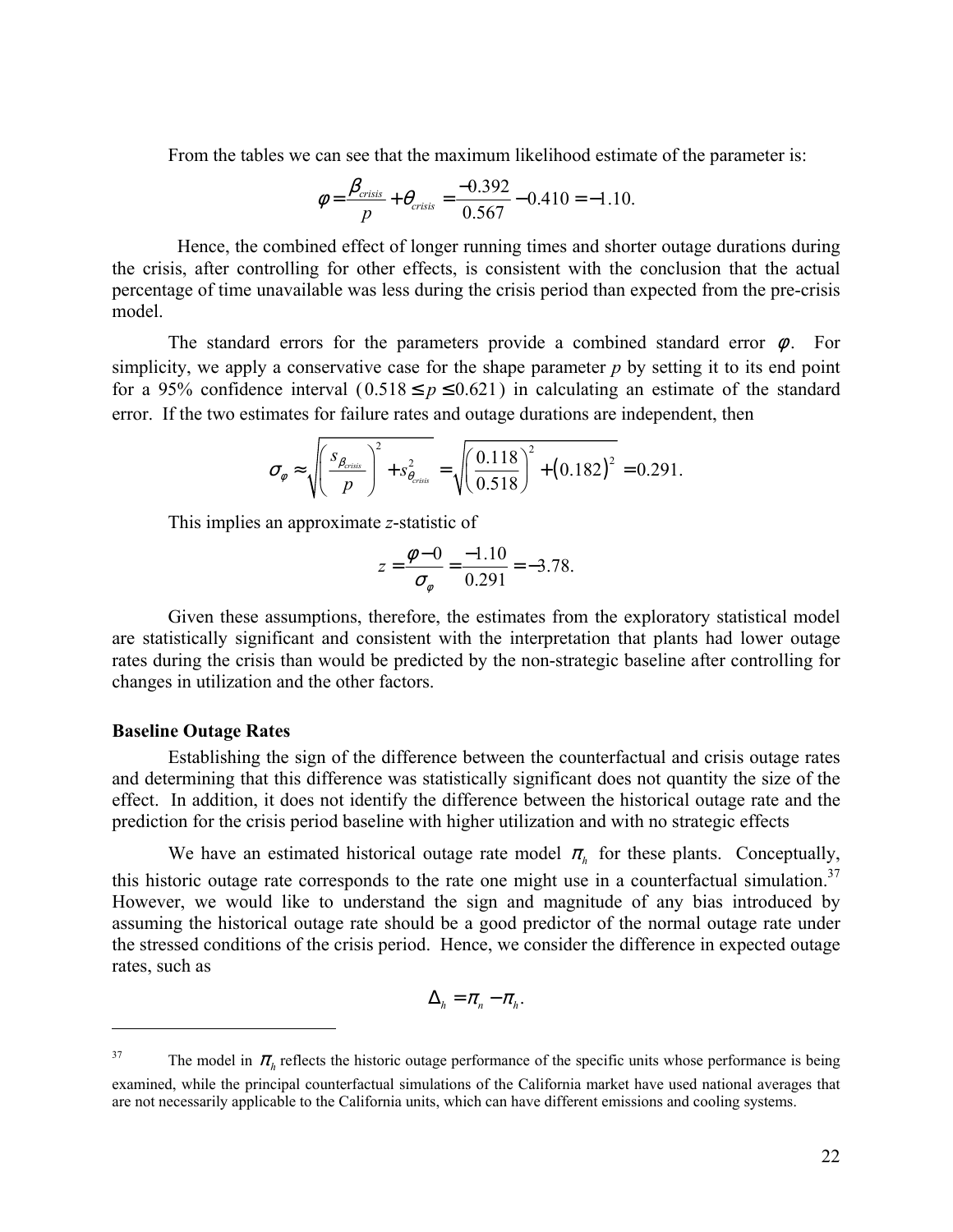where  $\pi$ <sub>n</sub> is the estimated outage rate with higher utilization and with no strategic effects. Determining the level of the outage rate requires calculation of the expected failure time and the expected outage duration under different conditions.

 Although not difficult in principle, calculation of the expected failure times requires assumptions about the trajectory of the time varying covariates. For example, the utilization rate varies over the failure interval. Although we can observe the variation of the utilization rate over the sample period up until the observed time of failure, calculation of the expected time to failure requires a characterization of the utilization rate over the infinite horizon after the failure occurs. If there is a trend in the variables, this could make a difference. Similar problems do not arise with the duration of an outage, where the covariates are fixed at the beginning of the outage.

 To accommodate various assumptions about the trajectory, we calculated different capacity weighted point estimates of  $\Delta$  and its components. In the first instance, we assumed that all covariates were fixed at the sample averages for each unit during the period but set the crisis dummy to zero. For covariates that are generally increasing and have a positive coefficient, this simplification tends to increase the hazard rate in the early part of the interval and decrease the implied hazard rate in the later part of the interval. The net effect could increase or decrease the expected failure time. Hence,

$$
\Delta_h^{\text{Mean}} = \pi \left( \overline{Z}_{\text{Crisis}}, \text{Crisis} = 0 \right) - \pi \left( \overline{Z}_{\text{Pre-crisis}}, \text{Crisis} = 0 \right).
$$

 To illustrate the magnitude of the effect of the crisis, one comparison is of the projection at the covariate means and the same projection with the crisis dummy variable at unity:

$$
\Delta_c^{\text{Mean}} = \pi \left( \overline{Z}_{\text{Crisis}}, \text{Crisis} = 1 \right) - \pi \left( \overline{Z}_{\text{Crisis}}, \text{Crisis} = 0 \right).
$$

 The other versions all involve numerical integration of the failure time model for each failure interval. The assumption here is that the post failure trajectory for utilization is the last observation, and that the other time dependent covariates increase with the time on-line assuming no reserve shutdowns or planned outages.

 To illustrate the incremental effect of utilization alone, we examined only the change in utilization between the crisis and pre-crisis period. All the covariates other than utilization since the last outage follow the pre-crisis values ( $\tilde{Z}_{pre-cric,}$ ), while the utilization trajectory is scaled by the ratio of the plant specific average utilization in the sample for the crisis and pre-crisis periods. The outage rate for each unit is calculated based on the average time to failure and outage duration across the sample of outages. The capacity weighted average is then calculated across all units. This is an estimate of the incremental effect of utilization alone, as in

$$
\Delta_h^{lutil} = \overline{\pi} \Bigg( \frac{\overline{U}_{crisis}}{\overline{U}_{Pre-crisis}} U_{Pre-crisis}, \tilde{Z}_{Pre-crisis}, Crisis = 0 \Bigg) - \overline{\pi} \Big( U_{Pre-crisis}, \tilde{Z}_{Pre-crisis}, Crisis = 0 \Bigg).
$$

 The final variant calculates the average difference across the observation in both periods. This includes all the variation in the covariate factors reflecting behavior during the crisis period.

$$
\Delta_h^{Dynamic} = \overline{\pi} (Z_{Crisis}, Crisis = 0) - \overline{\pi} (Z_{Pre-crisis}, Crisis = 0).
$$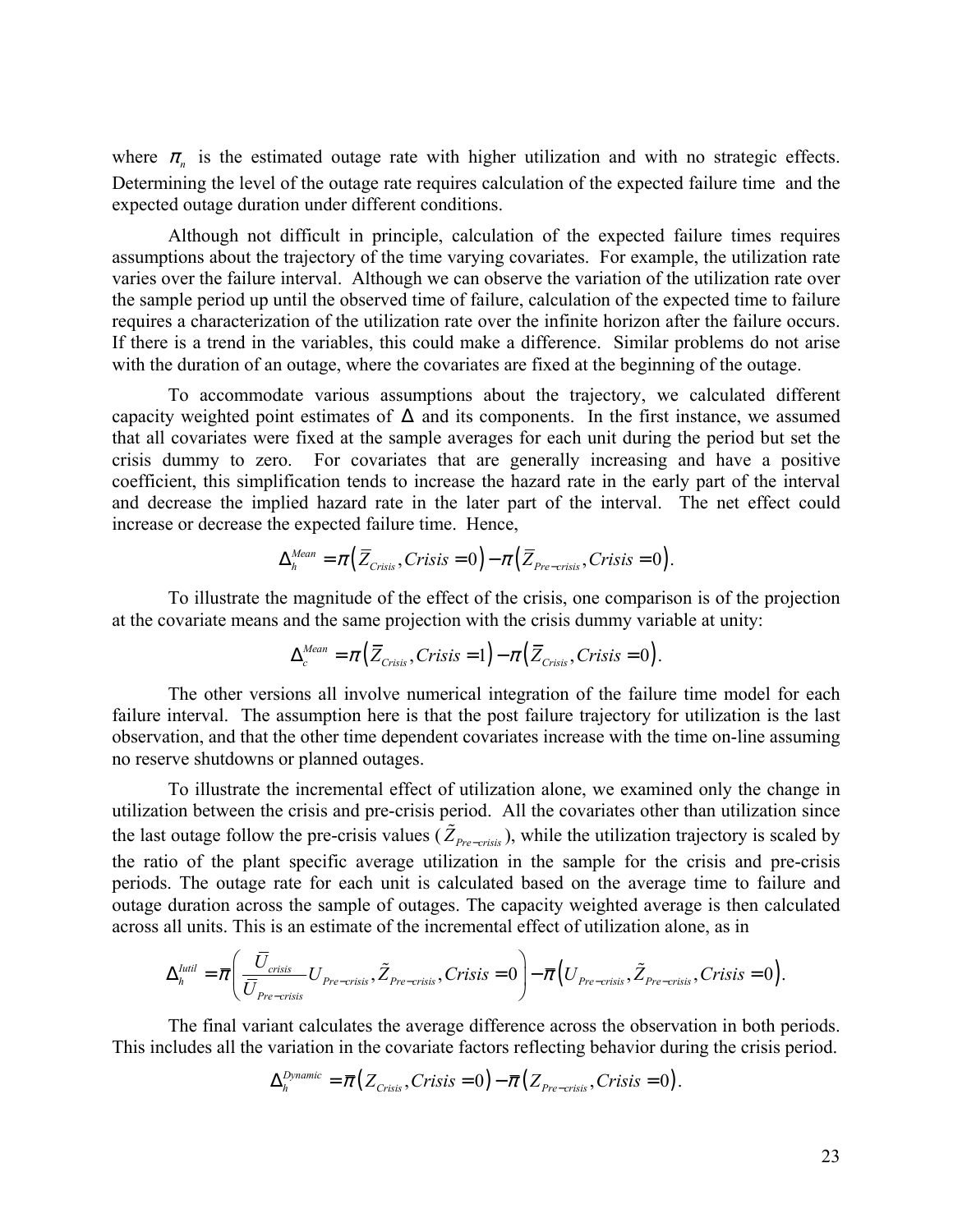Table 12 summarizes the results, aggregating them across the units on a capacity weighted basis, as well as bootstrap estimates of the mean difference and the standard error of the difference.<sup>38</sup>

|                                                  | <b>Mirant Plants</b>                                          |                                                                                                |                   |                                 |                                           |  |  |  |  |  |  |  |  |
|--------------------------------------------------|---------------------------------------------------------------|------------------------------------------------------------------------------------------------|-------------------|---------------------------------|-------------------------------------------|--|--|--|--|--|--|--|--|
|                                                  | <b>Estimated Capacity Weighted Outage Rates</b>               |                                                                                                |                   |                                 |                                           |  |  |  |  |  |  |  |  |
|                                                  | <b>Point Estimate</b>                                         | <b>Point Estimate</b>                                                                          | <b>Difference</b> | <b>Bootstrap</b><br><b>Mean</b> | <b>Bootstrap</b><br><b>Standard Error</b> |  |  |  |  |  |  |  |  |
|                                                  | $\pi(\bar{Z}_{Pre-crisis}, C=0)$ $\pi(\bar{Z}_{crisis}, C=0)$ |                                                                                                | Δ                 | $\overline{\Delta}$             | $s.e(\Delta)$                             |  |  |  |  |  |  |  |  |
| At Means: No<br><b>Crisis Effect</b>             | 18.75%                                                        | 26.65%                                                                                         | 7.90%             | 7.92%                           | 3.50%                                     |  |  |  |  |  |  |  |  |
|                                                  | $\pi(\bar{Z}_{\text{Crisis}}, C=0)$                           | $\pi(\bar{Z}_{\text{Crisis}}, C=1)$                                                            |                   |                                 |                                           |  |  |  |  |  |  |  |  |
| <b>At Means:</b><br><b>Crisis Effect</b>         | 26.65%                                                        | 12.65%                                                                                         | $-14.00\%$        | $-13.31%$                       | 5.22%                                     |  |  |  |  |  |  |  |  |
|                                                  | $\bar{\pi}(U_{Pre-crisis}, \bullet, C=0)$                     | $\overline{\pi}\left(\frac{U_{crisis}}{\overline{U}_{\tau}}-U_{Pre-crisis},\bullet,C=0\right)$ |                   |                                 |                                           |  |  |  |  |  |  |  |  |
| Dynamic:<br>Incremental<br><b>Utilization</b>    | 17.36%                                                        | 21.07%                                                                                         | 3.71%             | 3.59%                           | 0.84%                                     |  |  |  |  |  |  |  |  |
|                                                  | $\bar{\pi}(Z_{Pre-crisis}, C=0)$                              | $\overline{\pi}(Z_{\text{Crisis}}, C=0)$                                                       |                   |                                 |                                           |  |  |  |  |  |  |  |  |
| <b>Dynamic: Total</b><br><b>No Crisis Effect</b> | 17.36%                                                        | 19.80%                                                                                         | 2.44%             | 4.88%                           | 2.95%                                     |  |  |  |  |  |  |  |  |

| `able |  |
|-------|--|
|-------|--|

 The focus here is on the outage rates for maintenance and forced outages. The implication is that the capacity weighted point estimate of the counterfactual outage rate during the crisis would be higher than the historical average. Further, the estimated effect of behavior during the crisis period is to reduce the expected outage rates below both the counterfactual prediction and the historical performance. Although the exact magnitude of the difference between an outage rate based on historical performance and that accounting for higher utilization during the crisis period depends on the assumption about the behavior of the covariates such as utilization and maintenance activity, the estimated differences could be important. The bias resulting from use of historical outage rates would be sufficient to materially increase any estimate of the difference between the counterfactual and observed market prices.

The bootstrap is based on 500 replications, with stratified samples for crisis and plant dummies. The outage rate estimates are for observations with data on prior overhauls. In a few bootstrap replications a plant dummy coefficient has a large value and a much larger standard error In these cases the outage rate estimate drops the plant dummy variable.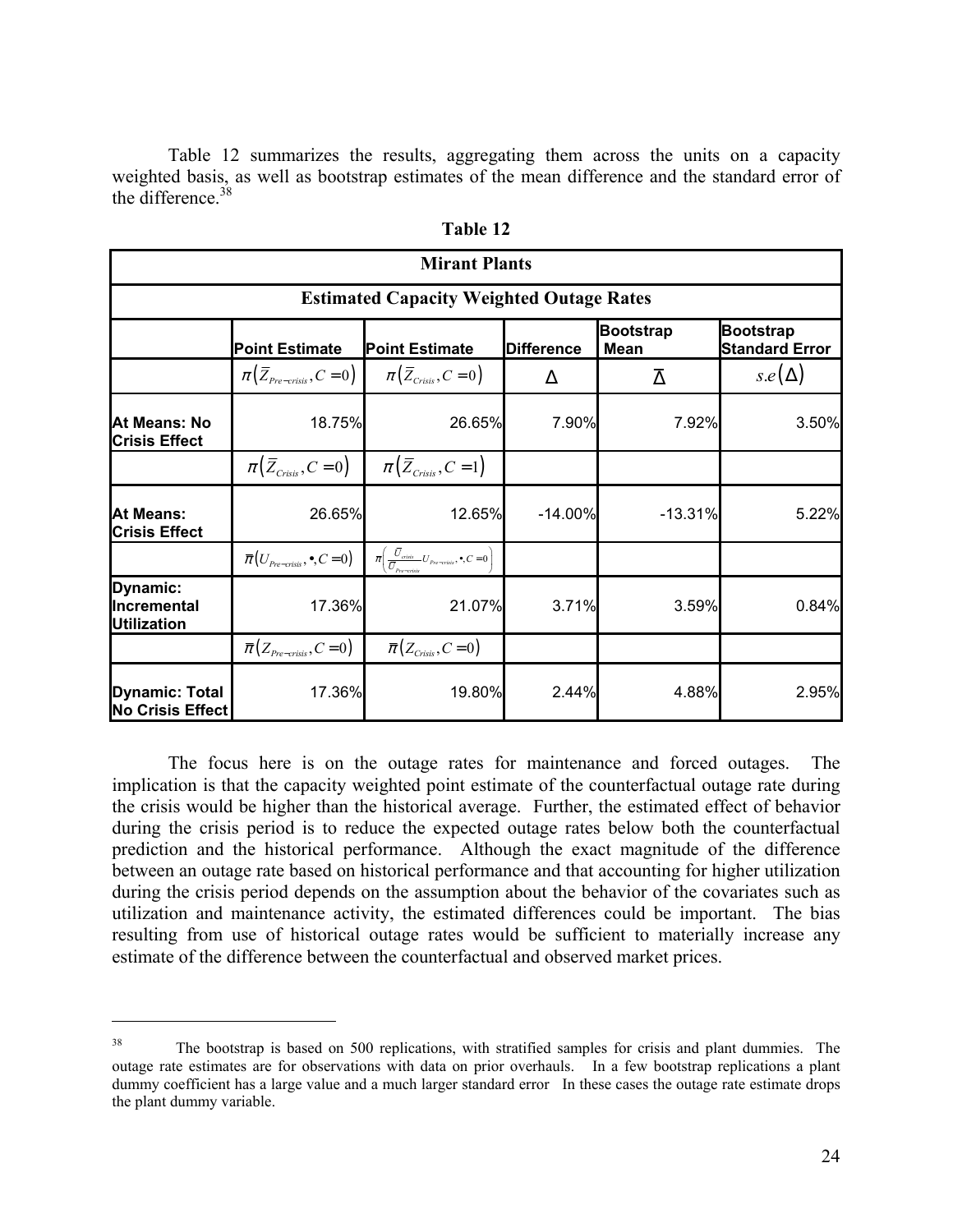# **Conclusion**

 Thermal generators were operating under stressed conditions during the California electricity crisis. The generally higher utilization rates during the crisis period than during prior years would contribute to higher outage rates during the crisis period, other things being equal. However, the estimation of the hazard rate model shows that other things were not equal and that the expected outage rates in the crisis period were significantly and materially lower than the predictions of the non-strategic model based on pre-crisis outage performance. The differential suggests that counterfactual simulations based on historical outage rates would tend to understate the competitive price during the kind of sustained crisis conditions that prevailed in California. Further, the empirical analysis indicates that the actual behavior of this generator operated to increase generation availability and thus lower prices relative to what the competitive price would have been under the non-strategic predictions for outage rates based on pre-crisis performance. This outcome would be consistent with the high prices prevailing during the shortage conditions motivating the generator to make extra-ordinary efforts to keep the units on line.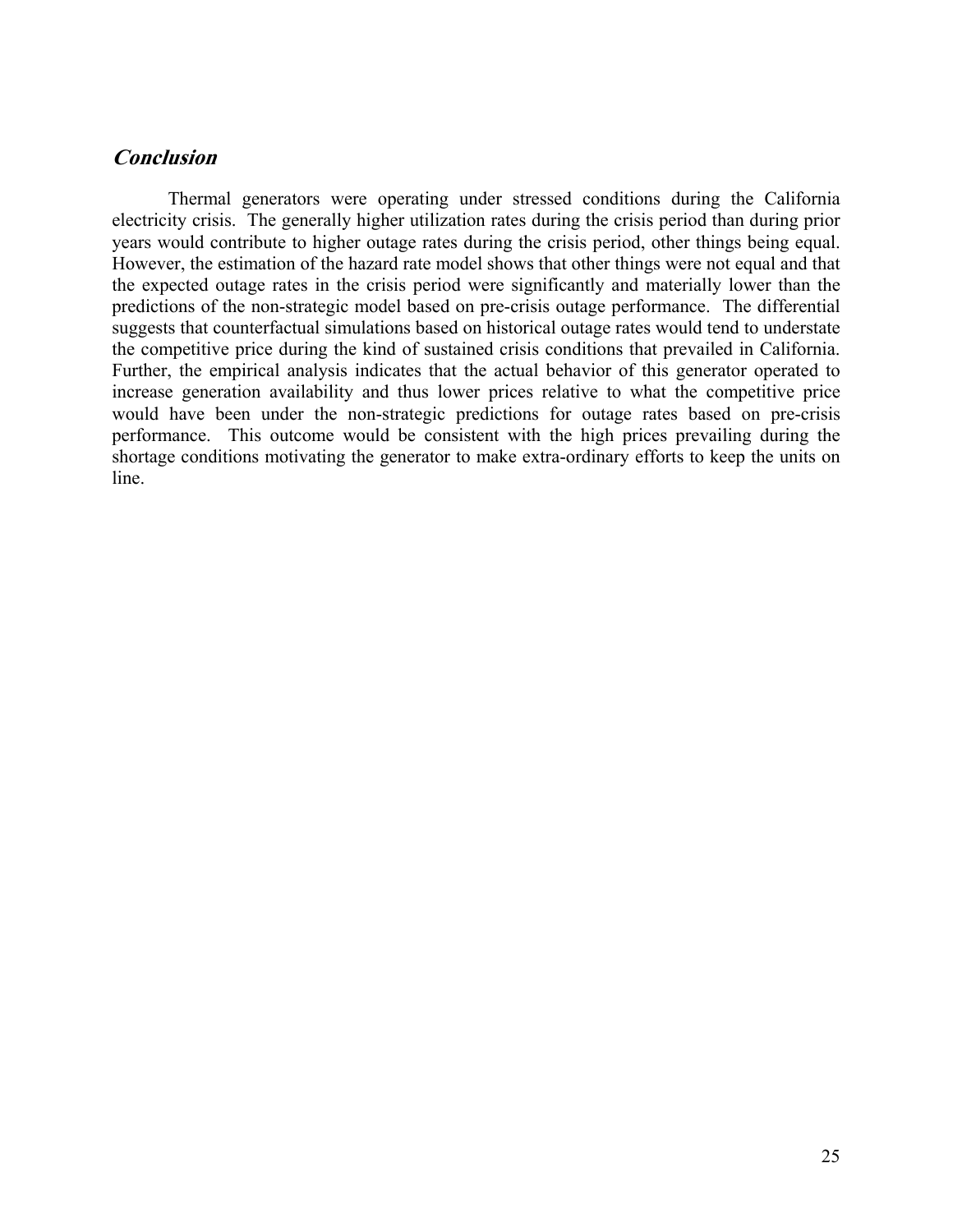|  | Table 3 |                                                                                 |
|--|---------|---------------------------------------------------------------------------------|
|  |         | Monthly Hours Generating – Selected California Utility and NUG Units, 1997-2001 |

|                                |        |            |        |        |        |        |                                                     |        |        |        |        |            | Total     | Total     | Total     |
|--------------------------------|--------|------------|--------|--------|--------|--------|-----------------------------------------------------|--------|--------|--------|--------|------------|-----------|-----------|-----------|
| Year                           | Jan    | <b>Feb</b> | Mar    | Apr    | May    | Jun    | Jul                                                 | Aug    | Sep    | Oct    | Nov    | <b>Dec</b> | Jan-Dec   | Jan-May   | Jun-Dec   |
| <b>Regulated Utility Units</b> |        |            |        |        |        |        |                                                     |        |        |        |        |            |           |           |           |
| 1997                           |        |            |        |        |        |        |                                                     |        |        | 7,746  | 4,527  | 4,218      | <b>NM</b> | <b>NM</b> | <b>NM</b> |
| 1998                           | 4,443  | 4,232      | 4,598  | 4,644  | 5,600  | 6,051  | 12,083                                              | 15,498 | 12,750 | 8,681  | 7,126  | 6,691      | 92,397    | 23,517    | 68,880    |
| 1999                           | 5,427  | 5,425      | 7.098  | 6,289  | 7.930  | 11.277 | 13,362                                              | 13,397 | 10,302 | 14,804 | 8,836  | 8,564      | 112.711   | 32.169    | 80,542    |
| 2000                           | 10,725 | 8.719      | 8,857  | 8,014  | 12,690 | 14.885 | 17,311                                              | 18,727 | 14,709 | 12,184 | 9,968  | 10,803     | 147.592   | 49,005    | 98,587    |
| 2001                           | 11.480 | 9,899      | 10,719 | 8,940  | 12,200 | 12,729 | 14,528                                              | 15.421 | 13,304 | 11,888 | 8,433  | 8,246      | 137,787   | 53,238    | 84,549    |
|                                |        |            |        |        |        |        | <b>Non-Utility (NUG) Units</b>                      |        |        |        |        |            |           |           |           |
| 1997                           |        |            |        |        |        |        |                                                     |        |        | 16,806 | 12,322 | 13,883     | <b>NM</b> | <b>NM</b> | <b>NM</b> |
| 1998                           | 15,451 | 12,266     | 13,746 | 12,132 | 11.175 | 13,590 | 23,236                                              | 28,805 | 23,636 | 19,149 | 15,176 | 15,766     | 204,128   | 64,770    | 139,358   |
| 1999                           | 17,110 | 14,852     | 14,363 | 16,853 | 15,043 | 17,956 | 25,110                                              | 25,458 | 21,675 | 29,667 | 18,043 | 17,618     | 233,748   | 78,221    | 155,527   |
| 2000                           | 19,529 | 17.772     | 15,619 | 15.015 | 22,125 | 29.484 | 32,093                                              | 36,083 | 31.757 | 29,310 | 22,750 | 26,375     | 297.912   | 90.060    | 207,852   |
| 2001                           | 30,300 | 25,658     | 28,731 | 26,977 | 25,890 | 27,009 | 33,005                                              | 34,396 | 27,762 | 23,013 | 20,566 | 22,324     | 325,631   | 137,556   | 188,075   |
|                                |        |            |        |        |        |        | Total Regulated Utility and Non-Utility (NUG) Units |        |        |        |        |            |           |           |           |
| 1997                           |        |            |        |        |        |        |                                                     |        |        | 24,552 | 16,849 | 18,101     | <b>NM</b> | <b>NM</b> | <b>NM</b> |
| 1998                           | 19,894 | 16.498     | 18,344 | 16.776 | 16.775 | 19,641 | 35,319                                              | 44,303 | 36,386 | 27,830 | 22,302 | 22.457     | 296.525   | 88.287    | 208,238   |
| 1999                           | 22,537 | 20,277     | 21,461 | 23,142 | 22,973 | 29,233 | 38,472                                              | 38,855 | 31,977 | 44,471 | 26,879 | 26,182     | 346.459   | 110,390   | 236,069   |
| 2000                           | 30,254 | 26.491     | 24,476 | 23,029 | 34,815 | 44,369 | 49,404                                              | 54,810 | 46,466 | 41,494 | 32,718 | 37,178     | 445,504   | 139,065   | 306,439   |
| 2001                           | 41,780 | 35,557     | 39,450 | 35,917 | 38,090 | 39,738 | 47,533                                              | 49,817 | 41,066 | 34,901 | 28,999 | 30,570     | 463.418   | 190,794   | 272,624   |

Source: EPA CEMS Data

Note 1: This table reports the number of hours in a given month that California Non Utility Generators and Regulated Utility Units report generation to CEMS. Many units do not report CEMS data, and therefore must be excluded from this table. Units excluded due to lack of data: Alnor, Brawley, Coachella, Downieville, Ellwood, Glenarm, Kearny, Kern, Kings Beach, Long Beach, McClellan, McClure Mountainview, North Island, Oakland, Pebbly Beach, Portola, Redding Power, Rockwood, Walnut. Units included in this table are: Alamitos, Broadway, Contra Costa, Coolwater, El Centro, El Segundo, Encina, Etiwanda, Grayson, Harbor, Haynes, Humbolt Bay, Hunters Point (Partial - see note 2), Huntington Beach, Magnolia, Mandalay, Morro Bay, Moss Landing, Olive, Ormond Beach, Pittsburg, Potrero, Redondo Beach, Riverside, Scattergood, South Bay, Valley and Woodland.

Note 2: In this time period Hunters Point 3-6 reported hourly steam load output, but no hourly gross generation. These units are excluded from this table because it is unclear whether they were producing electricity.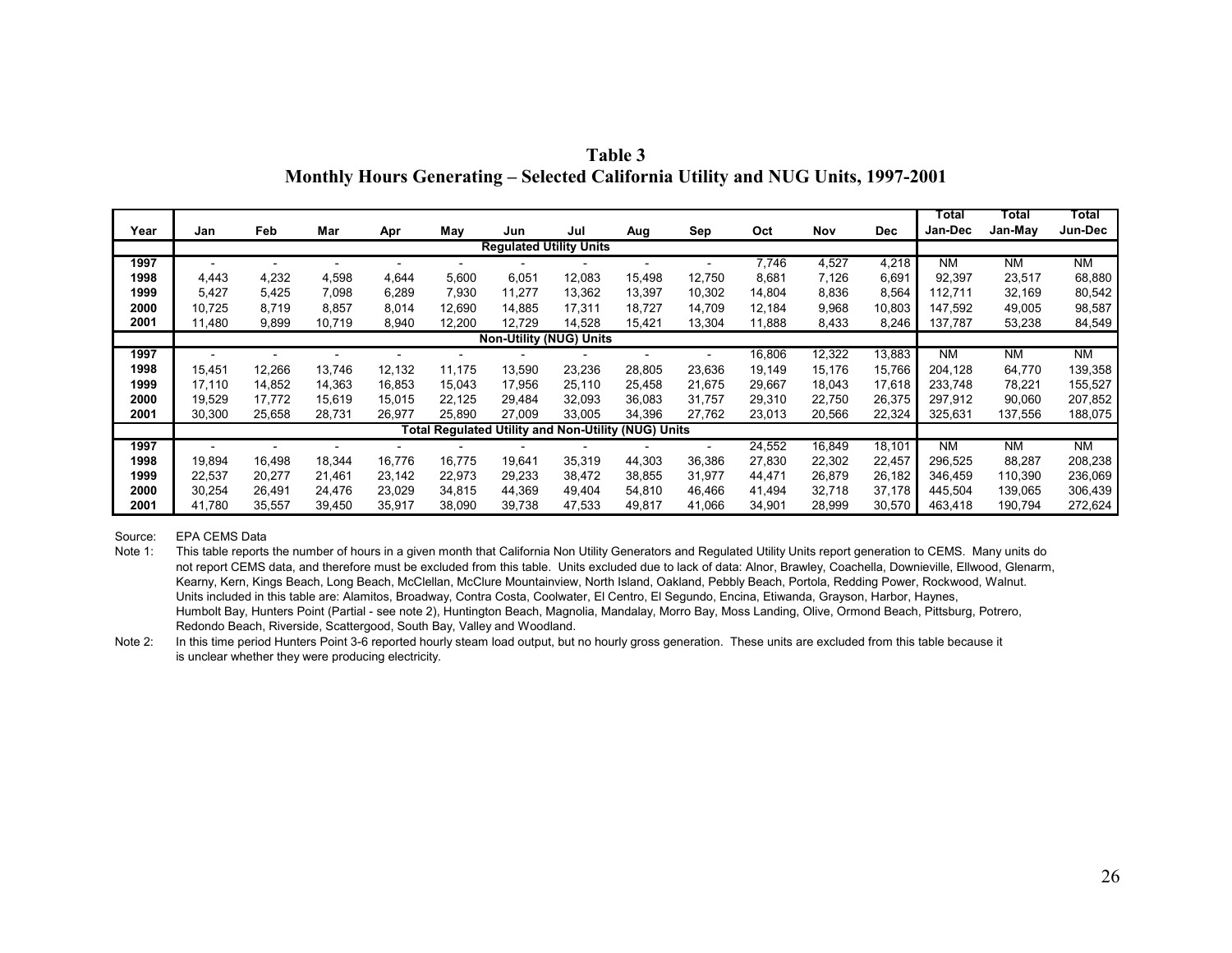| Table 4                                                                                |  |  |  |  |  |  |  |  |  |
|----------------------------------------------------------------------------------------|--|--|--|--|--|--|--|--|--|
| Average Hourly Capacity On-Line – Selected California Utility and NUG Units, 1997-2001 |  |  |  |  |  |  |  |  |  |

| Year                           | Jan    | Feb    | Mar    | Apr    | May    | Jun    | Jul                                                 | Aug    | Sep    | Oct    | Nov    | <b>Dec</b> | Average<br>Jan-Dec | Average<br>Jan-May | Average<br>Jun-Dec |
|--------------------------------|--------|--------|--------|--------|--------|--------|-----------------------------------------------------|--------|--------|--------|--------|------------|--------------------|--------------------|--------------------|
| <b>Regulated Utility Units</b> |        |        |        |        |        |        |                                                     |        |        |        |        |            |                    |                    |                    |
| 1997                           |        |        |        |        |        |        |                                                     |        |        | 1,432  | 656    | 458        | <b>NM</b>          | <b>NM</b>          | NM.                |
| 1998                           | 556    | 568    | 545    | 575    | 827    | 915    | 1,960                                               | 2,738  | 2,182  | 1,357  | 1,009  | 810        | 1,175              | 615                | 1,570              |
| 1999                           | 780    | 1,009  | .300   | 1,166  | 1,481  | 2,256  | 2,773                                               | 2,687  | 1,976  | 2,605  | 1,530  | 1,351      | 1,749              | 1,150              | 2,172              |
| 2000                           | .665   | 1,518  | ,599   | 1,043  | 1,839  | 2,444  | 2,981                                               | 3,248  | 2,451  | 1,817  | 1,441  | 1,687      | 1,982              | 536.               | 2,298              |
| 2001                           | 008,1  | 1,870  | ,639   | 1,447  | .859   | 1,894  | 2,116                                               | 2,520  | 2,178  | 1,755  | 1,173  | 1,135      | 1,783              | 1,722              | 1,826              |
|                                |        |        |        |        |        |        | <b>Non-Utility (NUG) Units</b>                      |        |        |        |        |            |                    |                    |                    |
| 1997                           |        |        |        |        |        |        |                                                     |        |        | 7,647  | 5,713  | 6,293      | <b>NM</b>          | <b>NM</b>          | N <sub>M</sub>     |
| 1998                           | 6,634  | 5,743  | 5,812  | 5,046  | 4,326  | 5,928  | 9,625                                               | 11,679 | 9,962  | 7.136  | 6,556  | 6,536      | 7,095              | 5,511              | 8,213              |
| 1999                           | 6,981  | 6,582  | 5,710  | 6,380  | 5,688  | 7,254  | 8,566                                               | 8,709  | 7,774  | 11,591 | 7,437  | 6,828      | 7,468              | 6,261              | 8,320              |
| 2000                           | 6,604  | 6,732  | 5,938  | 5,846  | 9,013  | 12,401 | 12,717                                              | 13,627 | 12,376 | 10,708 | 9,292  | 9,999      | 9,616              | 6,834              | 11,592             |
| 2001                           | 10,742 | 10,729 | 10,537 | 10,197 | 10.116 | 11.535 | 12,518                                              | 13.402 | 11,730 | 9,948  | 8,114  | 9,240      | 10,738             | 10,461             | 10,933             |
|                                |        |        |        |        |        |        | Total Regulated Utility and Non-Utility (NUG) Units |        |        |        |        |            |                    |                    |                    |
| 1997                           |        |        |        |        |        |        |                                                     |        |        | 9,079  | 6,369  | 6,751      | <b>NM</b>          | <b>NM</b>          | NM.                |
| 1998                           | 7,190  | 6,311  | 6,356  | 5,622  | 5,153  | 6,843  | 11,585                                              | 14,417 | 12,144 | 8,493  | 7,565  | 7,346      | 8,270              | 6,126              | 9,783              |
| 1999                           | 7,761  | 7,591  | 7,010  | 7,545  | 7,169  | 9,509  | 11,339                                              | 11,396 | 9,750  | 14,196 | 8,967  | 8,179      | 9,217              | 7,411              | 10,492             |
| 2000                           | 8,269  | 8,251  | 7,536  | 6,889  | 10,851 | 14,845 | 15,698                                              | 16,875 | 14,827 | 12,525 | 10,733 | 11,686     | 11,598             | 8,370              | 13,890             |
| 2001                           | 12,542 | 12,599 | 12,177 | 11,644 | 11,975 | 13,430 | 14,634                                              | 15,922 | 13,908 | 11,703 | 9,288  | 10,374     | 12,521             | 12,183             | 12,759             |

Source: EPA CEMS Data. Capacity values come from EIA form 806, EIA Inventory of Nonutility Electric Power Plants in the United States 1999, and EIA Inventory of Utility Electric Power Plants in the United States 1999.

Note 1: This table reports the average hourly capacity, by month, of the generators that were online in the particular hour. Many units do not report CEMS data, and therefore must be excluded from this table. Units excluded due to lack of data: Alnor, Brawley, Coachella, Downieville, Ellwood, Glenarm, Kearny, Kern, Kings Beach, Long Beach, McClellan, McClure Mountainview, North Island, Oakland, Pebbly Beach, Portola, Redding Power, Rockwood, Walnut. Units included in this table are: Alamitos, Broadway, Contra Costa, Coolwater, El Centro, El Segundo, Encina, Etiwanda, Grayson, Harbor, Haynes, Humbolt Bay, Hunters Point (Partial - see note 2), Huntington Beach, Magnolia, Mandalay, Morro Bay, Moss Landing, Olive, Ormond Beach, Pittsburg, Potrero, Redondo Beach, Riverside, Scattergood, South Bay, Valley and Woodland.

Note 2: In this time period Hunters Point 3-6 reported hourly steam load output, but no hourly gross generation. These units are excluded from this table because it is unclear whether they were producing electricity.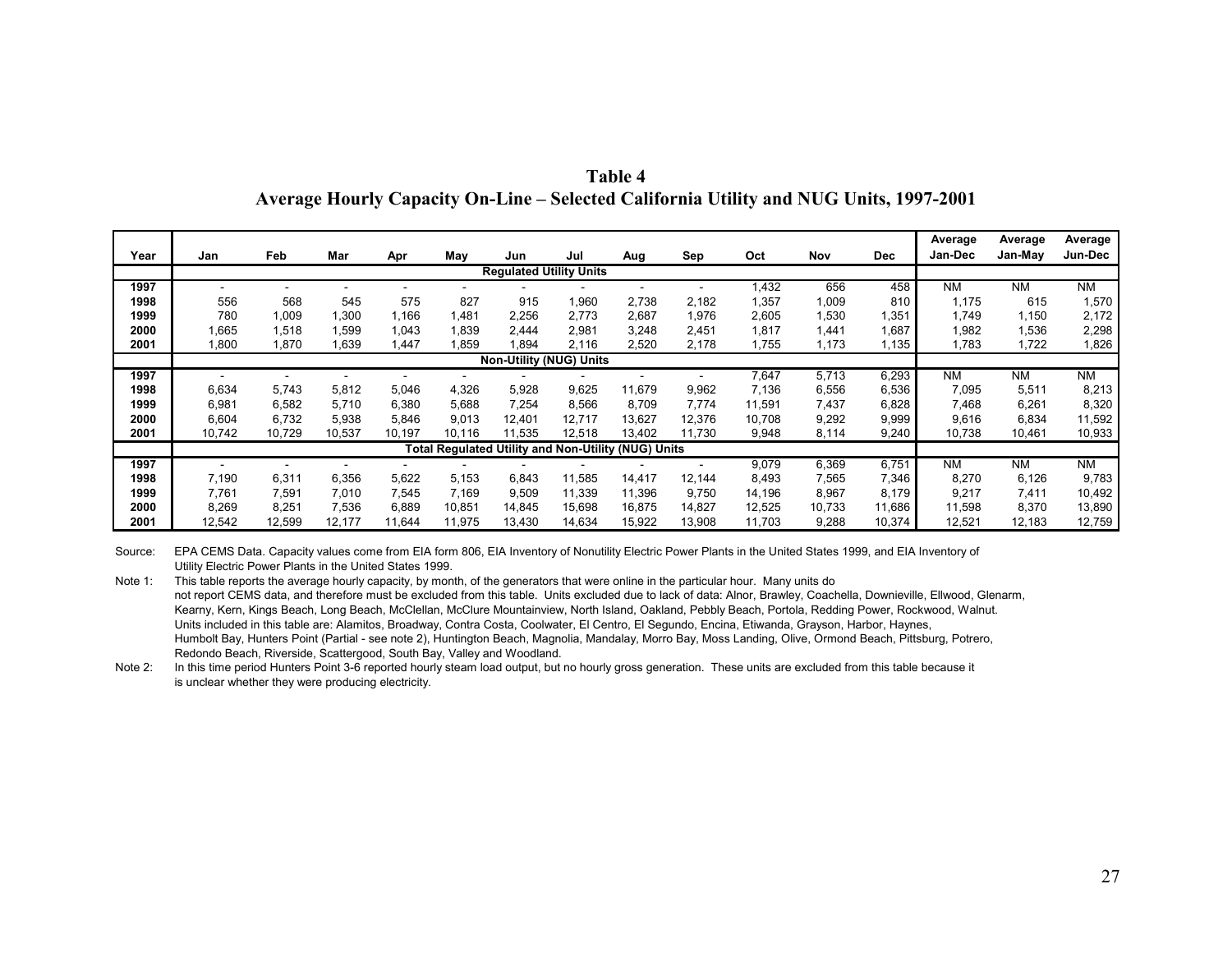**Table 7 Mirant Plants 1994-2001** 

| <b>Contra Costa 6</b>   |                |                                   |            |        |              |            |                  |                 |  |  |  |
|-------------------------|----------------|-----------------------------------|------------|--------|--------------|------------|------------------|-----------------|--|--|--|
|                         |                |                                   |            |        |              | Hours      |                  |                 |  |  |  |
|                         |                |                                   | Total Non- |        | Hours Online | Online per |                  | <b>Total MW</b> |  |  |  |
|                         | <b>IForced</b> | Maintenance RS Outages # of Hours |            |        | lper Forced  | Non-RS     | <b>Total MW</b>  | per Non-RS      |  |  |  |
| <b>Time Period</b>      | <b>Outages</b> | Outages $1,2$                     | lper Year  | Online | lOutage      | Outage     | <b>Generated</b> | Outage          |  |  |  |
| 5/22/00 through 5/21/01 |                |                                   |            | 6.578  | 1.644        | 1.096      | 1.509.485        | 251.581         |  |  |  |
| 4/1/99 through 3/31/00  | ົ              |                                   |            | 6.738  | 3.369        | .684       | 1.201.089        | 300.272         |  |  |  |
| 4/1/94 through 3/31/99  | 28             | 15                                |            | 23.525 | 840          | 406        | 4.589.256        | 106.727         |  |  |  |

| <b>Contra Costa 7</b>   |                |                                   |            |               |              |            |                 |                 |  |  |  |  |
|-------------------------|----------------|-----------------------------------|------------|---------------|--------------|------------|-----------------|-----------------|--|--|--|--|
|                         |                |                                   |            |               |              | Hours      |                 |                 |  |  |  |  |
|                         |                |                                   | Total Non- |               | Hours Online | Online per |                 | <b>Total MW</b> |  |  |  |  |
|                         | <b>IForced</b> | Maintenance RS Outages # of Hours |            |               | lper Forced  | Non-RS     | <b>Total MW</b> | per Non-RS      |  |  |  |  |
| Time Period             | Outages        | Outages $1,2$                     | lper Year  | <b>Online</b> | Outage       | Outage     | Generated       | Outage          |  |  |  |  |
| 5/22/00 through 5/21/01 |                |                                   |            | 7.620         | 1.905        | 0.089      | 1.911.938       | 273.134         |  |  |  |  |
| 4/1/99 through 3/31/00  |                |                                   |            | 6.970         | 3.485        | 1.743      | 1.215.373       | 303.843         |  |  |  |  |
| 4/1/94 through 3/31/99  | 42             | 25                                | 13 I       | 24.638        | 587          | 268        | 4.740.845       | 70.759          |  |  |  |  |

| <b>Pittsburg 1</b>      |                |                                   |                 |        |              |            |                  |                 |  |  |  |  |
|-------------------------|----------------|-----------------------------------|-----------------|--------|--------------|------------|------------------|-----------------|--|--|--|--|
|                         |                |                                   |                 |        |              | Hours      |                  |                 |  |  |  |  |
|                         |                |                                   | Total Non-      |        | Hours Online | Online per |                  | <b>Total MW</b> |  |  |  |  |
|                         | <b>IForced</b> | Maintenance RS Outages # of Hours |                 |        | lper Forced  | Non-RS     | <b>Total MW</b>  | per Non-RS      |  |  |  |  |
| Time Period             | Outages        | lOutages $1,2$                    | lper Year       | Online | Outage       | Outage     | <b>Generated</b> | Outage          |  |  |  |  |
| 5/22/00 through 5/21/01 | 11             |                                   | 12 <sup>2</sup> | 5.267  | 479          | 439        | 491.534          | 40.961          |  |  |  |  |
| 4/1/99 through 3/31/00  | 5              | ົ                                 |                 | 2.748  | 550          | 393        | 155.871          | 22.267          |  |  |  |  |
| 4/1/94 through 3/31/99  | 19             | 14                                |                 | 8.226  | 433          | 175        | 697.898          | 21.148          |  |  |  |  |

| <b>Pittsburg 2</b>      |                |                                   |            |        |              |            |                  |                 |  |
|-------------------------|----------------|-----------------------------------|------------|--------|--------------|------------|------------------|-----------------|--|
|                         |                |                                   |            |        |              | Hours      |                  |                 |  |
|                         |                |                                   | Total Non- |        | Hours Online | Online per |                  | <b>Total MW</b> |  |
|                         | <b>IForced</b> | Maintenance RS Outages # of Hours |            |        | lper Forced  | Non-RS     | <b>Total MW</b>  | per Non-RS      |  |
| <b>Time Period</b>      | <b>Outages</b> | Outages $1,2$                     | lper Year  | Online | Outage       | Outage     | <b>Generated</b> | Outage          |  |
| 5/22/00 through 5/21/01 | 13             |                                   | 14         | 5.588  | 430          | 399        | 533.396          | 38.100          |  |
| 4/1/99 through 3/31/00  | ◠              | 3                                 | 6          | 3.938  | 1.313        | 656        | 223.398          | 37.233          |  |
| 4/1/94 through 3/31/99  | 19             | 16                                |            | 9.596  | 505          | 188        | 837.095          | 23,917          |  |

| <b>Pittsburg 3</b>      |         |                                   |            |        |                     |            |                 |                 |  |
|-------------------------|---------|-----------------------------------|------------|--------|---------------------|------------|-----------------|-----------------|--|
|                         |         |                                   |            |        |                     | Hours      |                 |                 |  |
|                         |         |                                   | Total Non- |        | <b>Hours Online</b> | Online per |                 | <b>Total MW</b> |  |
|                         | Forced  | Maintenance RS Outages # of Hours |            |        | lper Forced         | Non-RS     | <b>Total MW</b> | per Non-RS      |  |
| <b>Time Period</b>      | Outages | Outages $1,2$                     | lper Year  | Online | Outage              | Outage     | Generated       | Outage          |  |
| 5/22/00 through 5/21/01 | 13      |                                   | 13         | 4.293  | 330                 | 330        | 424.372         | 32.644          |  |
| 4/1/99 through 3/31/00  |         |                                   |            | 807    | 404                 | 202        | 48.569          | 12.142          |  |
| 4/1/94 through 3/31/99  | 30      | 10                                |            | 7.487  | 250                 | 150        | 683.545         | 17.089          |  |

Table 7 continued on following page.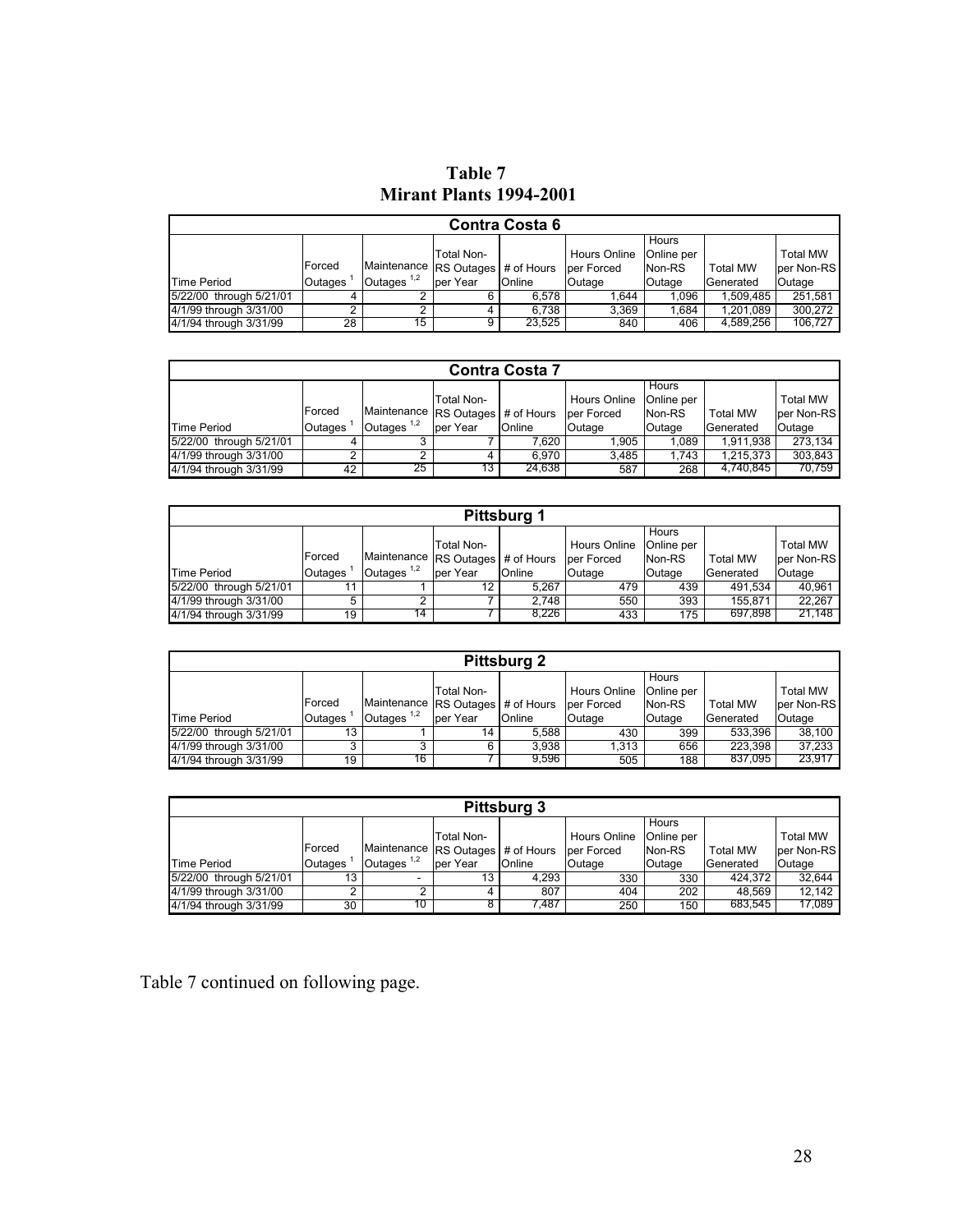# **Table 7 (continued)**

| Pittsburg 4             |         |                            |            |            |               |            |                 |                 |
|-------------------------|---------|----------------------------|------------|------------|---------------|------------|-----------------|-----------------|
|                         |         |                            |            |            |               | Hours      |                 |                 |
|                         |         |                            | Total Non- |            | Hours Online  | Online per |                 | <b>Total MW</b> |
|                         | Forced  | Maintenance   RS Outages ' |            | # of Hours | lper Forced   | Non-RS     | <b>Total MW</b> | per Non-RS      |
| Time Period             | Outages | Outages $1,2$              | lper Year  | Online     | <b>Outage</b> | Outage     | Generated       | Outage          |
| 5/22/00 through 5/21/01 | 4       | 5                          | 9          | 5.965      | 1.491         | 663        | 621.024         | 69,003          |
| 4/1/99 through 3/31/00  | ົ<br>۰J |                            |            | 1.343      | 448           | 336        | 88.628          | 22.157          |
| 4/1/94 through 3/31/99  | 26      | 15                         |            | 7.123      | 274           | 127        | 656.483         | 16,012          |

| <b>Pittsburg 5</b>      |         |                          |            |            |              |            |                 |                 |
|-------------------------|---------|--------------------------|------------|------------|--------------|------------|-----------------|-----------------|
|                         |         |                          |            |            |              | Hours      |                 |                 |
|                         |         |                          | Total Non- |            | Hours Online | Online per |                 | <b>Total MW</b> |
|                         | Forced  | Maintenance   RS Outages |            | # of Hours | lper Forced  | Non-RS     | <b>Total MW</b> | per Non-RS      |
| Time Period             | Outages | Outages $1,2$            | lper Year  | Online     | Outage       | Outage     | Generated       | Outage          |
| 5/22/00 through 5/21/01 | 3       | 5                        |            | 6.920      | 2.307        | 865        | 1.572.054       | 196.507         |
| 4/1/99 through 3/31/00  | ົ       | ↷                        |            | 4.896      | 2.448        | 1.224      | 652.864         | 163.216         |
| 4/1/94 through 3/31/99  | 35      | 15                       | 10         | 24.144     | 690          | 371        | 3.825.312       | 76.506          |

| <b>Pittsburg 6</b>      |               |                          |            |            |                             |                               |                  |                                |  |
|-------------------------|---------------|--------------------------|------------|------------|-----------------------------|-------------------------------|------------------|--------------------------------|--|
|                         | <b>Forced</b> | Maintenance   RS Outages | Total Non- | # of Hours | Hours Online<br>lper Forced | Hours<br>Online per<br>Non-RS | <b>Total MW</b>  | <b>Total MW</b><br>lper Non-RS |  |
| <b>Time Period</b>      | Outages       | Outages $1,2$            | lper Year  | Online     | Outage                      | Outage                        | <b>Generated</b> | Outage                         |  |
| 5/22/00 through 5/21/01 | 3             |                          |            | 7.506      | 2.502                       | 1.072                         | .896.931         | 270.990                        |  |
| 4/1/99 through 3/31/00  | ົ             | 3                        | 6          | 4.836      | 1.612                       | 806                           | 631.831          | 105,305                        |  |
| 4/1/94 through 3/31/99  | 21            | 26                       |            | 29.841     | 1.421                       | 409                           | 4.702.918        | 100,062                        |  |

| <b>Pittsburg</b>        |         |                          |            |            |              |            |                 |                 |
|-------------------------|---------|--------------------------|------------|------------|--------------|------------|-----------------|-----------------|
|                         |         |                          |            |            |              | Hours      |                 |                 |
|                         |         |                          | Total Non- |            | Hours Online | Online per |                 | <b>Total MW</b> |
|                         | Forced  | Maintenance   RS Outages |            | # of Hours | lper Forced  | Non-RS     | <b>Total MW</b> | per Non-RS      |
| Time Period             | Outages | Outages $1,2$            | lper Year  | Online     | Outage       | Outage     | Generated       | Outage          |
| 5/22/00 through 5/21/01 | 5       |                          | 12         | 7.829      | .566         | 652        | 4.544.488       | 378.707         |
| 4/1/99 through 3/31/00  | ົ<br>د. |                          |            | 3.957      | 1.319        | 989        | 1.242.792       | 310,698         |
| 4/1/94 through 3/31/99  | 21      | 19                       | 8          | 24.479     | l.166        | 415        | 11.453.226      | 286,331         |

| Potrero 3               |         |                          |                   |            |              |            |                 |                 |
|-------------------------|---------|--------------------------|-------------------|------------|--------------|------------|-----------------|-----------------|
|                         |         |                          |                   |            |              | Hours      |                 |                 |
|                         |         |                          | Total Non-        |            | Hours Online | Online per |                 | <b>Total MW</b> |
|                         | Forced  | Maintenance   RS Outages |                   | # of Hours | lper Forced  | Non-RS     | <b>Total MW</b> | lper Non-RS     |
| Time Period             | Outages | 1,2<br><b>Outages</b>    | lper Year         | Online     | Outage       | Outage     | Generated       | Outage          |
| 5/22/00 through 5/21/01 | 3       | 6                        | 9                 | 6.681      | 2.227        | 742        | 994.864         | 110.540         |
| 4/1/99 through 3/31/00  |         | 5                        | $12 \overline{ }$ | 6.180      | 883          | 515        | 783.496         | 65.291          |
| 4/1/94 through 3/31/99  | 16      | 19                       |                   | 32.591     | 2.037        | 604        | 4.174.431       | 119.269         |

Notes: (1) The counts of outages by type include any outage that began within the relevant time period. Any outage that starts less than sixty minutes after the previous outage ends has been merged with the previous outage. (2) Maintenance outages include overhauls.

Data Sources: Mirant Outage Data and The files CAL\_SISO\_4\_Gen\_Sch2\_yyQ# containing data from the CD "ISO Responses to Cal Parties First Set of DR, EL00-95 et al, Disk 2."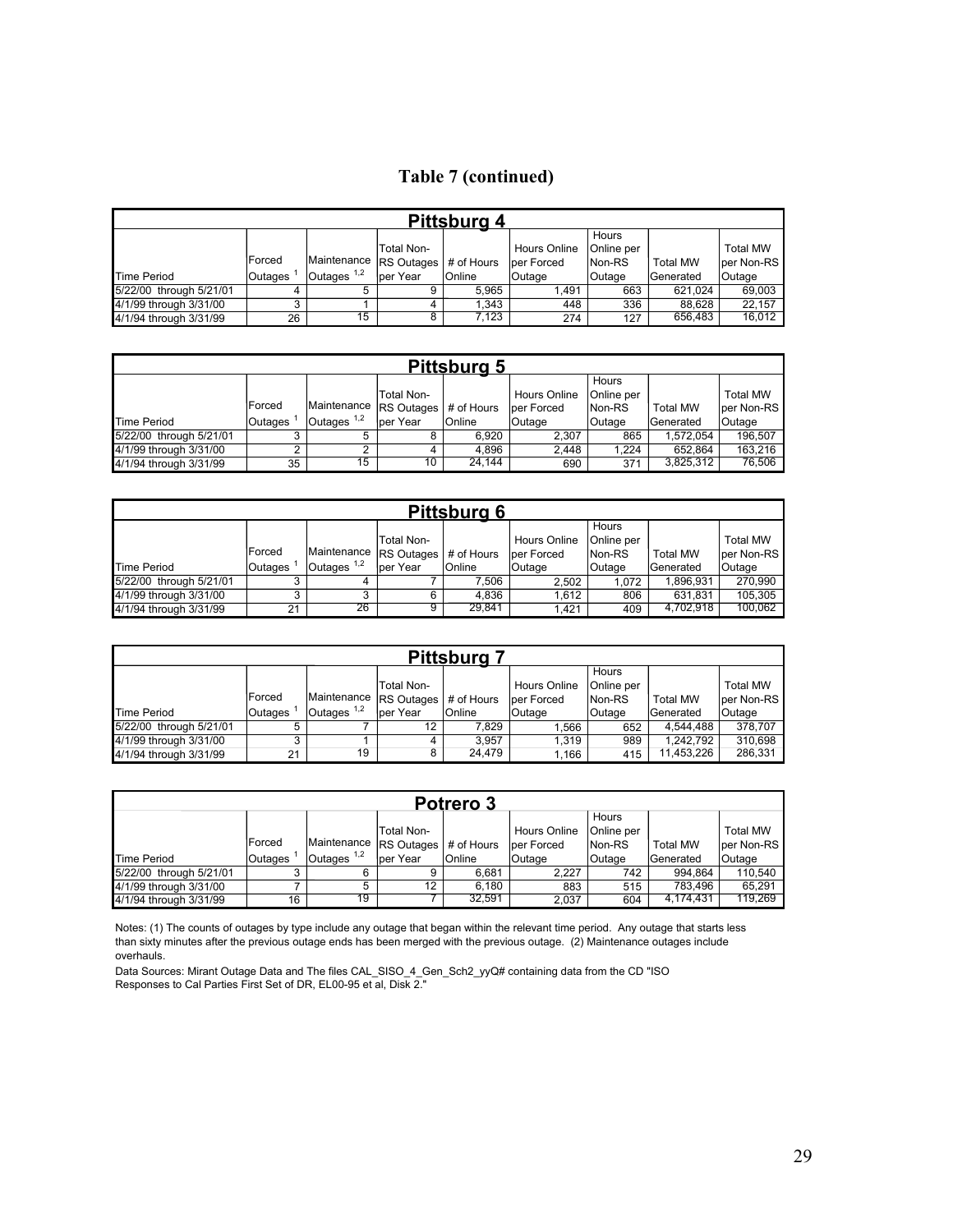### **Table 8 Plant Outage Model Results Gamma Distribution and Cox Method**

| Regression                                          | (A)                      | (B)         | (C)                |
|-----------------------------------------------------|--------------------------|-------------|--------------------|
| Methodology                                         | Cox                      | Gamma       | Gamma              |
| Observations                                        | 13893                    | 13893       | 13893              |
| Number of Outages                                   | 466                      | 466         | 466                |
| Average Utilization Since Last Outage               |                          |             |                    |
|                                                     |                          |             |                    |
| Average Utilization- Last Overhaul to Last Outage   |                          |             |                    |
|                                                     |                          |             |                    |
| On-line Hours Since Last Overhaul                   |                          |             |                    |
|                                                     |                          |             |                    |
| Calender Time Since Last Outage                     |                          |             |                    |
|                                                     |                          |             |                    |
| Number of Previous Outages                          |                          |             |                    |
|                                                     |                          |             |                    |
| Number of Previous Maintenance Outages <sup>1</sup> |                          |             |                    |
|                                                     |                          |             |                    |
| Contra Costa 6- Previous to First Overhaul          |                          |             |                    |
|                                                     |                          |             |                    |
| Contra Costa 7- Previous to First Overhaul          |                          |             |                    |
|                                                     |                          |             |                    |
| Pittsburg 3- Previous to First Overhaul             |                          |             |                    |
|                                                     |                          |             |                    |
| Pittsburg 5- Previous to First Overhaul             |                          |             |                    |
|                                                     |                          |             |                    |
| Pittsburg 6- Previous to First Overhaul             |                          |             |                    |
|                                                     |                          |             |                    |
| Pittsburg 7- Previous to First Overhaul             |                          |             |                    |
|                                                     |                          |             |                    |
| Petrero 3- Previous to First Overhaul               |                          |             |                    |
|                                                     |                          |             |                    |
| Contra Costa 6                                      |                          |             | $-0.469$           |
|                                                     |                          |             | (1.64)             |
| Contra Costa 7                                      |                          |             | $-0.844$           |
|                                                     |                          |             | $(3.22)$ **        |
| Pittsburg 1                                         |                          |             | $-1.354$           |
|                                                     |                          |             | $(4.68)$ **        |
| Pittsburg 2                                         |                          |             | $-1.209$           |
|                                                     |                          |             | $(4.26)$ **        |
| Pittsburg 3                                         |                          |             | $-1.569$           |
|                                                     |                          |             | $(5.29)$ **        |
| Pittsburg 4                                         |                          |             | $-1.680$           |
|                                                     |                          |             | $(5.82)$ **        |
| Pittsburg 5                                         |                          |             | $-0.634$           |
|                                                     |                          |             | $(2.31)^*$         |
| Pittsburg 6                                         |                          |             | $-0.430$           |
| Pittsburg 7                                         |                          |             | (1.55)<br>$-0.298$ |
|                                                     |                          |             | (1.00)             |
|                                                     |                          | 10.533      | 11.356             |
| Constant                                            |                          | (102.72)**  | $(52.35)$ **       |
|                                                     | Ξ.                       | 1.128       | 1.241              |
| kappa                                               |                          | $(9.18)$ ** | $(8.80)$ **        |
| sigma                                               | $\overline{\phantom{a}}$ | 1.253       | 1.133              |
| 95% conf. Interval<br>Upper                         |                          | 1.38        | 1.26               |
| Lower                                               |                          | 1.14        | 1.02               |
| Crisis                                              | $-0.150$                 | 0.160       | 0.350              |
|                                                     | (1.26)                   | (1.07)      | $(2.69)$ **        |
|                                                     |                          |             |                    |

Absolute value of z statistics in parentheses

\* significant at 5%; \*\* significant at 1%

(1) since last overhaul

Note: All variables have been scaled so that a value of 1 represents the mean value of the variable across the entire sample. Failure time is measured in minutes.

Data Sources: Mirant Outage Data and the files CAL\_SISO\_4\_Gen\_Sch2\_yyQ# containing data from the CD "ISO Responses to Cal Parties First Set of DR, EL00-95 et al, Disk 2."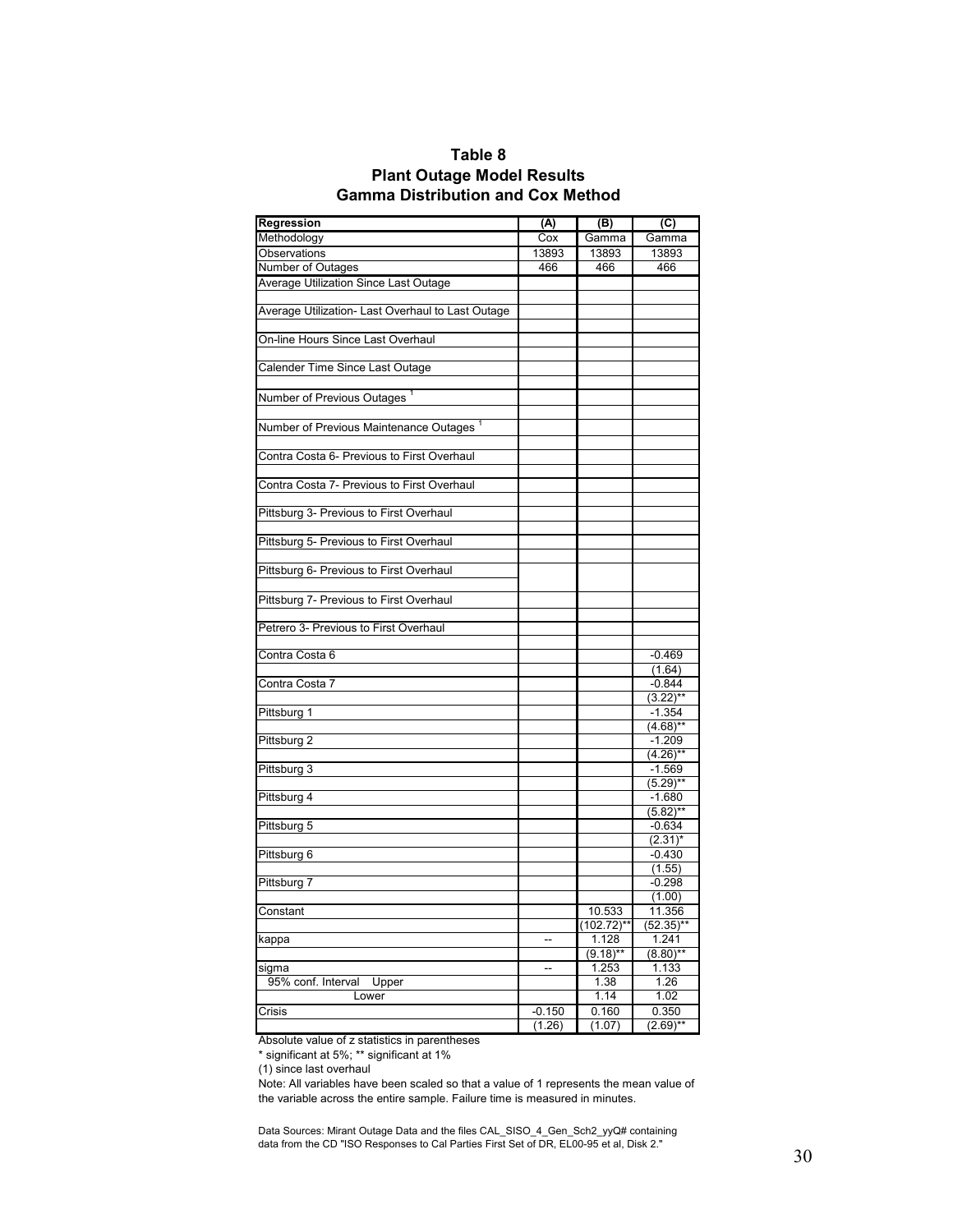### **Table 9 Plant Outage Model Results Weibull Distribution**

| Regression                                          | (A)          | (B)          | (C)          |
|-----------------------------------------------------|--------------|--------------|--------------|
| Observations                                        | 13893        | 13893        | 13893        |
| Number of Outages                                   | 466          | 466          | 466          |
| Average Utilization Since Last Outage               |              |              | 0.819        |
|                                                     |              |              | $(5.64)$ **  |
| Average Utilization- Last Overhaul to Last Outage   |              |              | 0.042        |
|                                                     |              |              | (0.58)       |
| On-line Hours Since Last Overhaul                   |              |              | $-0.088$     |
|                                                     |              |              | (0.53)       |
| Calender Time Since Last Outage                     |              |              | 0.373        |
|                                                     |              |              | $(5.50)$ **  |
| Number of Previous Outages                          |              |              | $-0.118$     |
|                                                     |              |              | (0.76)       |
| Number of Previous Maintenance Outages <sup>1</sup> |              |              | 0.124        |
|                                                     |              |              | (0.56)       |
| Contra Costa 6- Previous to First Overhaul          |              |              | $-1.292$     |
|                                                     |              |              | (1.26)       |
| Contra Costa 7- Previous to First Overhaul          |              |              | $-1.001$     |
|                                                     |              |              | (0.99)       |
| Pittsburg 3- Previous to First Overhaul             |              |              | $-0.437$     |
|                                                     |              |              | (0.59)       |
| Pittsburg 5- Previous to First Overhaul             |              |              | 0.733        |
|                                                     |              |              | (1.87)       |
| Pittsburg 6- Previous to First Overhaul             |              |              | $-10.78$     |
|                                                     |              |              | (0.01)       |
| Pittsburg 7- Previous to First Overhaul             |              |              | $-0.342$     |
|                                                     |              |              | (0.67)       |
| Petrero 3- Previous to First Overhaul               |              |              | 0.108        |
|                                                     |              |              | (0.28)       |
| Contra Costa 6                                      |              | 0.464        | 0.566        |
|                                                     |              | (1.910)      | (1.71)       |
| Contra Costa 7                                      |              | 0.762        | 0.871        |
|                                                     |              | $(3.39)$ **  | $(2.85)$ **  |
| Pittsburg 1                                         |              | 1.148        | 1.126        |
|                                                     |              | $(4.51)$ **  | $(2.97)$ **  |
| Pittsburg 2                                         |              | 1.020        | 1.065        |
|                                                     |              | $(4.09)$ **  | $(2.80)$ **  |
| Pittsburg 3                                         |              | 1.357        | 1.828        |
|                                                     |              | $(5.23)$ **  | $(2.34)^*$   |
| Pittsburg 4                                         |              | 1.460        | 1.406        |
|                                                     |              | $(5.81)$ **  | $(3.97)$ **  |
| Pittsburg 5                                         |              | 0.541        | 0.303        |
|                                                     |              | $(2.26)^*$   | (0.71)       |
| Pittsburg 6                                         |              | 0.374        | 0.583        |
|                                                     |              | (1.55)       | (1.81)       |
| Pittsburg 7                                         |              | 0.271        | 0.299        |
|                                                     |              | (1.05)       | (0.87)       |
| Constant                                            | $-8.076$     | $-9.326$     | $-7.596$     |
|                                                     | $(25.97)$ ** | $(21.94)$ ** | $(14.50)$ ** |
| Shape parameter -- In(p)                            | $-0.258$     | $-0.189$     | $-0.577$     |
|                                                     | $(7.06)$ **  | $(4.63)$ **  | $(6.76)$ **  |
| Crisis                                              | $-0.127$     | $-0.295$     | $-0.392$     |
|                                                     | (1.07)       | $(2.50)^*$   | $(3.32)$ **  |
|                                                     |              |              |              |

Absolute value of z statistics in parentheses

\* significant at 5%; \*\* significant at 1%

(1) since last overhaul

Note: All variables have been scaled so that a value of 1 represents the mean value of the variable across the entire sample. Failures times are measured in minutes.

Data Sources: Mirant Outage Data and the files CAL\_SISO\_4\_Gen\_Sch2\_yyQ# containing data from the CD "ISO Responses to Cal Parties First Set of DR, EL00-95 et al, Disk 2."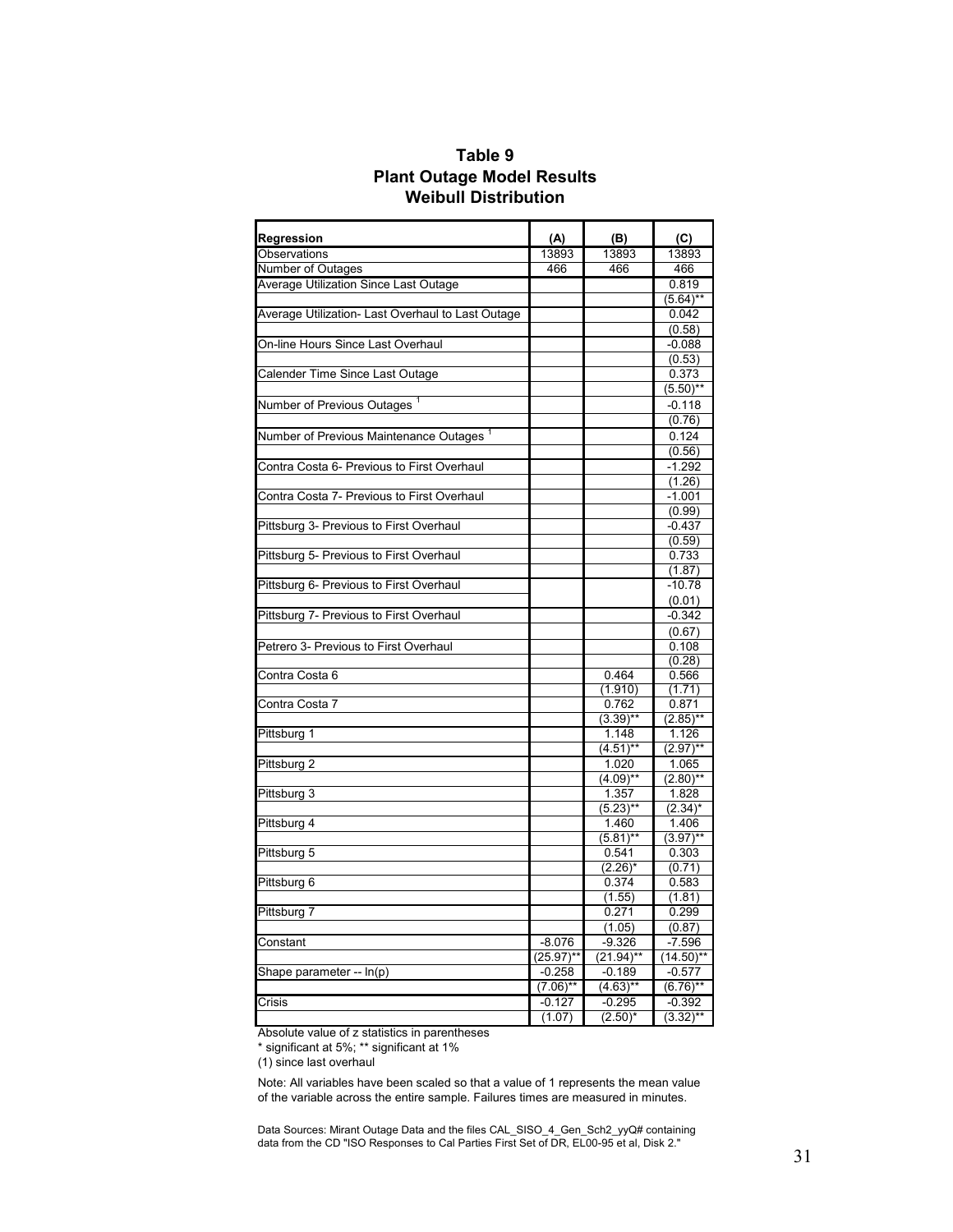| Table 10                              |  |
|---------------------------------------|--|
| <b>Length of Outage Model Results</b> |  |
| Gamma Distribution and Cox Method     |  |

| <b>Regression:</b>                                  | (A)    | (B)                   | (C)                | (D)                   |
|-----------------------------------------------------|--------|-----------------------|--------------------|-----------------------|
| Distribution                                        | Cox    | Gamma                 | Gamma              | Gamma                 |
| Observations                                        | 519    | 519                   | 519                | 519                   |
| Number of Outages                                   | 519    | 519                   | 519                | 519                   |
| Average Utilization Since Last Outage               |        |                       |                    | $-0.013$              |
|                                                     |        |                       |                    | (0.08)                |
| Average Utilization- Last Overhaul to Last Outage   |        |                       |                    | $-0.137$              |
|                                                     |        |                       |                    | (1.79)                |
| On-line Hours Since Last Overhaul                   |        |                       |                    | $-0.161$              |
|                                                     |        |                       |                    | (0.56)                |
| Calender Time Since Last Outage                     |        |                       |                    | 0.155                 |
|                                                     |        |                       |                    | (1.61)                |
| Number of Previous Outages <sup>1</sup>             |        |                       |                    | 0.197                 |
|                                                     |        |                       |                    | (0.76)                |
| Number of Previous Maintenance Outages <sup>1</sup> |        |                       |                    | 0.173                 |
|                                                     |        |                       |                    | (0.51)                |
| Contra Costa 6- Previous to First Overhaul          |        |                       |                    | $-1.30$               |
|                                                     |        |                       |                    | (0.77)                |
| Contra Costa 7- Previous to First Overhaul          |        |                       |                    | $-1.20$               |
|                                                     |        |                       |                    | (0.72)                |
| Pittsburg 3- Previous to First Overhaul             |        |                       |                    | $-0.69$               |
|                                                     |        |                       |                    | (0.57)                |
| Pittsburg 5- Previous to First Overhaul             |        |                       |                    | $-0.169$              |
|                                                     |        |                       |                    | (0.28)                |
| Pittsburg 7- Previous to First Overhaul             |        |                       |                    | 0.593                 |
|                                                     |        |                       |                    | (0.72)                |
| Petrero 3- Previous to First Overhaul               |        |                       |                    | 0.723                 |
|                                                     |        |                       |                    | (1.10)                |
| Contra Costa 6                                      |        |                       | $-0.855$           | $-0.596$              |
|                                                     |        |                       | $(2.13)^*$         | (1.09)                |
| Contra Costa 7                                      |        |                       | $-1.300$           | $-0.998$              |
|                                                     |        |                       | $(3.53)$ **        | $(1.97)^*$            |
| Pittsburg 1                                         |        |                       | $-0.412$           | $-0.338$              |
|                                                     |        |                       | (1.03)             | (0.56)                |
| Pittsburg 2                                         |        |                       | $-0.266$           | $-0.238$              |
|                                                     |        |                       | (0.65)             | (0.38)                |
| Pittsburg 3                                         |        |                       | 0.130              | 0.900                 |
|                                                     |        |                       | (0.31)             | (0.71)                |
| Pittsburg 4                                         |        |                       | $-0.409$           | $-0.429$              |
|                                                     |        |                       | (1.02)             | (0.72)                |
| Pittsburg 5                                         |        |                       | $-0.644$           | $-0.276$              |
|                                                     |        |                       | (1.66)             | (0.41)                |
| Pittsburg 6                                         |        |                       | $-0.908$           | $-0.607$              |
| Pittsburg 7                                         |        |                       | $(2.28)^*$         | (1.13)<br>$-0.348$    |
|                                                     |        |                       | $-0.589$<br>(1.44) | (0.64)                |
|                                                     |        |                       |                    |                       |
| Constant                                            |        | 7.953<br>$(63.98)$ ** | 8.600<br>(28.10)** | 8.225<br>$(16.45)$ ** |
| kappa                                               | --     | 0.134                 | 0.207              | 0.193                 |
|                                                     |        | (1.26)                | (1.78)             | (1.56)                |
| sigma                                               | --     | 1.749                 | 1.678              | 1.653                 |
| 95% conf. Interval<br>Upper                         |        | 1.86                  | 1.80               | 1.77                  |
| Lower                                               |        | 1.64                  | 1.57               | 1.54                  |
| Crisis                                              | 0.043  | $-0.094$              | $-0.188$           | $-0.308$              |
|                                                     | (0.37) | (0.46)                | (0.98)             | (1.60)                |

Absolute value of z statistics in parentheses

\* significant at 5%; \*\* significant at 1%

(1) since last overhaul

Note: All variables have been scaled so that a value of 1 represents the mean value of the variable across the entire sample. Failures times are measured in minutes.

Data Sources: Mirant Outage Data and the files CAL\_SISO\_4\_Gen\_Sch2\_yyQ# containing data from the CD "ISO Responses to Cal Parties First Set of DR, EL00-95 et al, Disk 2."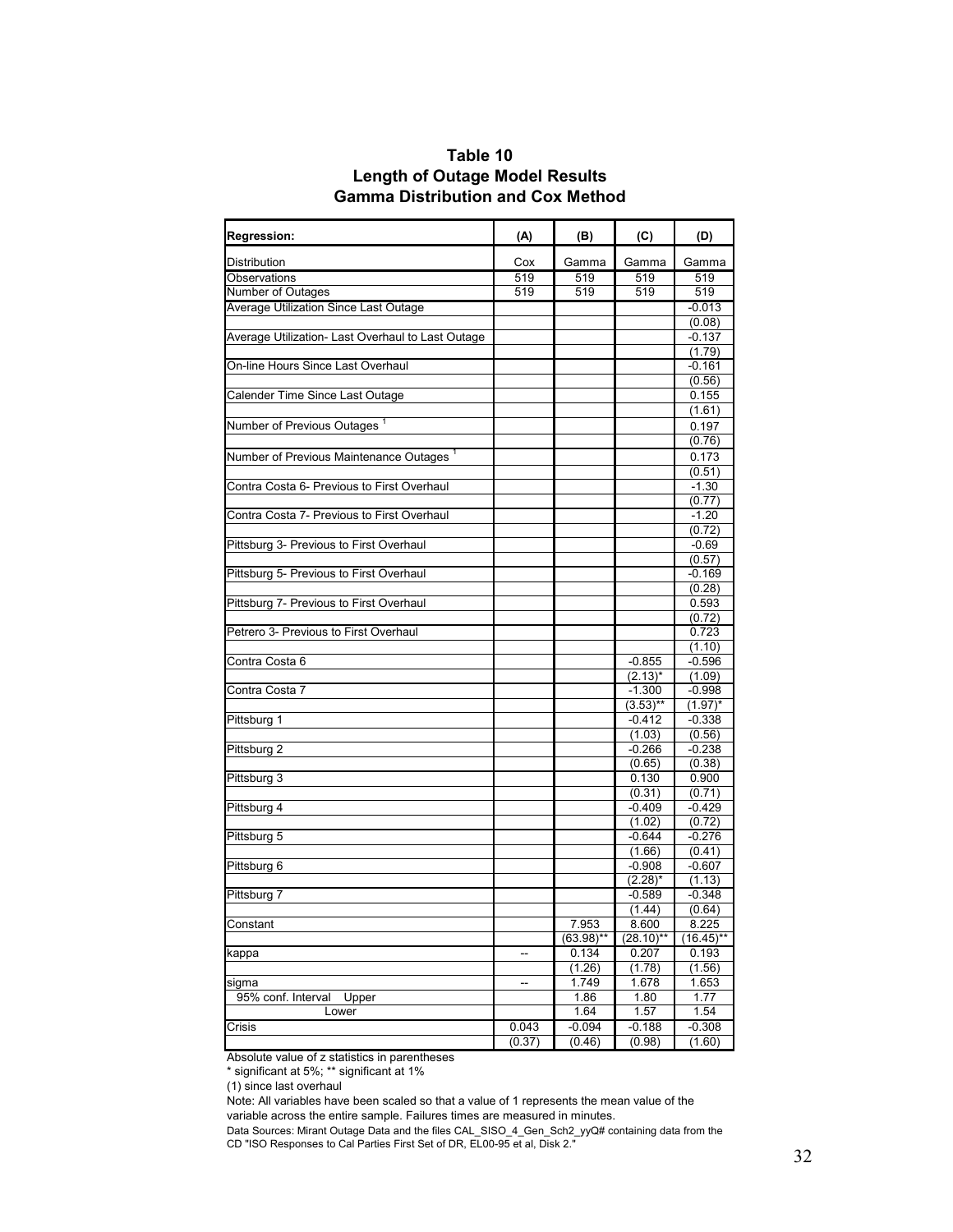| ∟וטוויטווועו דיטווויטוו                             |              |             |              |
|-----------------------------------------------------|--------------|-------------|--------------|
| <b>Regression:</b>                                  | (A)          | (B)         | (C)          |
| <b>Observations</b>                                 | 519          | 519         | 519          |
| <b>Number of Outages</b>                            | 519          | 519         | 519          |
| Average Utilization Since Last Outage               |              |             | $-0.003$     |
|                                                     |              |             | (0.02)       |
| Average Utilization- Last Overhaul to Last Outage   |              |             | $-0.143$     |
|                                                     |              |             | (1.89)       |
| On-line Hours Since Last Overhaul                   |              |             | $-0.178$     |
|                                                     |              |             | (0.62)       |
| Calender Time Since Last Outage                     |              |             | 0.170        |
|                                                     |              |             | (1.79)       |
| Number of Previous Outages <sup>1</sup>             |              |             | 0.237        |
|                                                     |              |             | (0.92)       |
| Number of Previous Maintenance Outages <sup>1</sup> |              |             | 0.120        |
|                                                     |              |             | (0.35)       |
| Contra Costa 6- Previous to First Overhaul          |              |             | $-1.130$     |
|                                                     |              |             | (0.66)       |
| Contra Costa 7- Previous to First Overhaul          |              |             | $-1.081$     |
|                                                     |              |             | (0.64)       |
| Pittsburg 3- Previous to First Overhaul             |              |             | $-0.961$     |
|                                                     |              |             | (0.79)       |
| Pittsburg 5- Previous to First Overhaul             |              |             | $-0.123$     |
|                                                     |              |             | (0.20)       |
| Pittsburg 7- Previous to First Overhaul             |              |             | 0.659        |
|                                                     |              |             | (0.79)       |
| Petrero 3- Previous to First Overhaul               |              |             | 0.684        |
|                                                     |              |             | (1.03)       |
| Contra Costa 6                                      |              | $-0.969$    | $-0.726$     |
|                                                     |              | $(2.42)^*$  | (1.33)       |
| Contra Costa 7                                      |              | $-1.332$    | $-1.074$     |
|                                                     |              | $(3.59)$ ** | $(2.11)^*$   |
| Pittsburg 1                                         |              | $-0.443$    | $-0.379$     |
|                                                     |              | (1.10)      | (0.62)       |
| Pittsburg 2                                         |              | $-0.391$    | $-0.360$     |
|                                                     |              | (0.96)      | (0.58)       |
| Pittsburg 3                                         |              | $-0.067$    | 0.906        |
|                                                     |              | (0.16)      | (0.71)       |
| Pittsburg 4                                         |              | $-0.554$    | $-0.598$     |
|                                                     |              | (1.40)      | (1.01)       |
| Pittsburg 5                                         |              | $-0.704$    | $-0.406$     |
|                                                     |              | (1.80)      | (0.60)       |
| Pittsburg 6                                         |              | $-0.966$    | $-0.669$     |
|                                                     |              | $(2.40)^*$  | (1.24)       |
| Pittsburg 7                                         |              | $-0.613$    | $-0.422$     |
|                                                     |              | (1.48)      | (0.77)       |
| Constant                                            | 7.838        | 8.502       | 8.175        |
|                                                     | $(92.52)$ ** | (27.91)**   | $(16.23)$ ** |
| sigma                                               | 1.757        | 1.696       | 1.668        |
| 95% conf. Interval<br>Upper                         | 1.87         | 1.81        | 1.78         |
| Lower                                               | 1.65         | 1.59        | 1.56         |
| Crisis                                              | $-0.104$     | $-0.232$    | -0.410       |
|                                                     | (0.51)       | (1.27)      | $(2.25)^*$   |

**Table 11 Length of Outage Model Results Lognormal Distribution**

Absolute value of z statistics in parentheses

\* significant at 5%; \*\* significant at 1%

(1) since last overhaul

Note: All variables have been scaled so that a value of 1 represents the mean value of the variable across the entire sample. Failures time measured in minutes.

Data Sources: Mirant Outage Data and the files CAL\_SISO\_4\_Gen\_Sch2\_yyQ# containing data from the CD "ISO Responses to Cal Parties First Set of DR, EL00-95 et al, Disk 2."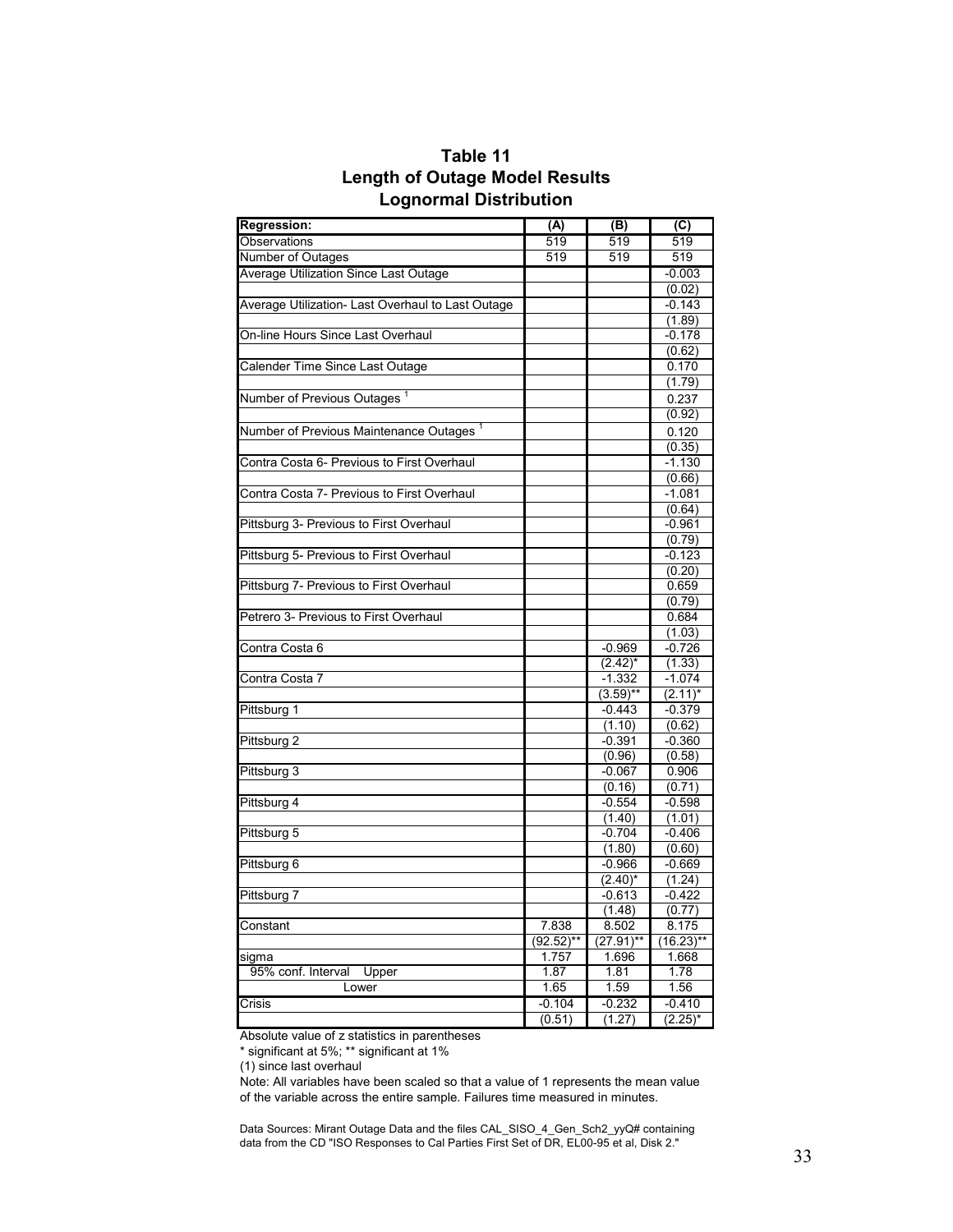### **APPENDIX**

The Weibull failure law for the base hazard rate with shape parameter  $p$  and scale parameter  $\beta_0$  yields

$$
r_0(t) = pt^{p-1}e^{\beta_0}.
$$
  
Let  $\lambda^p = e^{\beta_0}$ .  

$$
r_0(t) = pt^{p-1}\lambda^p,
$$

$$
R(t) = \int_0^t r_0(s) ds = t^p \lambda^p = (\lambda t)^p.
$$

$$
S(t) = e^{-R(t)} = e^{-(\lambda t)^p}.
$$

$$
f(t) = r(t)S(t) = \lambda p(\lambda t)^{p-1} e^{-(\lambda t)^p}.
$$

Integrating by parts, we have the useful relation

$$
\int_{0}^{\infty} x f(x) dx = \int_{0}^{\infty} x dF(x) = \int_{0}^{\infty} S(x) dx.
$$

Hence, the expected time to failure is:

$$
E(t) = \int_{0}^{\infty} S(x) dx = \int_{0}^{\infty} x \lambda p (\lambda x)^{p-1} e^{-(\lambda x)^p} dx.
$$
  

$$
= \frac{1}{\lambda} \int_{0}^{\infty} \lambda x e^{-(\lambda x)^p} \lambda p (\lambda x)^{p-1} dx.
$$
  

$$
= \frac{1}{\lambda} \int_{0}^{\infty} y^{\frac{1}{p}} e^{-y} dy = \frac{1}{\lambda} \Gamma\left(1 + \frac{1}{p}\right).
$$

 In the case of several covariates fixed at the beginning of the period, the relation applies with the corresponding change in the scale parameter,  $\lambda^p = e^{Z\beta}$ .

 With time varying covariates within the interval, calculation of the expected failure time requires numerical integration. In particular,